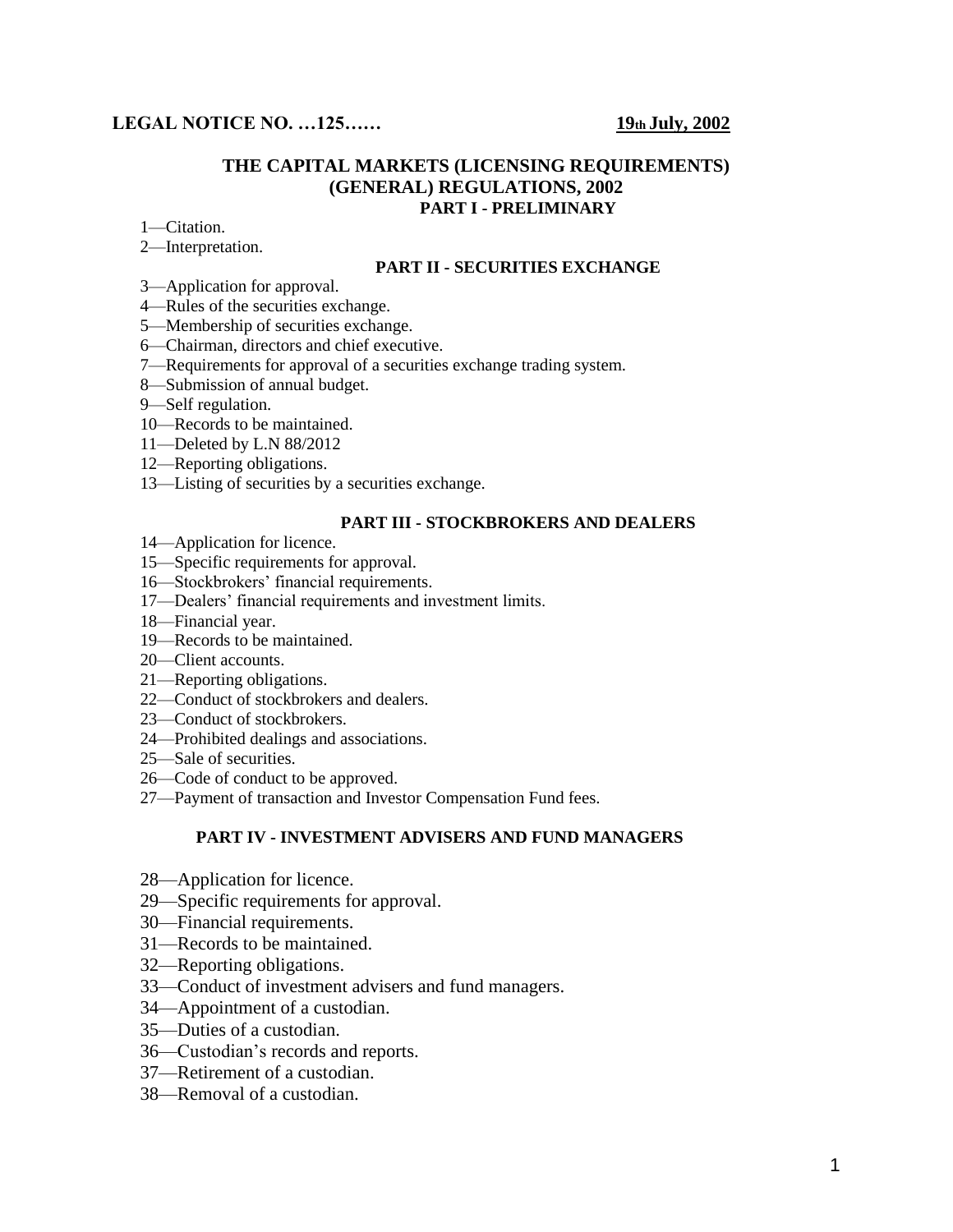# **PART V - INVESTMENT BANKS**

- 39—Application for licence and specific requirements for approval.
- 40—Authorised functions.
- 41—Membership to a securities exchange.
- 42—Deleted by L.N 88/2012
- 43—Conduct of investment banks.
- 44—Financial requirements.

# **PART VI - AUTHORISED SECURITIES DEALERS**

- 45—Application for licence.
- 46—Specific requirements for approval.
- 47—Investment obligation and restriction on transactions.
- 48—Functions and membership on a securities exchange.
- 49—Records of transactions.
- 50—Report of dealing transactions.

# **PART VII - GENERAL REQUIREMENTS FOR LICENSING**

- 51—Renewal of licence.
- 52—Determination of suitability.
- 53—Key personnel of full and associate members.
- 54—Alteration of memorandum or articles of association.
- 55—Qualification of Secretary.
- 56—Marketing securities

## **PART VIII - TRANSACTIONS OF LISTED SECURITIES OUTSIDE A SECURITIES EXCHANGE**

- 57—Nature of transaction.
- 58—Brokerage commission.
- 59—Application for approval of a private transaction.
- 60—Approval fee.
- 61—Private transactions under section 31 (1A) of the Act.

# **PART IX - DISSEMINATION OF INFORMATION TO THE PUBLIC AND SHAREHOLDERS**

- 62—Disqualification of professionals.
- 63—Content of public communication and circular to the shareholders.

# **PART X - THE INVESTOR COMPENSATION FUND**

- 64—Contribution by licensees.
- 65—Management and audit of the Compensation Fund.
- 66—Trustees of Compensation Fund.
- 67—Meetings of the Compensation Fund.
- 68—Report to the Minister.
- 69—Compensation of investors.
- 70—Maximum compensation.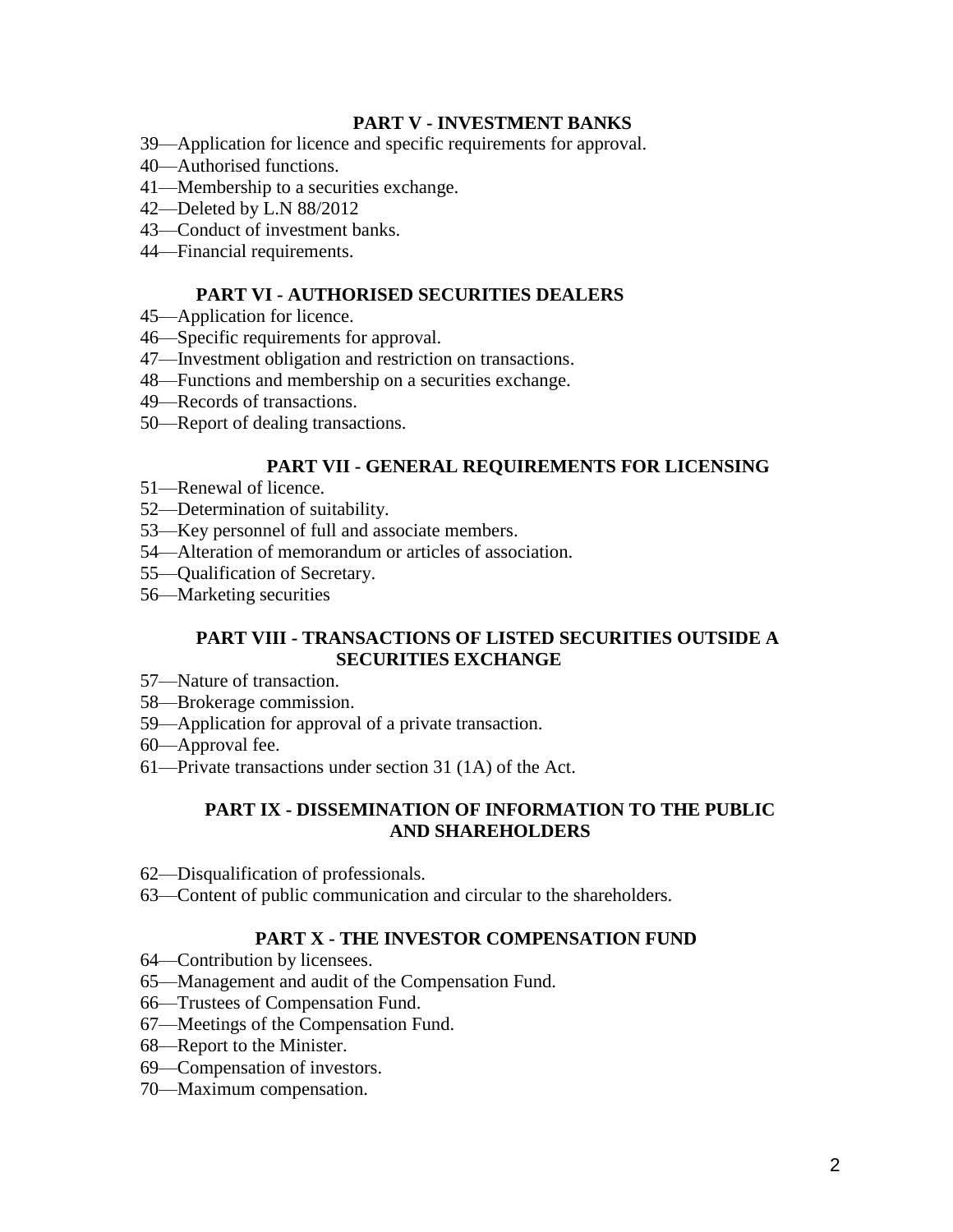- 71—Investor Compensation Committee.
- 72—Notification of pecuniary loss.
- 73—Submission of claims.
- 74—Payment of claims.

# **PART XI - DISCLOSURE OF INFORMATION**

- 75—Disclosure of interests in shares.
- 76—Furnishing of information to the Authority.
- 77—Preservation of financial and other records.
- 78—Destruction of financial and other records.

## **PART XII - MISCELLANEOUS PROVISIONS**

- 79—Sanctions and financial penalties.
- 80—Prevention of money laundering and other illicit activities.
- 81---Amendment of LN 429 of 1992.
- 82—Revocation of LN 232 of 1994.
- 83—Revocation of L.N 428 of 1992.

#### **SCHEDULES**

**FIRST SCHEDULE** - Application form.

**SECOND SCHEDULE** - The Capital Markets Authority fees structure.

**THIRD SCHEDULE** - Disclosure by a securities exchange in the financial statements

**FOURTH SCHEDULE** - Disclosures by other licensees including stockbrokers, Dealers, investment advisers, fund managers and investment banks in the financial statements.

**FIFTH SCHEDULE** - Brokerage commission and fees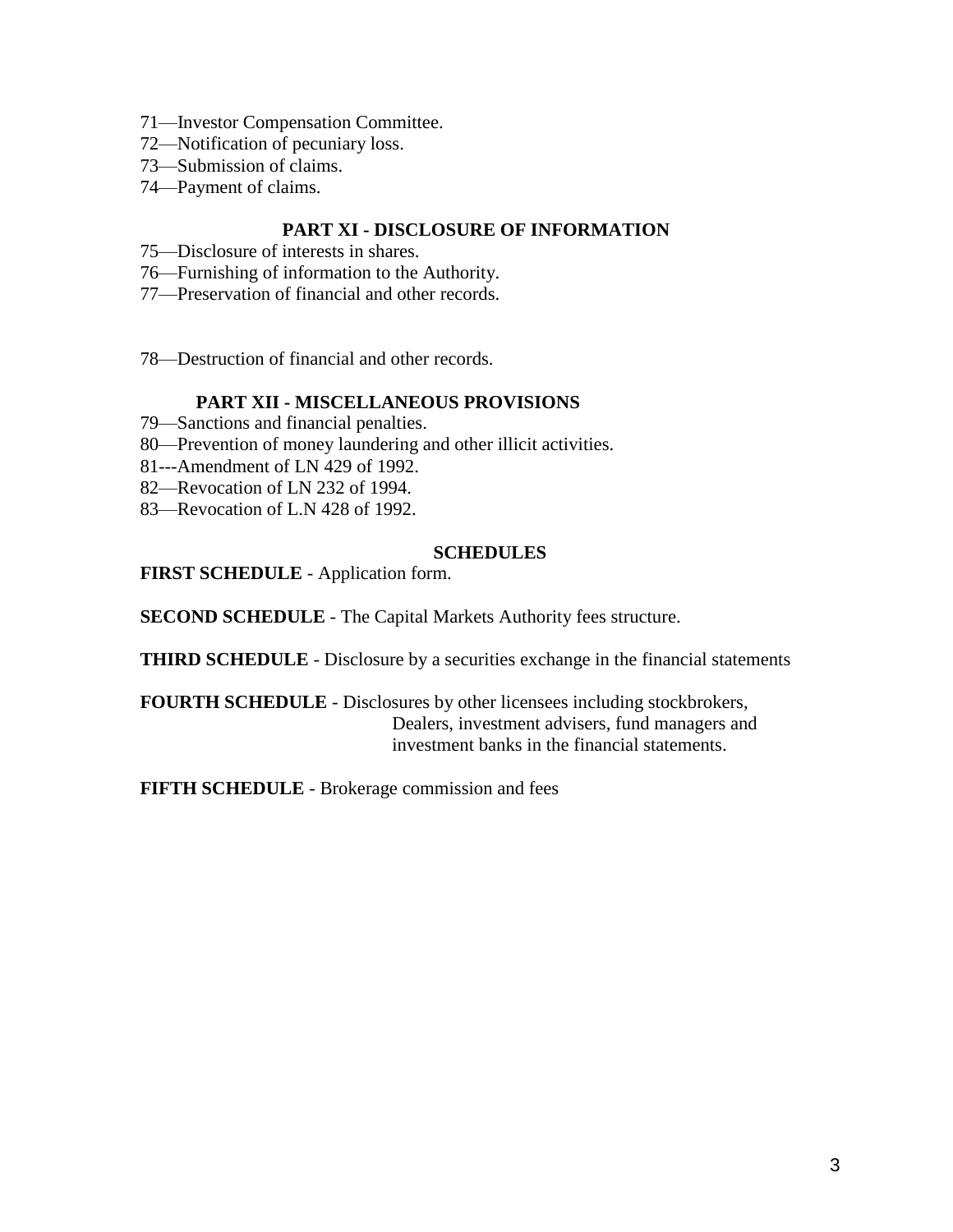# **THE CAPITAL MARKETS ACT (Cap. 485A)**

IN EXERCISE of the powers conferred by section 12(1) of the Capital Markets Act, the Capital Markets Authority makes the following Regulations-

# **THE CAPITAL MARKETS (LICENSING REQUIREMENTS) (GENERAL) REGULATIONS, 2002**

# **PART I – PRELIMINARY**

| Citation.       | 1. These Regulations may be cited as the Capital Markets<br>(Licensing Requirements) (General) Regulations, 2002.                                                                                                                                                                                                                          |
|-----------------|--------------------------------------------------------------------------------------------------------------------------------------------------------------------------------------------------------------------------------------------------------------------------------------------------------------------------------------------|
| Interpretation. | 2. In these Regulations, unless the context otherwise requires –                                                                                                                                                                                                                                                                           |
|                 | "Act" includes a reference to the Capital Markets Act and<br>the Regulations and Guidelines made thereunder;                                                                                                                                                                                                                               |
|                 | "Authority" has the meaning assigned to it in the Act"                                                                                                                                                                                                                                                                                     |
|                 | relation"<br>a relationship<br>"close<br>means<br>supported<br>by<br>documentary evidence of a spouse, parent, sibling, child, father-in-<br>law, son-in-law, daughter-in-law, mother-in-law, brother-in-law,<br>son-in-law, grand child or spouse of a grandchild;                                                                        |
|                 | "compensation committee" means the investor compensation<br>committee appointed under regulation 71;                                                                                                                                                                                                                                       |
|                 | "Compensation Fund" has the meaning assigned to it in<br>section 2 of the Act;                                                                                                                                                                                                                                                             |
| Cap. 488        | "Custodian" means a bank licensed under the Banking Act or a<br>financial institution approved by the Authority to hold in custody<br>funds, securities, financial instruments or documents of title to assets<br>registered in the name of local investors, East African investors or<br>foreign investors or of an investment portfolio; |
| L.N. 88/2012    | "demutualization" means the separation of the ownership of an<br>exchange from the right to trade on such exchange;                                                                                                                                                                                                                        |
| L.N 88/2012     | "demutualized exchange" means a securities exchange in<br>which ownership and rights to trade are separate;                                                                                                                                                                                                                                |
| L.N 112/2013    | "liquid capital" in relation to a licensed entity, means the<br>amount which the liquid assets of a licensed entity exceed its                                                                                                                                                                                                             |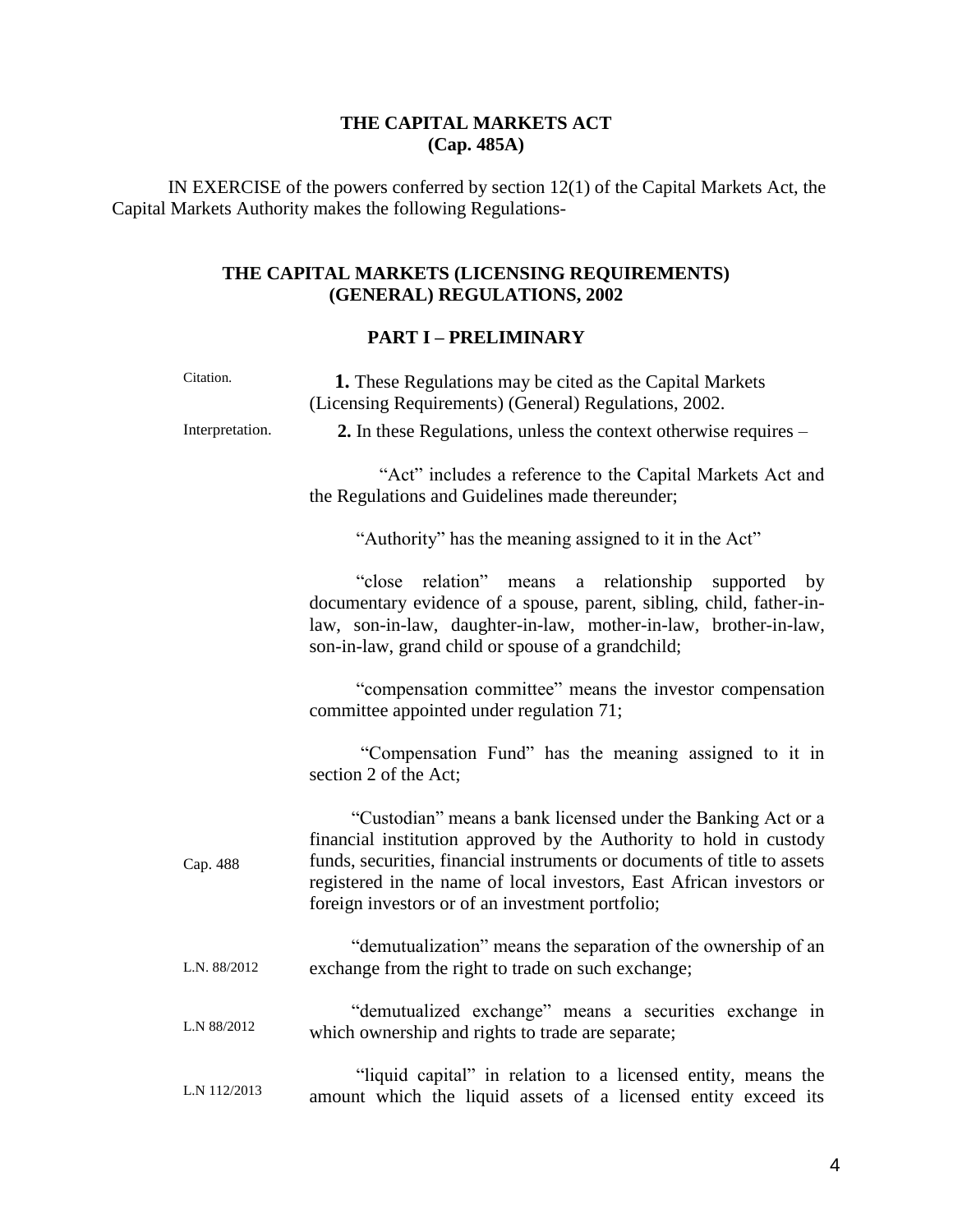liabilities, as may be prescribed by the Authority;

 "private transaction" means a transfer of a listed security outside a securities exchange authorized by the Authority from one security holder to another whether or not it involves any consideration or change of beneficial interest or is otherwise authorized by the Authority under section 31 of the Act;

 "professional" means a person giving an opinion in respect of listed securities or in relation to a public offer or listing of securities and includes -

- (a) any person responsible for the incorporation of a listed company;
- (b) an advocate, auditor, accountant, investment advisor or stockbroker, underwriter, valuer, engineer, actuary, analyst, economist, management consultant; and
- (c) other experts whose written opinion with respect to the assets, products or business affairs of the issuer appear in a prospectus or is produced to the Authority.

"rights to trade" means the rights of access to and the use of trading related facilities provided and maintained by a securities exchange which a securities exchange may grant a licensee of the Authority, subject to the rules of the securities exchange on admission of trading participants.

No. 4 of 2000 "securities laws" means the Act, the Central Depositories Act and the regulations and guidelines made thereunder;

> "working capital" means the difference between the current assets and current liabilities excluding clients' accounts which shall not fall below twenty percent of the prescribed minimum shareholders funds or three times the monthly operating costs whichever is higher;

#### **PART II - SECURITIES EXCHANGE**

Application for Approval. **3**. (1) An application for grant of approval to operate as a securities be submitted to the Authority in Form 1 set out in the First Schedule.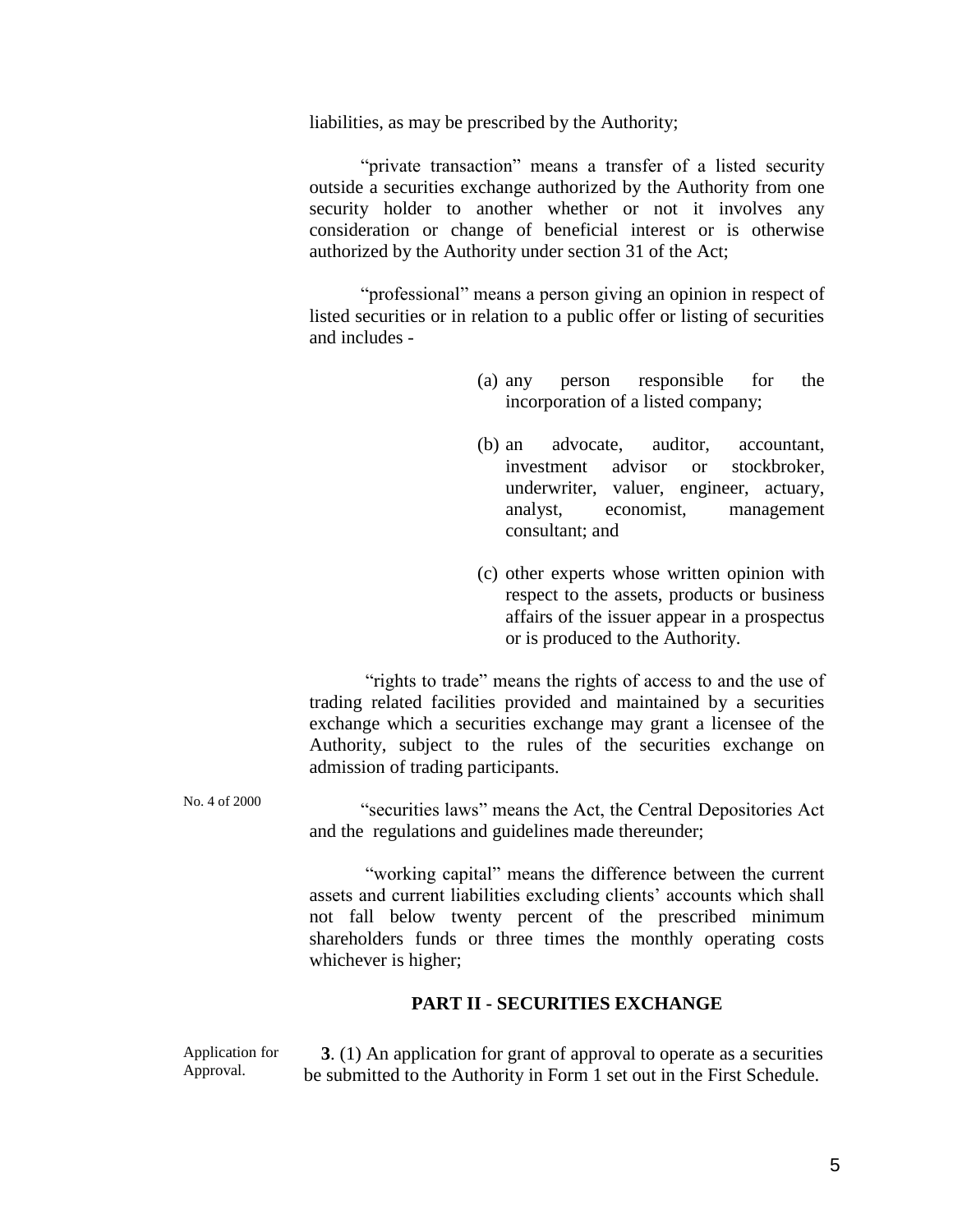(2) The application under paragraph (1) shall be submitted together with -

> (a)the rules, memorandum and articles of association of the applicant which shall be in a form that is satisfactory to the Authority and restricts the applicant to the business of operating a securities exchange and services incidental thereto;

- (b) details of the trading system proposed to be adopted by the applicant;
- (c)the prescribed fees set out in the Second Schedule; and
- (d) such additional documents as may be required by the Authority.

 **4.** (1) The rules to be adopted by an applicant for approval to operate as a securities exchange shall contain provisions in Compliance with the Act on the-

- (a) admission to the listing, suspension or de-listing of securities by the securities exchange, through a procedure prescribed by the Authority;
- (b) the conditions governing dealing in securities by its trading participants so as to ensure protection of the rights of investors;
- (c) prompt disclosure, in a manner that is fair to all investors, of material information of a price sensitive nature and information likely to affect the price of a security including fees on management contracts, to enable appraisal of an issue by investors;
- (d) protection of investors against abuse of confidential information, misleading information, fraud, deceit, and other adverse practices in the issuing and trading of securities;
- (e) prohibition of market manipulation in any form;
- (f) investigation into trading in securities and

Rules of the **Securities** Exchange

L.N. 88/2012

L.N 88/2012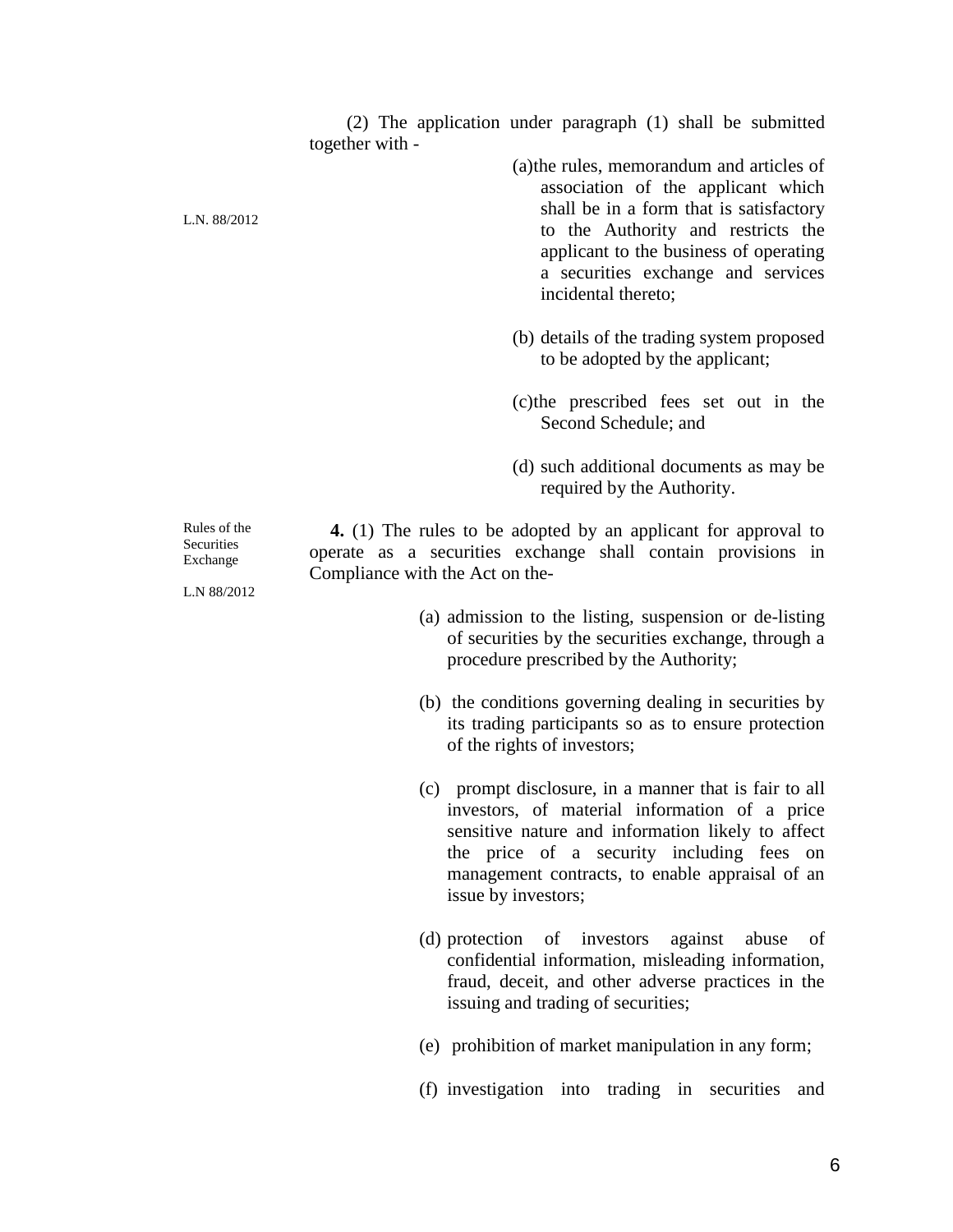financial transactions of trading participants and for conducting surprise checks on such trading participants;

- (g) suspension of trading of any security for the protection of investors or for the conduct of orderly and fair trading;
- (h) the conduct of securities trading by trading participants and the manner in which information relating to transactions is to be maintained and reported to other trading participants and customers of the securities exchange;
- (i) segregation from other business accounts of trading participants, of customers funds and securities;
- (j) arbitration of disputes and provision for appeal to the Authority by trading participants, investors and listed companies;
- (k) proper safe keeping of securities in its custody;
- (l) carrying out of the business of the securities exchange with due regard to interest of the investing public;
- (m) trading rights on a securities exchange;
- (n) registration with the securities exchange of full members, associate members, their representatives, authorized clerks and dealers;
- (o) conduct of trading participants, their representatives, authorized clerks and dealers;
- (p) responsibility of trading participants for the actions of their employees and agents in their dealings with the public; and
- (q) the listing of medium and large sized companies in the respective market segments such that investors have a range of investment opportunities in listed securities across all sectors of the economy.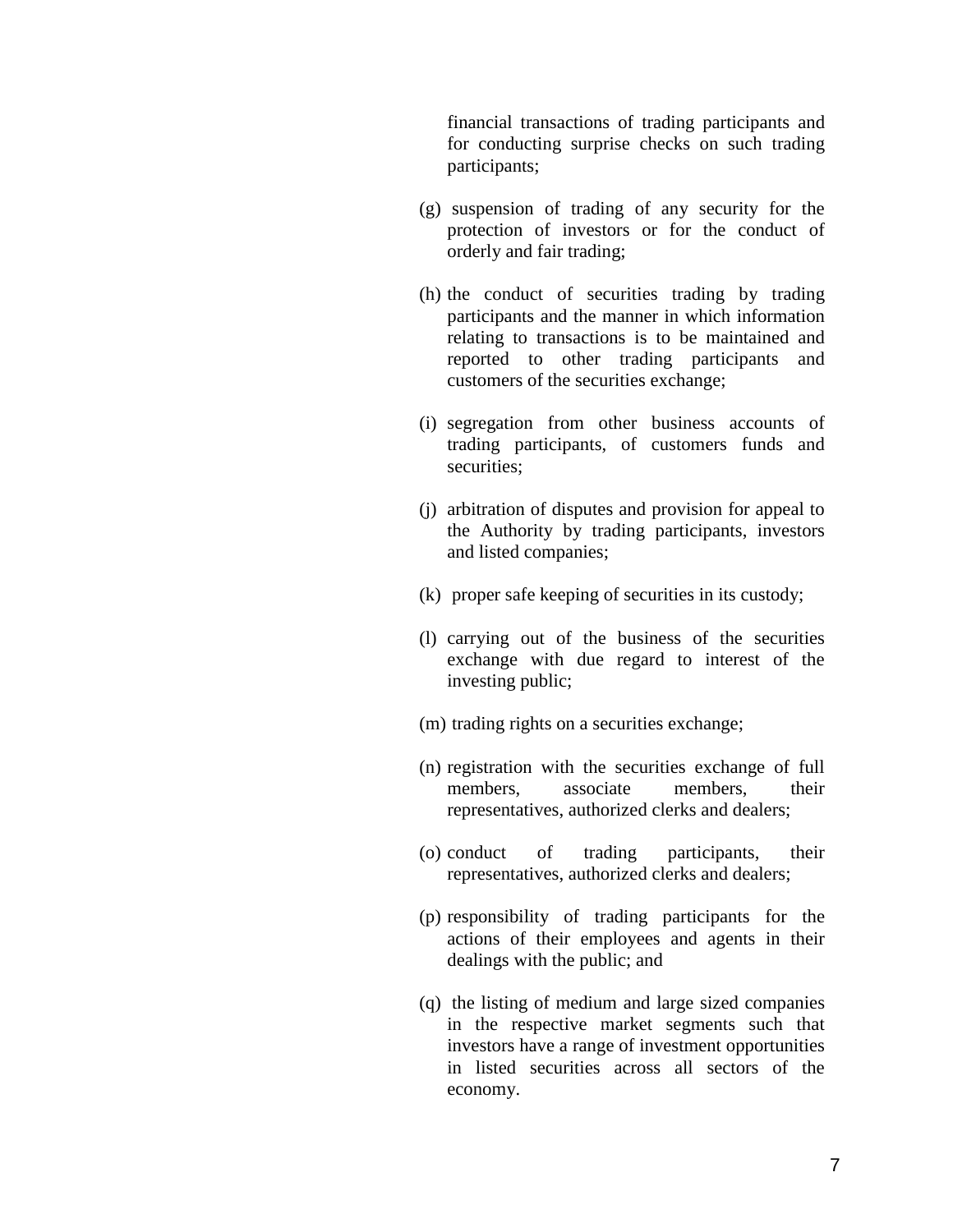Membership of securities exchange.

 **5.** (1) Trading participants of a securities exchange shall be licensees of the Authority with rights to trade at an approved securities exchange.

L.N 88/2012

 (1)A. The Authority may prescribe limits on the ownership of a securities exchange by its trading participants.

 (2) A securities exchange may, in accordance with the procedures prescribed in its rules, admit as a trading participant, any person who has been licensed by the Authority to exercise rights to trade -

- (a) if that person satisfies any admission requirements of the securities exchange; and
- (b) on payment of admission fee approved by the Authority under section 29(2) of the Act,

and accord that person the applicable rights to the relevant category of admission:

> Provided that, a securities exchange may asses an application for admission by a person seeking a licence from the Authority and issue a confirmation that that person shall be admitted upon securing a license from the Authority.

 (3) A trading participant of a securities exchange or a director or a shareholder of a trading participant shall not be a director or hold beneficial interest either directly or indirectly in more than one trading participant of a securities exchange unless the trading participants has been exempted by the Authority on the basis of evidence of adequate internal controls to address conflict of interest.

 (4) In case of a listed trading participant of a securities exchange, an interest of fifteen percent or more of the voting shares held directly or indirectly shall be deemed to be a person's beneficial interest for purpose of these Regulations.

Chairman and chief executive.

L.N. 88/2012

 **6.** (1) A securities exchange shall have a chief executive who shall be in charge of the day to day operations of the securities exchange and administration of sufficient professional capability to carry out trading, clearing and compliance functions of its trading participants and listed companies.

(2) No person shall be qualified for appointment as a chief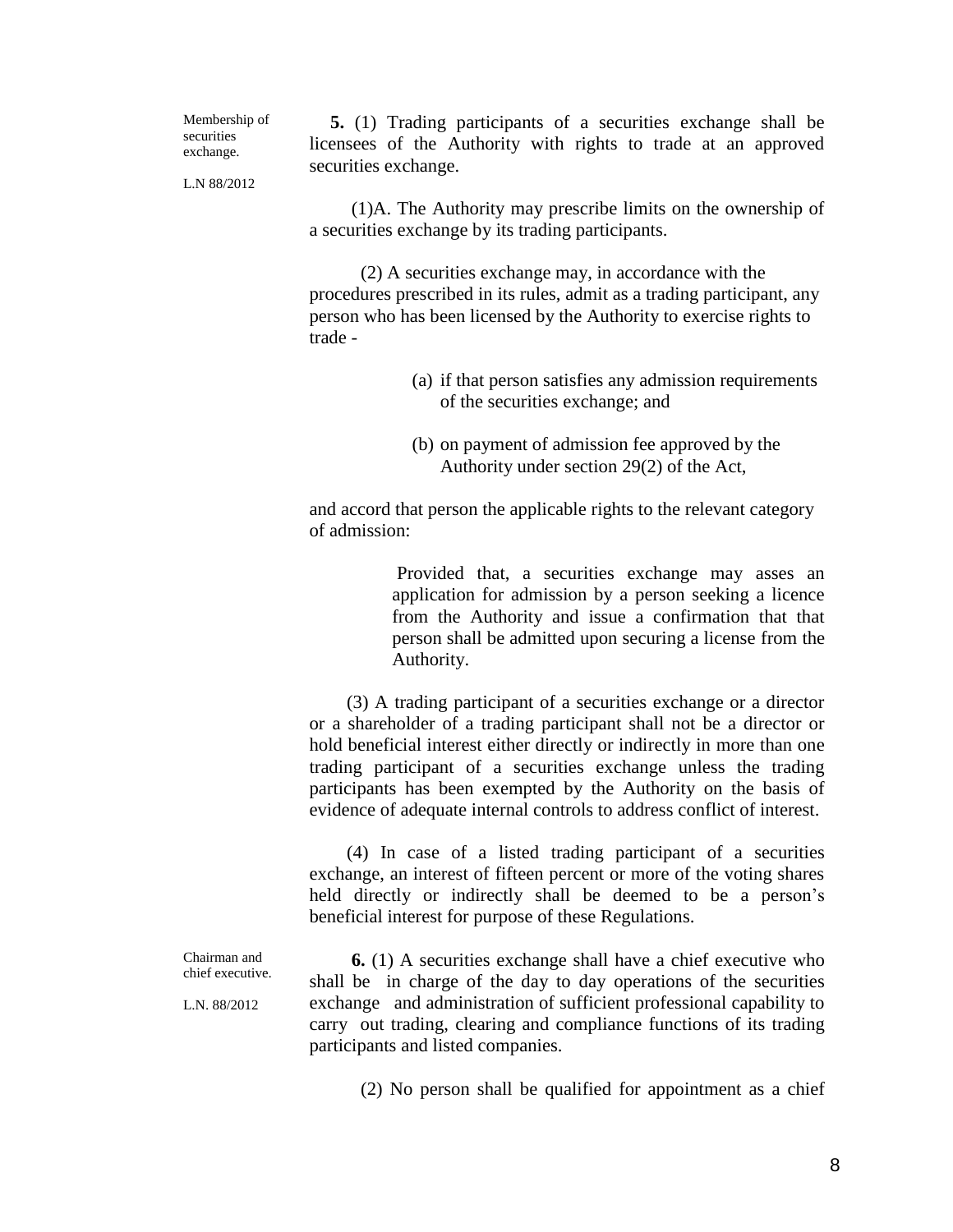executive of a securities exchange, unless such person has –

- (a) at least ten years' experience at a senior management level in matters relating to law, finance, accounting, economics, banking or insurance; and
- (b) expertise in matters relating to money, capital markets or finance.

 (3) A securities exchange shall provide in its rules and articles of association -

- (a) a fixed term of office for its chairman and chief executive, which shall include a maximum term of office of two consecutive years for the chairman and four years renewable once for the chief executive.
- (b) a board of directors comprising of the chief executive of the securities exchange and at least one third independent and nonexecutive directors;
- (c) a maximum two members of the board of directors who shall be elected from among or to represent the trading participants;
- (d) the independent and non-executive directors appointed under subparagraph (b) shall be persons who have knowledge and experience in investments, public service and corporate governance and shall represent the interests of investors and the public interest:

 Provided that prior to making any such appointment the securities exchange shall submit the names of the persons proposed to be appointed as directors to the Authority for confirmation that the Authority has no objection to the proposed appointments;

(e) two members of the board shall be elected by the shareholders of the securities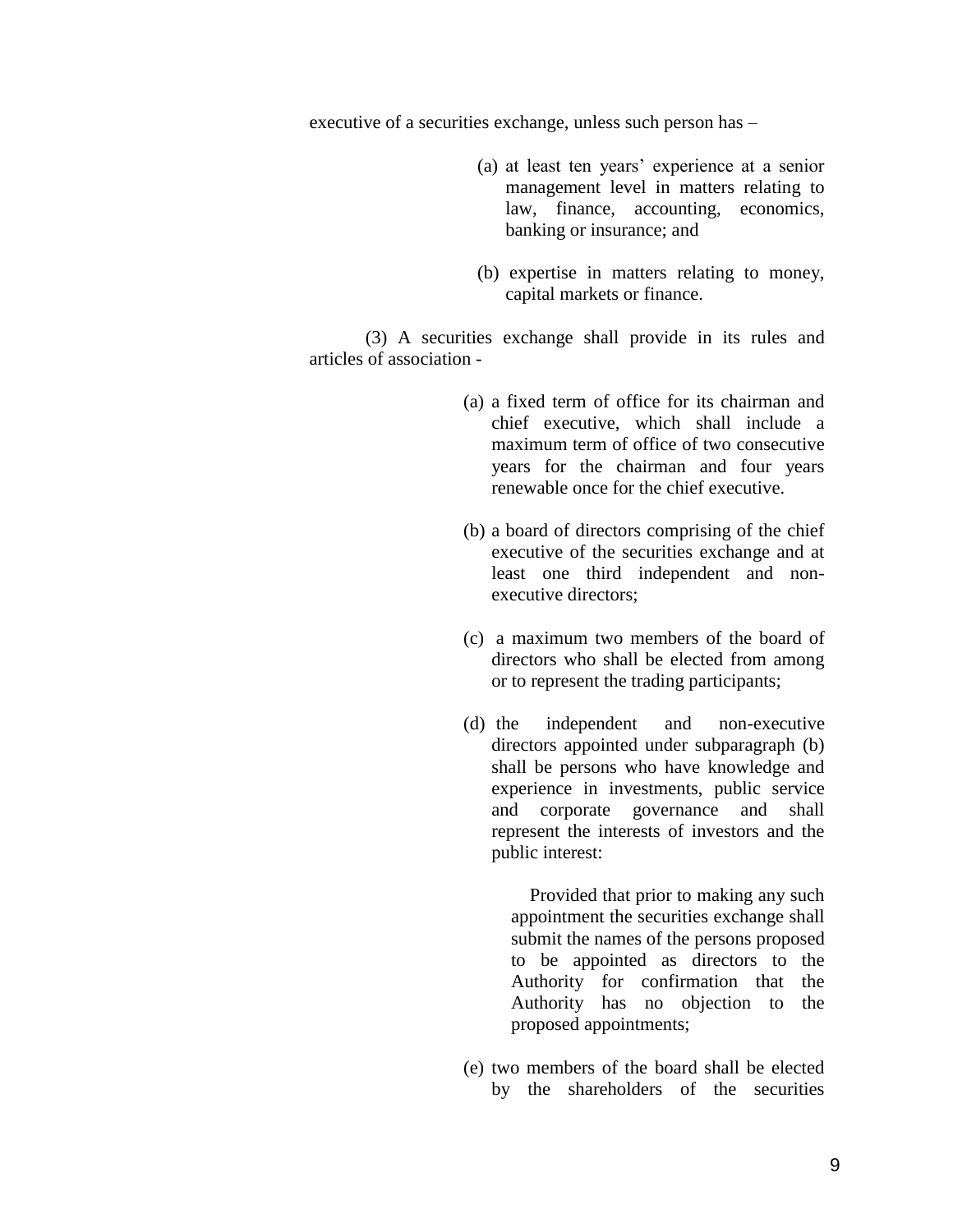exchange from nominees of companies listed on the securities exchange to represent the listed companies.

 (4) Subject to paragraph (3) (c), (d) and (e), the other persons appointed to the board of directors shall be elected by the shareholders of the exchange in accordance with the Companies Act.

(5) deleted by L.N 88/2012

Requirements for approval of a securities exchange system

Cap. 488.

 **7.** (1) A trading system to be adopted by a securities exchange shall be approved by the Authority before such system is implemented.

 (2) The trading system referred to in paragraph (1) shall provide trading for -

- (a) a trading facility at which all bids to purchase and offers to sell are exposed to each other and at which members of the public are granted an opportunity to witness trading;
- (b) a transparent and efficient pricing mechanism which:-
	- (i) displays the best offer and bid prices;
	- (ii) provides for automatic matching;
	- (iii) displays the highest and lowest prices, the latest transactions as well as the volume of securities traded:
	- (iv) has an audit trail and trace back mechanism for all transactions;
	- (v) has sufficient internal controls and security measures to ensure that only authorized persons have access;
	- (vi) provides for integration with a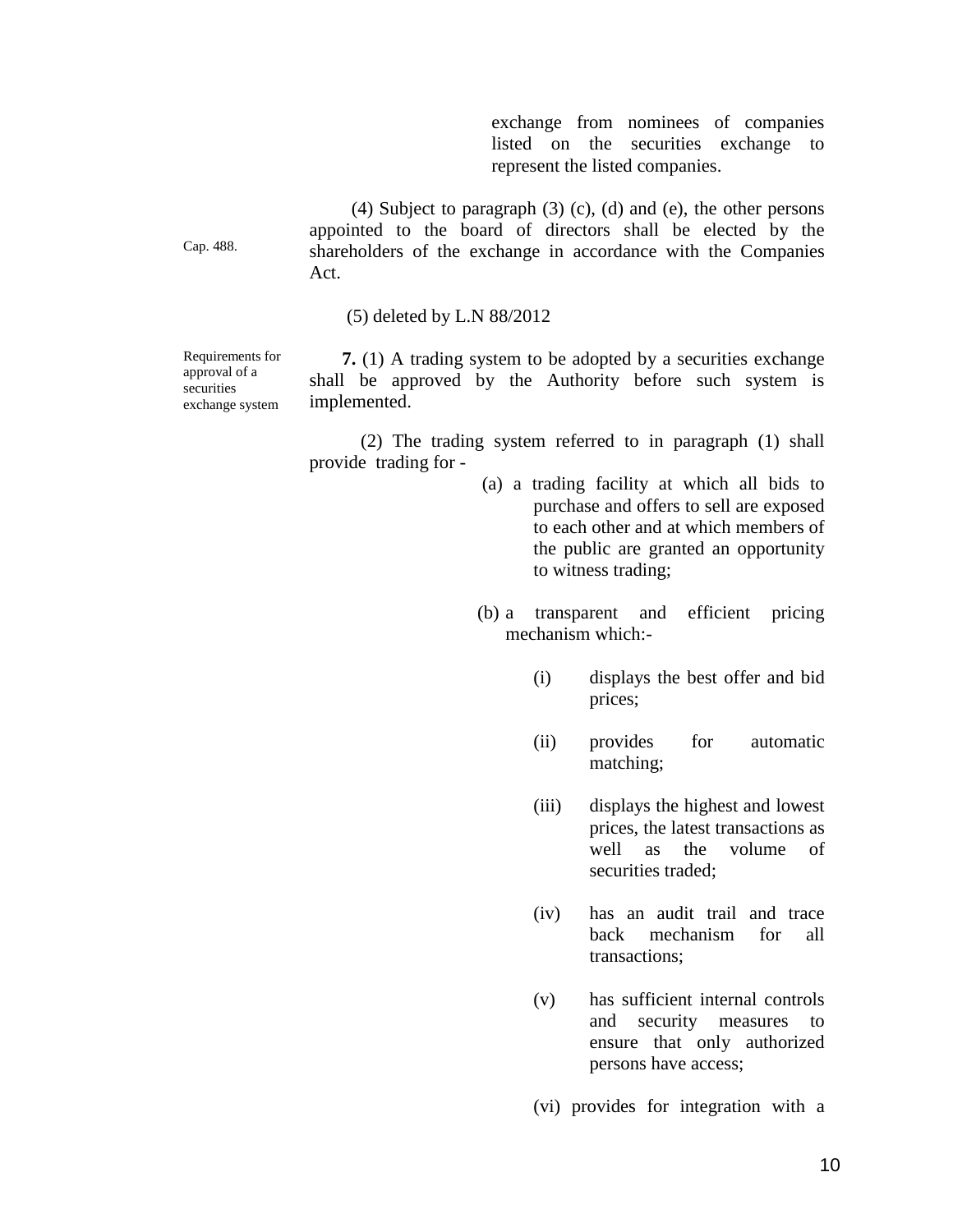central depository system; and

(vii) maintains records of all transactions and retrieves such records as may be necessary.

Submission of  **8.** (1) A securities exchange shall submit its annual budget to the Authority not later than thirty days before the commencement of its financial year.

> (2) Any revisions to the budget shall be submitted to the Authority not later than fifteen days before the commencement of its financial year.

(3) The annual budget shall -

- (a) disclose details of revenue and expenditure as prescribed under these Regulations.
- (b) make provision for a minimum of twenty percent of the total annual listing fees receivable each financial year to support the development of the securities exchange infrastructure and investor education programme.

Self- Regulation. **9**. (1) Every securities exchange shall have:-

- (a) a procedure and appropriate system of exercising self regulation over its trading participants;
	- (b) a code of conduct for its trading participants;
	- (c) adequate trading surveillance and compliance capacity; and
	- (d) a procedure for dispute resolution.

 (2) A securities exchange shall implement a system of selfregulation with respect to its trading participants and shall ensure the day to day management of trading, settlement, delivery and all other

annual budget.

L.N. 88/2012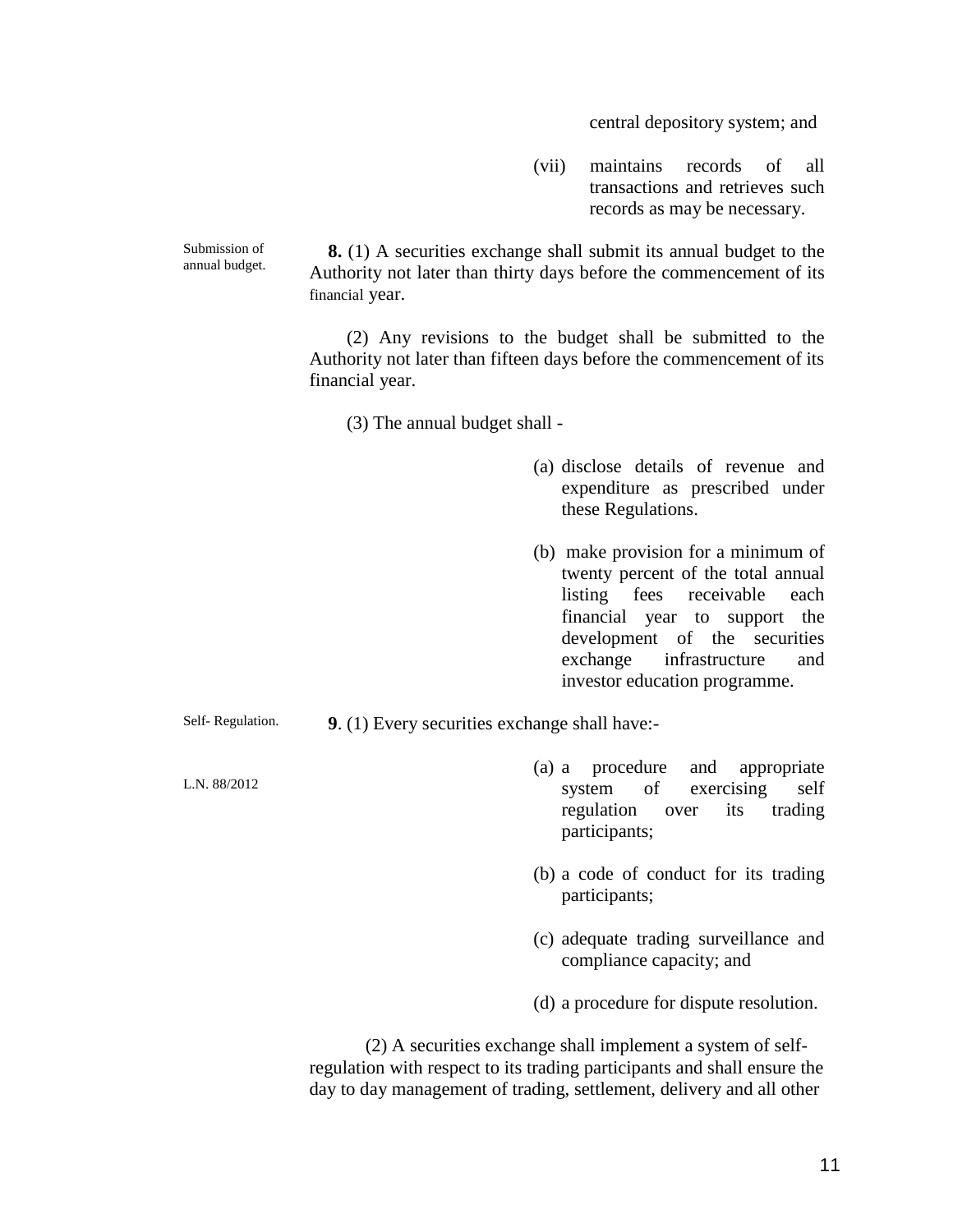activities of its trading participants are in accordance with—

- (a) the rules of the securities exchange approved by the Authority; and
- (b) laws, regulations and guidelines relating to securities issued by the Authority.

 (3) The rules of a securities exchange shall, where applicable, support the self-regulatory functions of the securities exchange and in particular shall be designed to—

- (a) promote investor protection;
- (b) promote fair treatment of its trading participants and any person who applies for admission as a trading participant;
- (c) exclude a person who is not fit and proper from being its trading participant or being appointed as its chief executive, director or officer
- (d) promote proper regulation and supervision of its trading participants;
- (e) promote appropriate standards of conduct of its trading participants;
- (f) manage any conflict of interest which may arise between its interest and the interest of investors and the general public;
- (g) ensure that its trading participants and officers duly comply with the securities laws, regulations and guidelines issued by the Authority and where relevant, the rules of the securities exchange, or approved central depository;
- (h) require trading participants to report in a timely manner any breaches of applicable rules;
- (i) prevent the use of any information by its trading participants or officers which may result in such trading participants or officer making an unfair gain;
- (j) expel, suspend, discipline or sanction a trading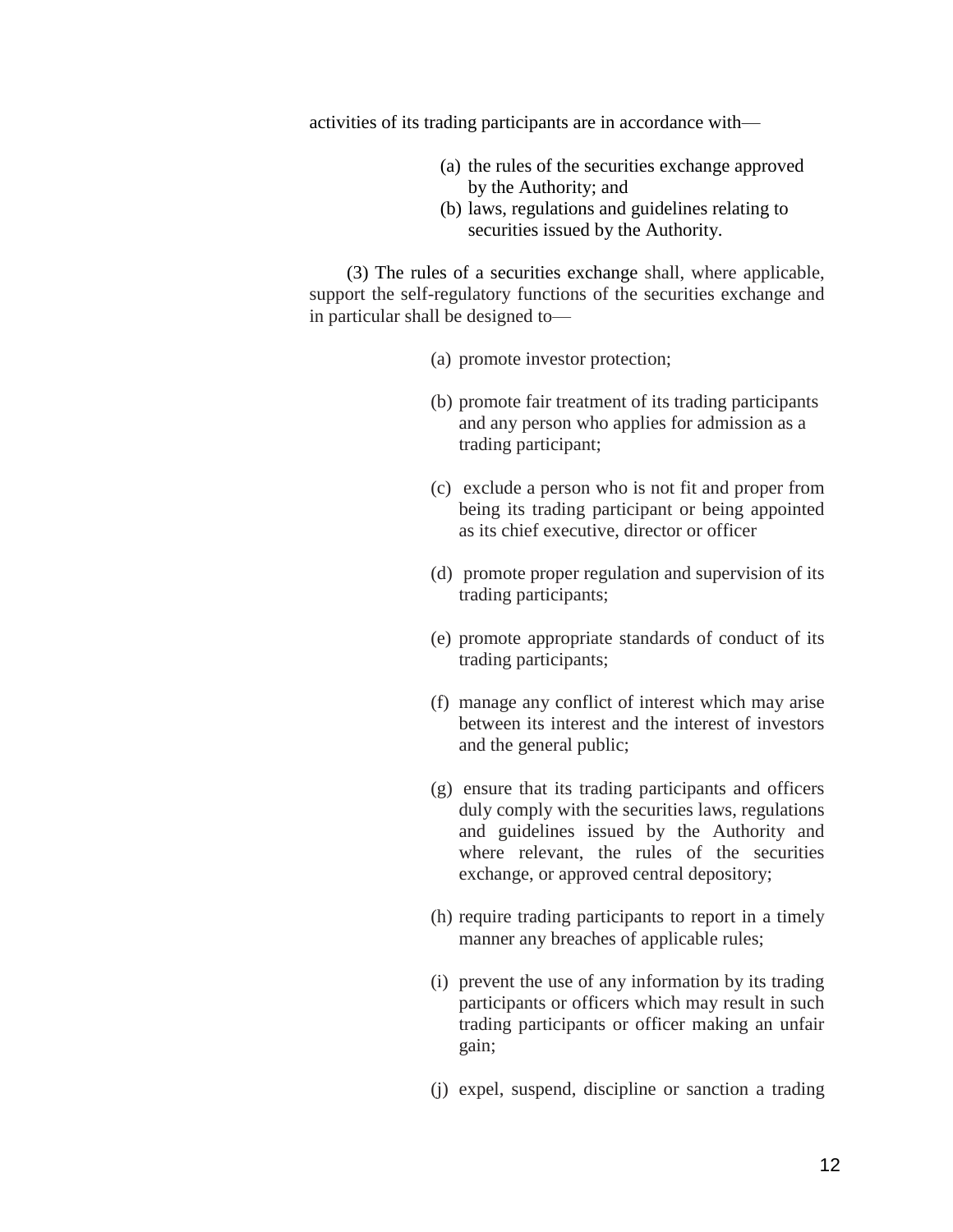participant if a trading participant contravenes securities laws, regulations and guidelines issued by the Authority or where relevant, the rules of the securities exchange, or an approved central depository;

- (k) require a trading participant to report any action, restriction or limitation imposed on its operations by another securities exchange, central depository or the Authority; and
- (l) allow an aggrieved trading participant to appeal against any decision of the securities exchange acting in its capacity as a recognized selfregulatory organization."

 (4) An applicant shall, as a condition for approval to operate a securities exchange—

- (a) exercise self regulatory responsibility over its trading participants; and
- (b) put in place independent management of and budgetary structures for the commercial and regulatory functions of the securities exchange."

Records to be maintained. **10.** Every securities exchange shall maintain and preserve the following records and documents, for a period of seven years –

(a) minutes of the meetings of-

- (i) its shareholders;
- (ii) its board of directors; and
- (iii) any standing committee or committees of its board of directors;
- (b) register of trading participants including the full names and physical addresses of all directors and shareholders of such trading participants;

L.N 88/2012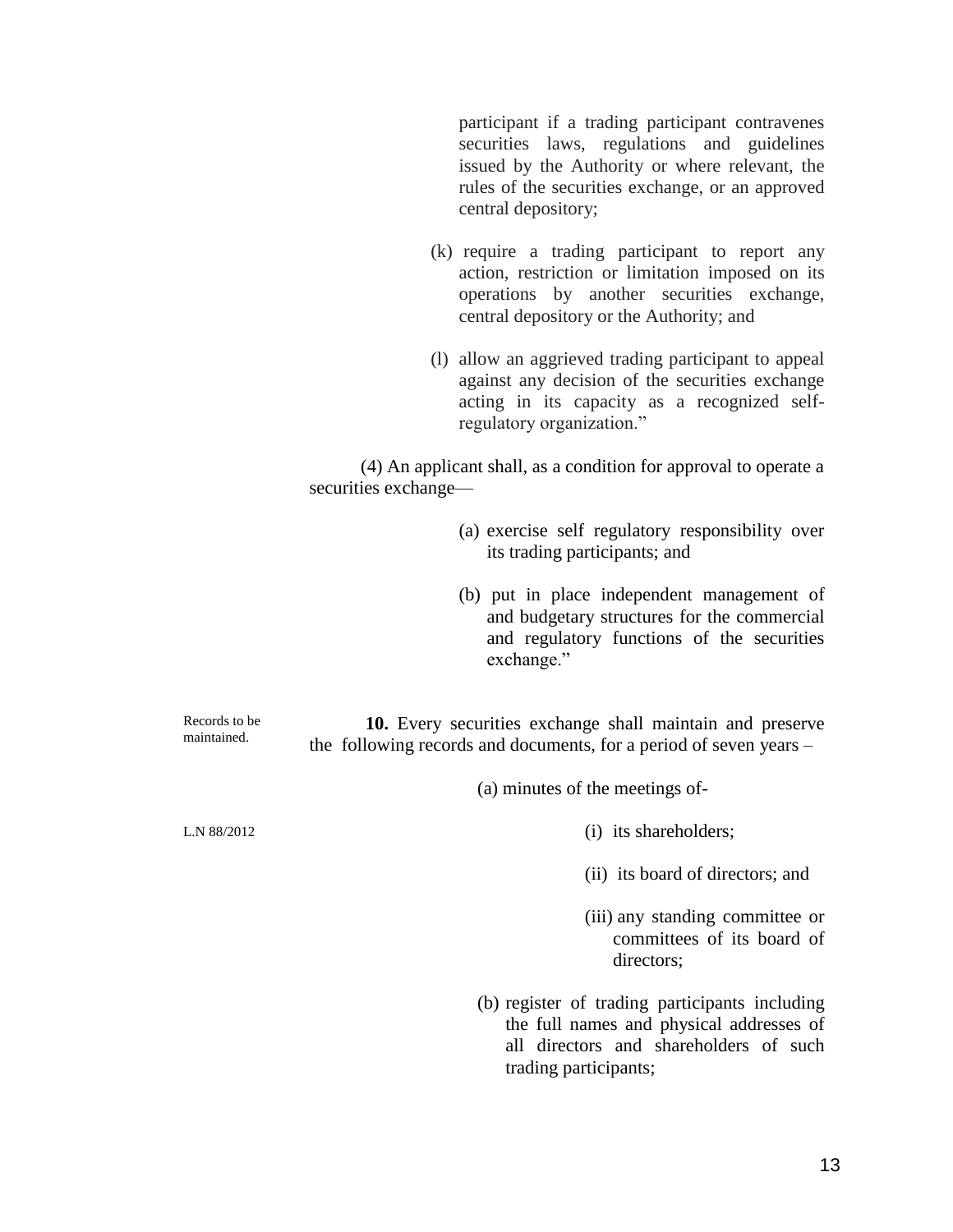- (c) register of representatives, authorized clerks, dealers, authorized assistants and floor traders;
- (d) record of securities transactions by sectors for each market segment;
- (e) statistical information on market turnover and capitalization on a monthly basis for each market segment;
- (f) register of
	- (i) all listed securities including the names of issuers and number of securities listed by each issuer;
	- (ii) all substantial shareholders; (iii) holders of notifiable interest under regulation 75.
- (g) records of receipts and disbursement of the investors compensation fund;
- (h) annual audited accounts of its trading participants;
- (i) annual reports of all listed companies;
- (j) records containing any trading limits, margin requirements or related financial and operational limits it imposes on its trading participants on a monthly basis;
- (k) financial records of all transactions of the securities exchange including receipts and payouts, cash and bank transactions which shall also be maintained in an electronic form including:
	- (i) ledgers;
	- (ii) journals; and
	- (iii) bank statements and reconciliation accounts.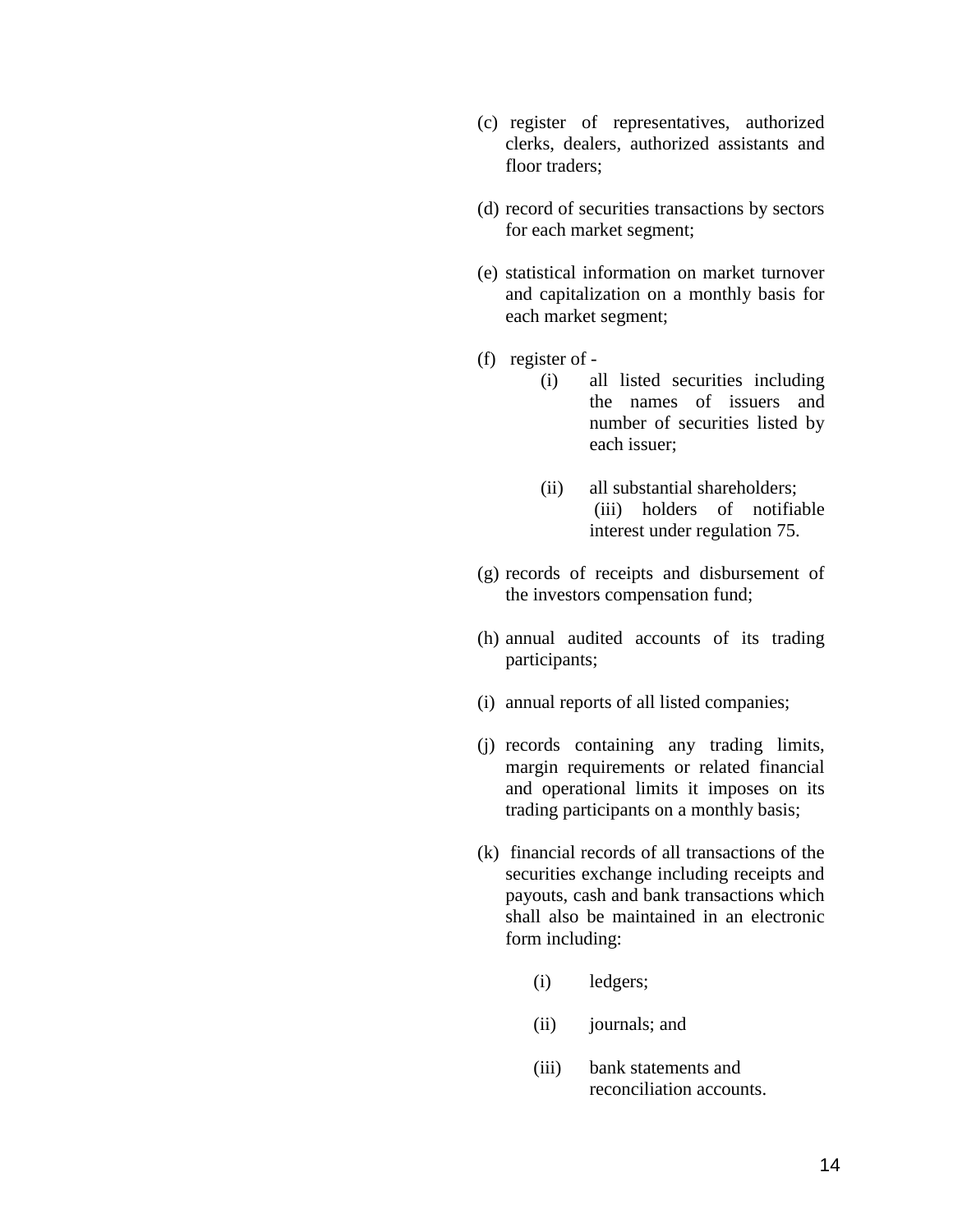Deleted by L.N 88/2012

**11.**

Reporting obligations.

 **12.** (1) A securities exchange shall within four months after the end of each financial year make available to the Authority, and to the investors, a summary of information on companies listed at the securities exchange.

(2) The information referred to in paragraph (1) shall include

the-

- (a) published accounts of companies listed on such securities exchange including balance sheet and profit and loss statements;
- (b) date of incorporation, date of listing, names of directors, share capital, number and value of shares issued, and any changes in the share capital;
- (c) details of securities transacted and the prices (high, low and mid-market) at which such securities have been transacted during the year; and
- (d) earnings per share, dividend per share, shareholding structure (institutional, individual and foreign investors), principal or controlling shareholders and total number of shareholders.

 (3) A securities exchange shall maintain information in both print and electronic form, regarding each company listed at the securities exchange and such information shall include the -

- (a) name of the issuer and date of incorporation;
- (b) date of listing;
- (c) names of directors;
- (d) principal/controlling shareholders;
- (e) total number of shareholders;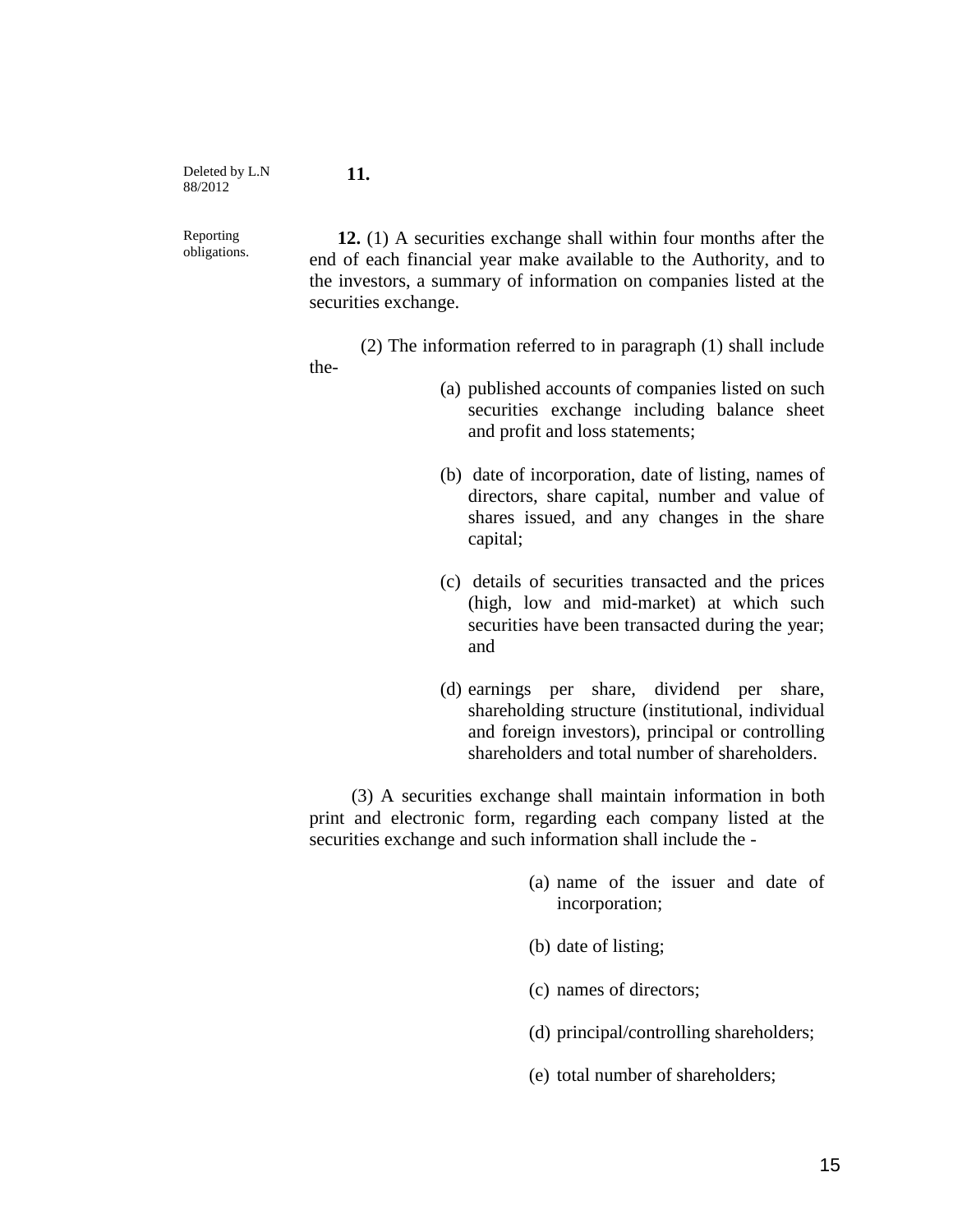- (f) authorized and paid-up share capital;
- (g) changes in authorized or paid-up share capital;
- (h) core and auxiliary line of business;
- (i) balance sheet and profit and loss accounts for the last five years;
- (j) volume and price movements (high and low) of the listed security; and
- (k) earnings per share and dividend per share.

 (4) A securities exchange shall, by the last day of March in each year, furnish the Authority with a report of its activities during the preceding calendar year and such report shall contain information on -

- (a) changes in its rules and by-laws, if any;
- (b) changes in the membership of its board of directors;
- (c) composition and mandates of all the committees set up and changes (if any) in the membership of its existing ones;
- (d) admission, suspension or expulsion of trading participants;
- (e) disciplinary action against trading participants including appointment of statutory manager;
- (f) arbitration of disputes;
- (g) securities listed, suspended or delisted;

L.N 88/2012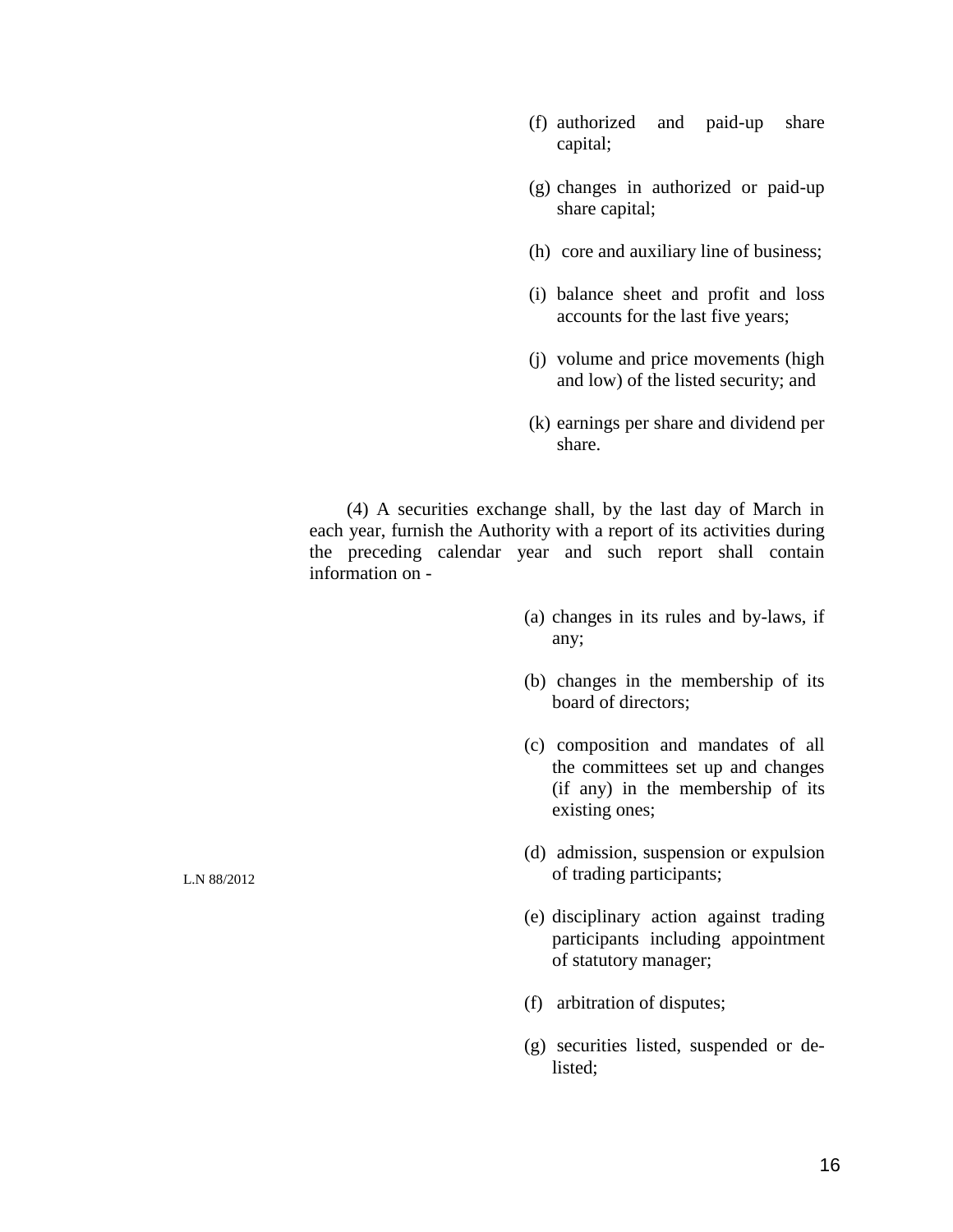- (h) market turnover and capitalization per sector; and
- (i) any other matters that the Authority may request.

 (5) A securities exchange shall submit to the Authority, through electronic means, and make public a daily report on the securities transacted, the price movements on each security including low, high and average prices, and the volume of transactions in each security.

 (6) A securities exchange shall furnish the Authority within thirty days after the end of each quarter, a report of all securities transactions for each day, including private transactions, the value of each transaction, names of the parties for each private transaction and the holders of notifiable interest disclosed to the securities exchange under Part XI of these Regulations;

 (7)(a) A financial statement of a securities exchange shall include the disclosures prescribed in the Third Schedule to these Regulations.

 (b) The annual accounts of a securities exchange shall be audited by an independent auditor appointed by the board of directors with the consent of the Authority and such auditor shall not be removed without the approval of the Authority;

 (8) A securities exchange shall furnish the Authority with all documents and notices that it issues to its members in connection with the annual general meetings within ten days prior to the date of such meetings.

 (9) Communication to investors shall be by way of publication in at least two daily newspapers of national circulation.

 (10) A securities exchange shall immediately report to the Authority by telephone and in writing whenever-

- (a) there is a delay in the opening or closing of the securities exchange;
- (b) there is a default on settlement and delivery;
- (c) trading is to be suspended in any security;
- (d) there are incidences of violation of the Act or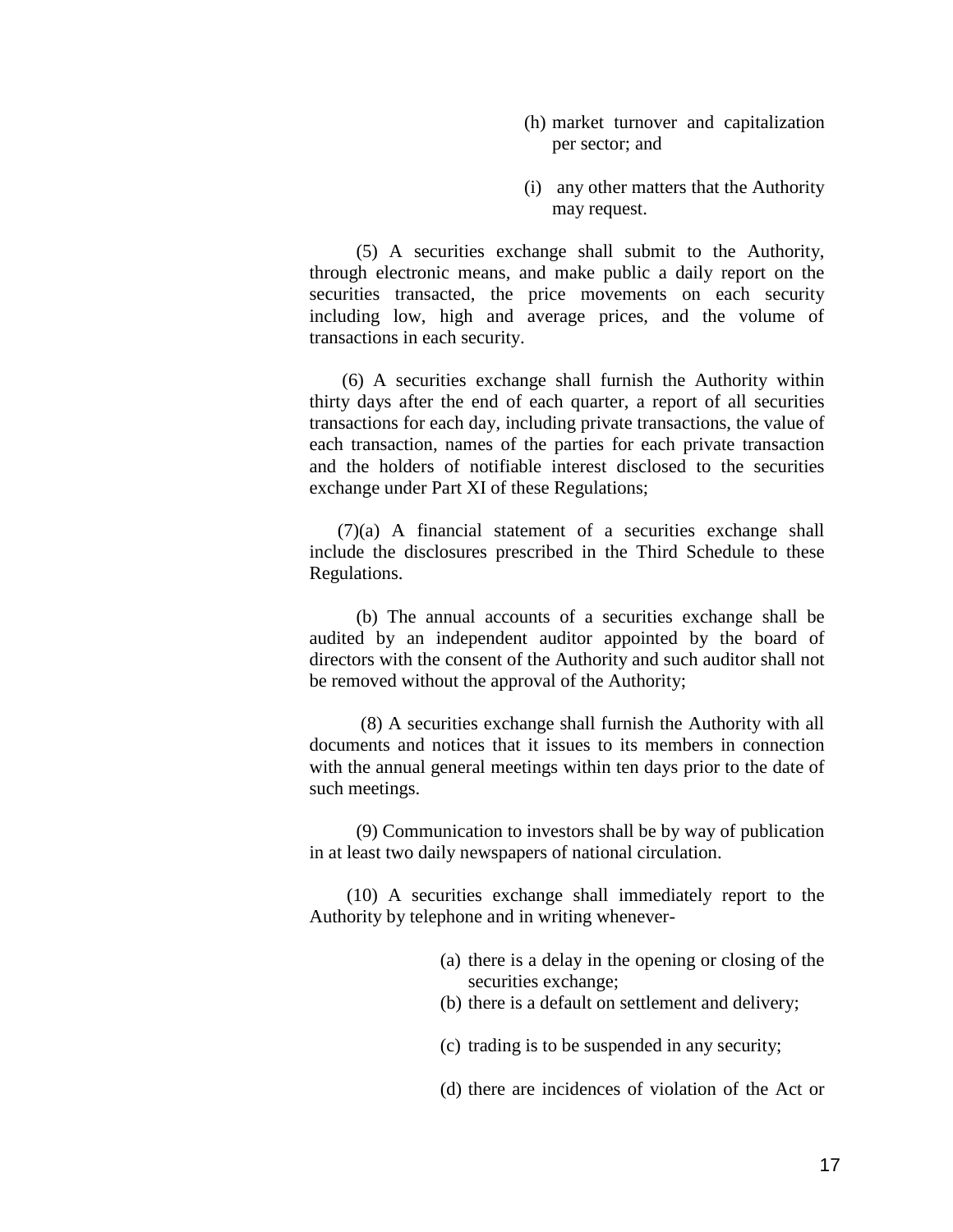the securities exchange rules;

- (e) there is unusual activity in the market;
- (f) the securities exchange receives any non-public information that its chief executive believes could have a material effect on the market in general or on any specific securities; or
- (g) the Authority requests for any information.

 13. (1) No securities exchange shall admit to listing a security which has not been approved for listing by the Authority.

(2) A securities exchange shall admit to listing without any other conditions all securities approved by the Authority arising out  $of$  :-

Amended by LN 32/2008 commencement date 14<sup>th</sup> March, 2008

- (a) a public offer, on attainment of the total minimum subscription of shares as disclosed in the prospectus approved by the Authority and minimum number of shareholders prescribed for the respective market segment;
- (b) an introduction;
- (c) rights issue;
- (d) scrip dividend offer; or
- (e) capitalization of reserves.

 (3) A securities exchange shall provide in its listing rules and with respect to each market segment the procedure for admission to listing of securities approved for listing by the Authority.

#### **PART III - STOCKBROKERS AND DEALERS**

Application for license.

 **14.** (1) An application for a licence to operate as a stockbroker or a dealer shall be submitted to the Authority in Form 1 set out in the First Schedule.

 (2) The application referred to in paragraph (1) shall be accompanied by -

Listing of securities by a securities exchange.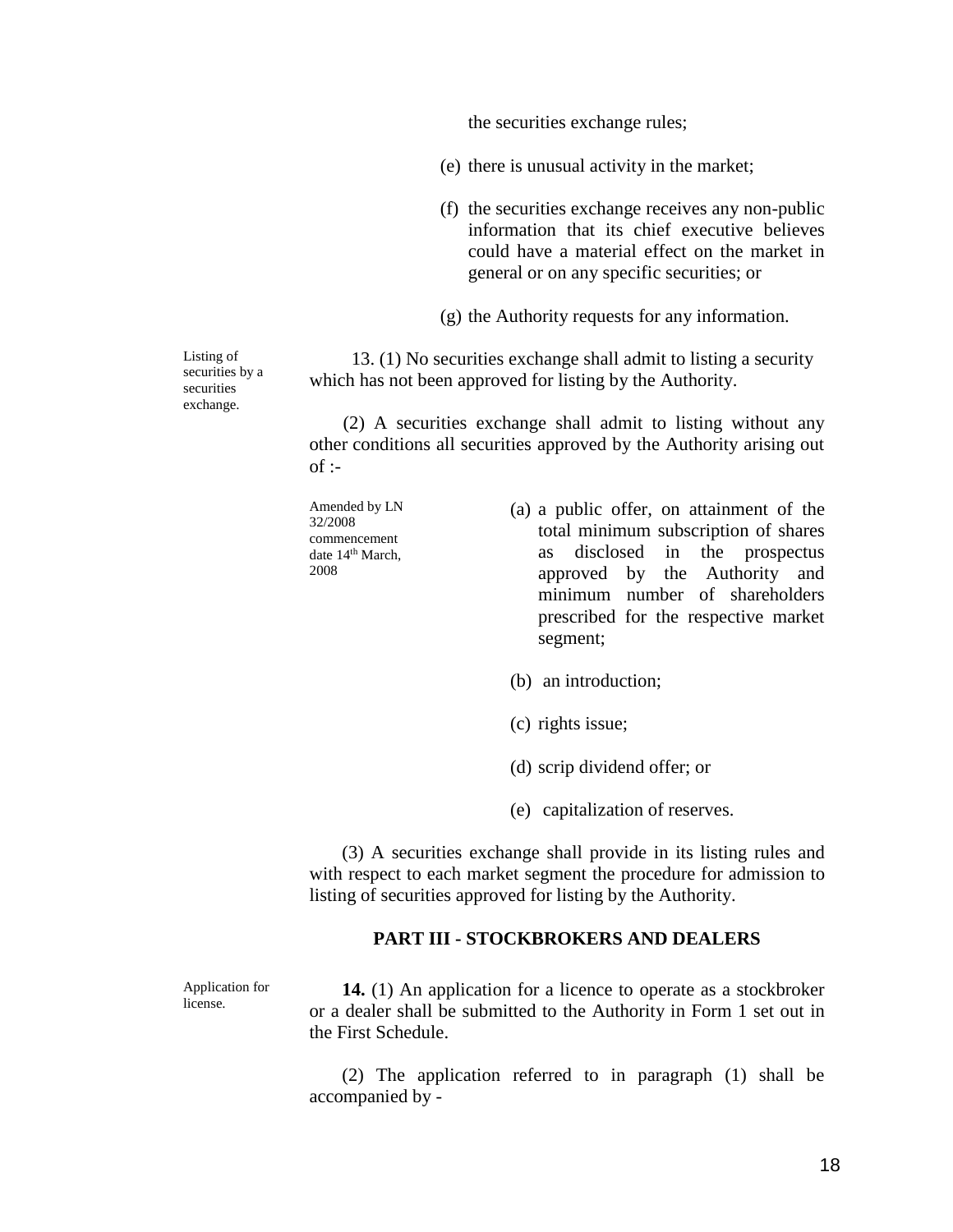- (a) the prescribed fees set out in the Second Schedule; and
- (b) the documents, information and declarations specified in regulation 15.

 **15.** (1) The application under in regulation 14 shall be submitted together with -

Specific requirements for approval.

(a) the certificate of incorporation;

- (b) the memorandum and articles of association;
- (c) a statement of the un-audited accounts for the period of the accounting year ending not earlier than six months prior to the date of application and audited accounts for the preceding two years (where applicable);

(d) a business plan containing the particulars on

- (i) the management structure;
- (ii)the directors, including one or more executive directors, their qualifications, addresses and details of other directorships;

(iii)the shareholding structure which shall disclose whether any of the shareholders will have an executive role to oversee the day to day operations of the business;

(iv)the shareholding structure of a dealer;

 **L.N. 99/2009** (v) the evidence of paid up share capital of a minimum amount of fifty million shillings in the case of a stockbroker and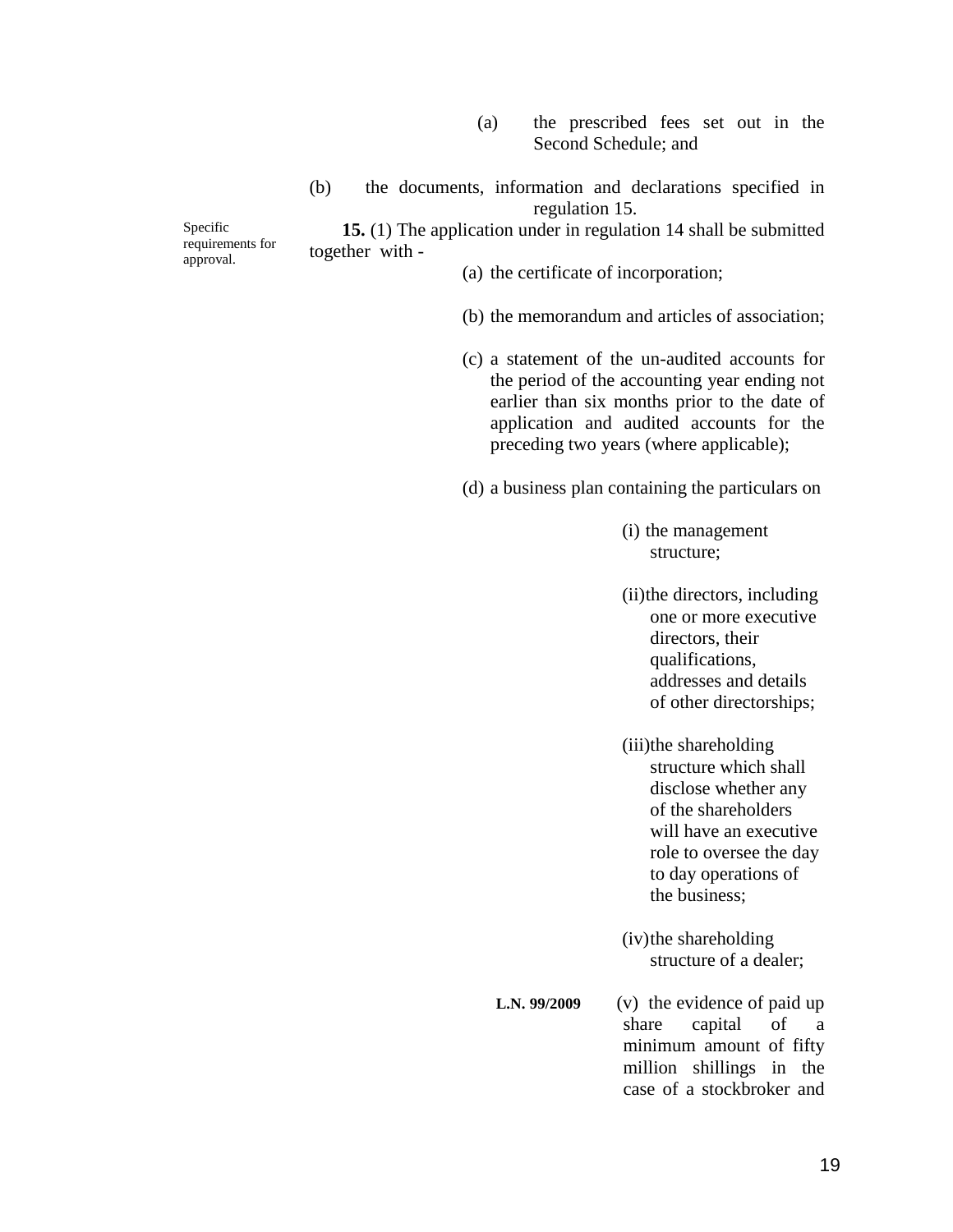twenty million shillings in the case of a dealer;

- (vi) the qualifications, experience and expertise of the chief executive must be relevant to effectively manage or operate the business of a stockbroker or dealer;
- (vii) the proposed management and qualifications of key personnel;
- (viii) the financial projections for three years;
- (ix)the proposed information technology and access to the trading network in compliance with the trading, clearing, delivery and settlement requirements of the securities exchange to which the applicant intends to be admitted as a trading participant under these Regulations;
- (x) one bank reference;
- (xi) two business references;
- (xii) the proposed premises suitably located and equipped to provide satisfactory service to clients in the

#### L.N 88/2012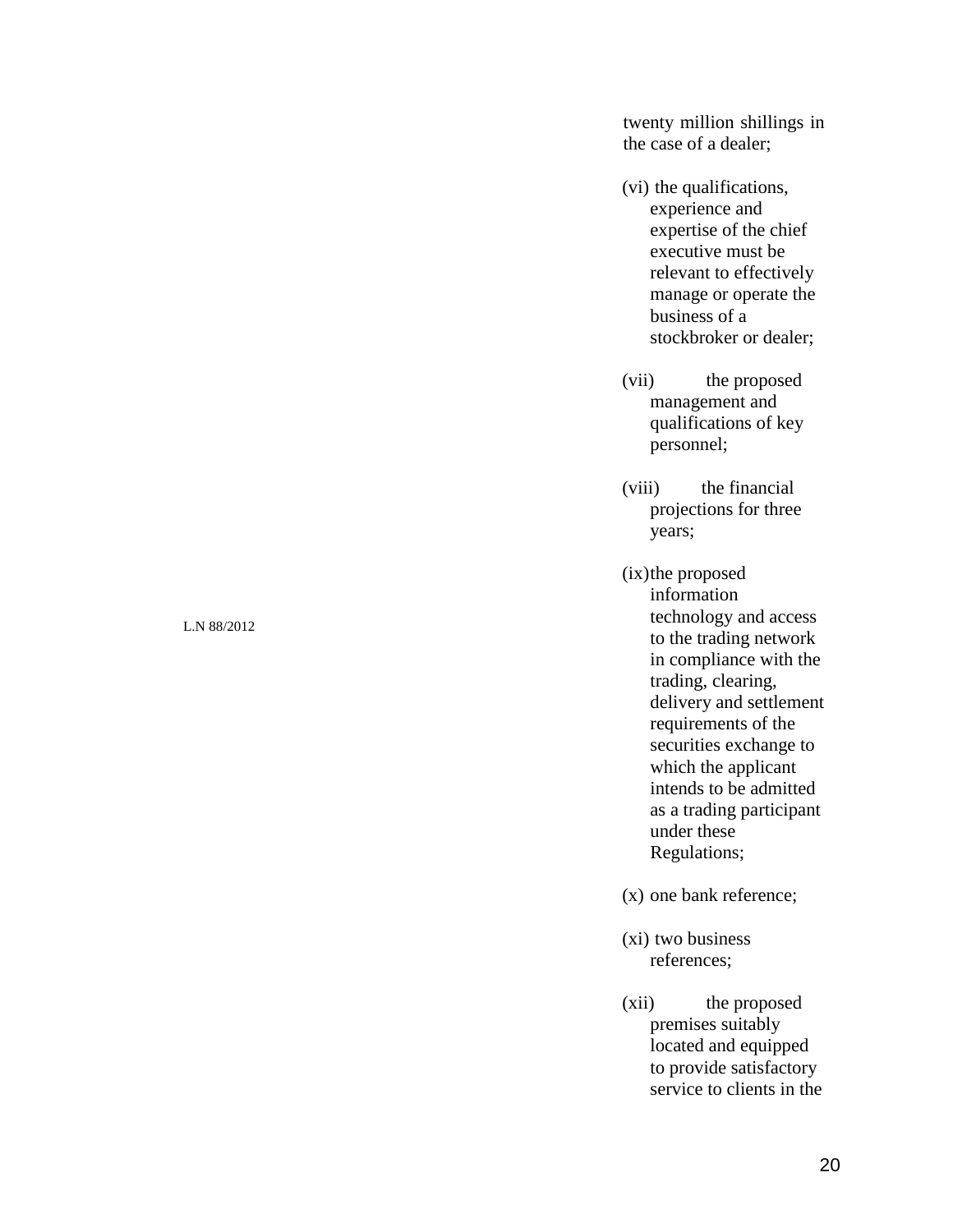field of activity to which the licence relates or evidence acceptable to the Authority that such premises will be available;

- (xiii) the staff capable of providing professional services to clients in the field of activity to which the licence relates or evidence acceptable to the Authority that such staff will be available;
- (xiv) the proposed independent auditor; and
- (xv) a declaration that no person is a director or holds beneficial interest either directly or indirectly in more than one trading participant of a securities exchange.

 (2) Every person who is, or is to be, a director, chief executive, manager or floor dealer of a stockbroker or dealer shall be fit and proper to hold the particular position that he holds or is to hold.

(3) The applicant under paragraph (1) shall –

(a) lodge a security of one million, five hundred thousand shillings or such higher amount with a securities exchange; or a central depository (as the Authority may determine, taking into account the financial position and settlement record of the

L.N 88/2012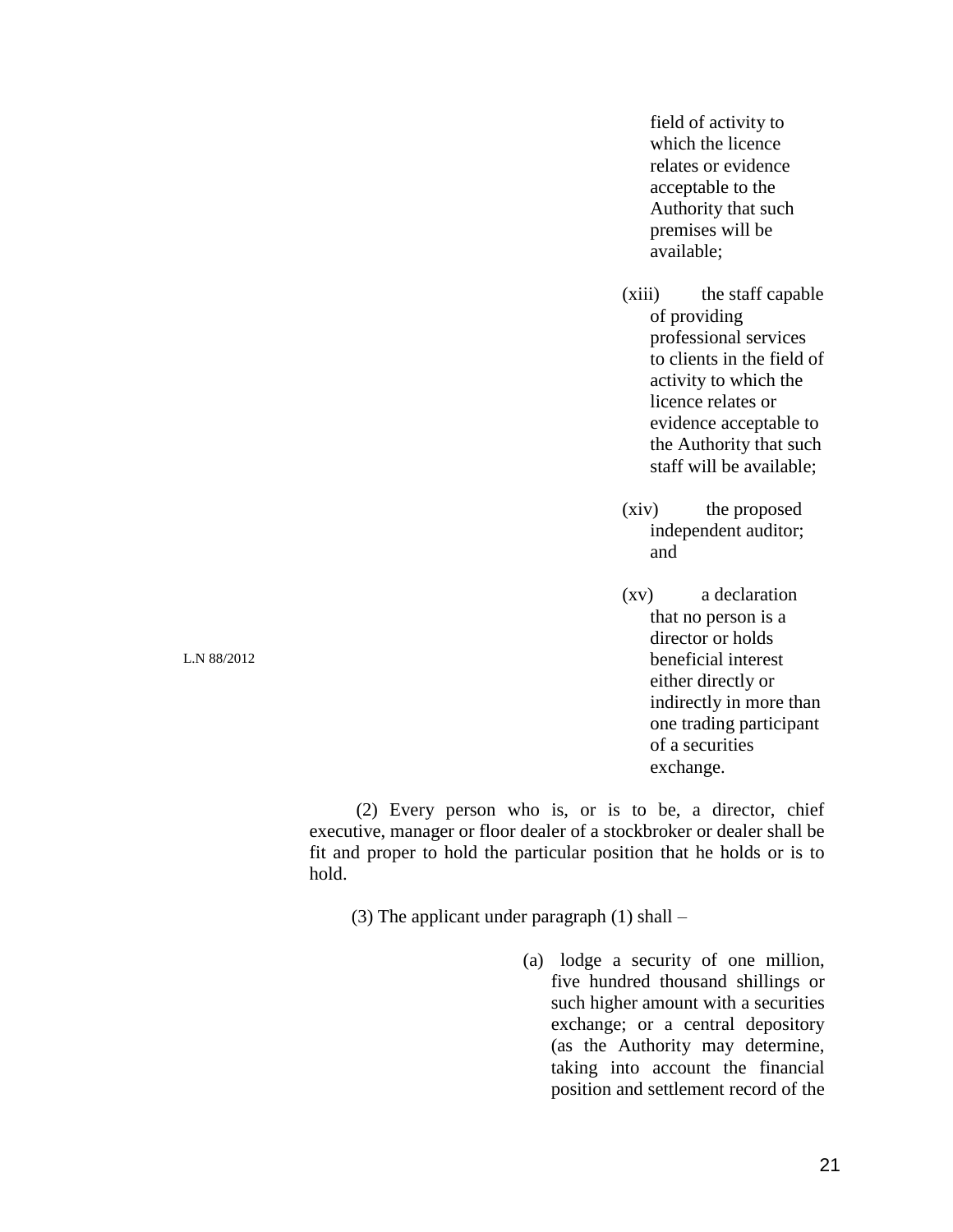applicant); or

(b) provide a guarantee or a security to a securities exchange or a central depository in a form acceptable or approved by the Authority in respect of which it is a trading participant or has applied for admission as a trading participant.

 (4) The eligibility of a dealer's licence shall be restricted to institutions committing funds for investment as principals in securities dealings.

L.N 88/2012 (5) Deleted by L.N 155/2017 (6) Deleted by LN. 88/2012 (7) Deleted by L.N 155/2017 (8) Deleted by L.N 155/2017 (9) Deleted by L.N 155/2017 (10) An application for a stockbroker or a dealer license shall be accompanied by a letter from the securities exchange stating that the applicant meets all the relevant requirements of that securities exchange and that the securities exchange would admit the applicant if licensed by the Authority. Stockbrokers' financial requirements. L.N. 99/2009 L.N 88/2012 L.N 112/2013 Deleted by LN 112/2013 Deleted by LN 112/2013  **16**. (1) The level of shareholders' funds (paid up share capital and reserves) for stock brokers shall not fall below fifty million shillings at any time during the license period. (2) The minimum paid up share capital shall always be unimpaired and shall not be advanced to the directors or associates of the stockbroker. (3) A stockbroker shall maintain a liquid capital of thirty million shillings or eight per cent of its total liabilities, whichever is higher. (4) (5)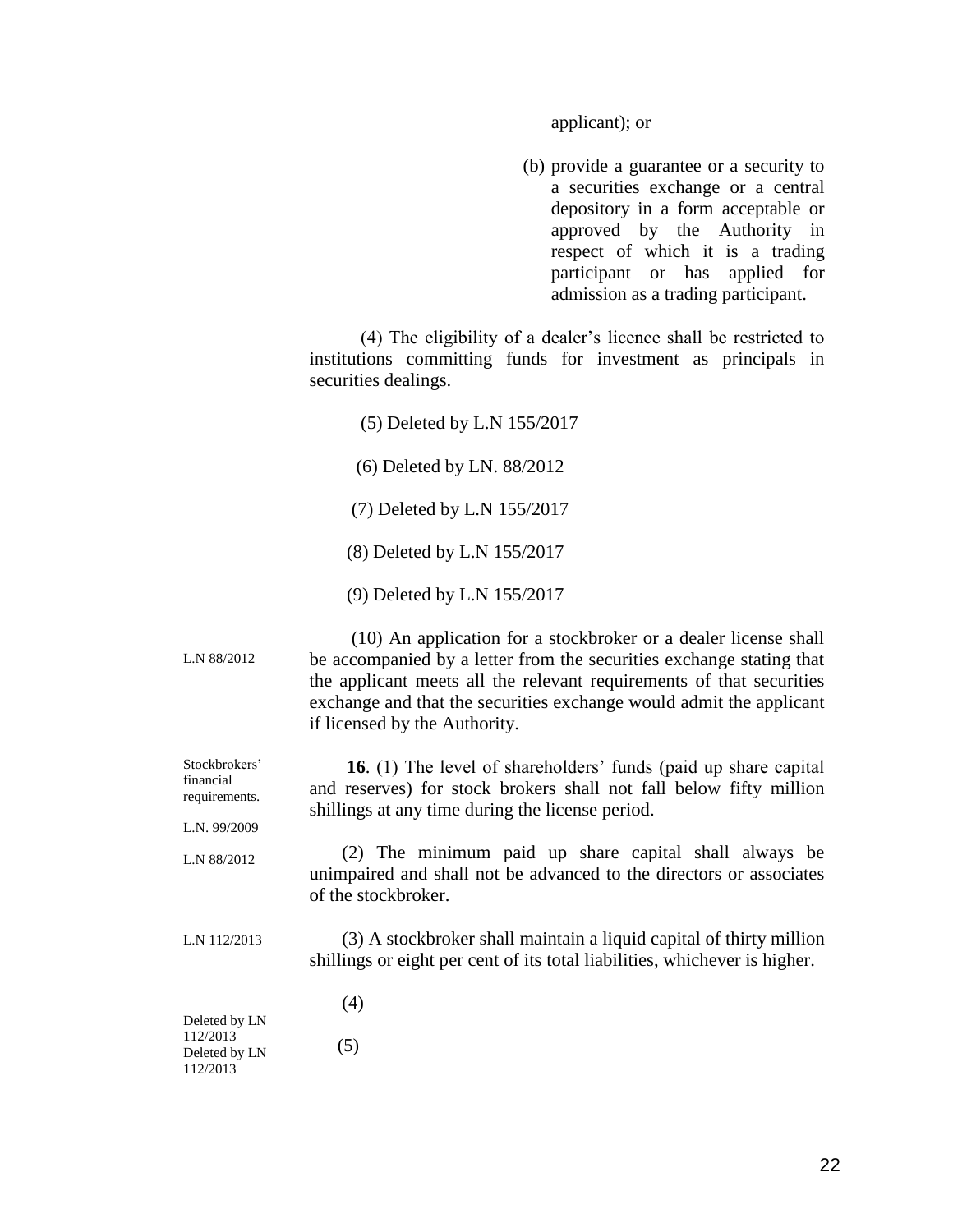**17.** (1) The level of shareholders funds (paid up share capital and reserves) shall not be below twenty million shillings, at any time during the licence period.

Dealers' financial requirements and investment limits.

(2) A dealer shall:-

Deleted by LN 112/2013 L.N 112/2013 Deleted by LN 112/2013 Deleted by LN 112/2013 (a) set aside investment capital of not less than twenty million shillings [except as provided under paragraph  $(3)$  ] in cash or portfolio of listed securities, or such higher amount as may be prescribed by the Authority; and (b) (3) Where a dealer is promoted by a stockbroker through a subsidiary, the minimum investment capital committed to dealing operations by the subsidiary shall not be less than five million shillings in cash or listed securities portfolio at market value or such higher amount as may be prescribed by the Authority. (4) A dealer shall maintain a liquid capital of thirty million shillings or eight per cent of its total liabilities, whichever is higher. (5) (6) (7) A dealer shall maintain an investment portfolio out of it's investment capital equivalent to a minimum monthly average of fifty percent in listed equities and the remainder in listed fixed income securities provided that within twelve months from the date of these Regulations, the investment of the minimum monthly average in listed equities shall be adjusted to sixty percent. (8)(a) At least an average of twenty five percent of the portfolio of securities held by a dealer shall be turned over every quarter and seventy five percent of the portfolio be turned over every twelve months;

> (b) Every security held by a dealer shall be turned over at least once every eighteen months.

(9) For the purposes of this regulation "turnover" means the

23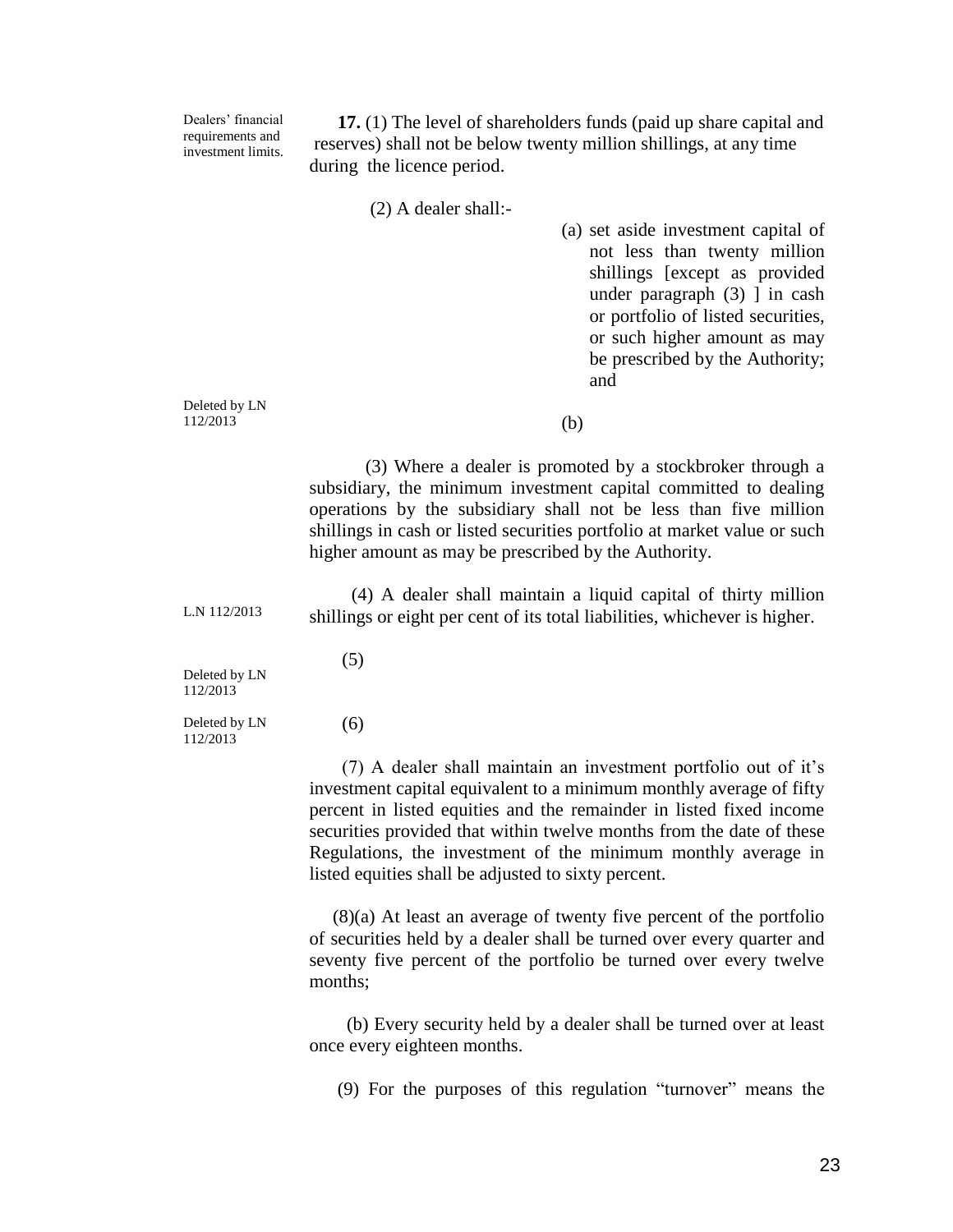| value of securities purchased or sold during the period. |  |  |
|----------------------------------------------------------|--|--|
|                                                          |  |  |

| Financial year.              | <b>18.</b> The financial year of stockbrokers and dealers shall end on                                                                   |
|------------------------------|------------------------------------------------------------------------------------------------------------------------------------------|
|                              | the 31 of December in each year.                                                                                                         |
| Records to be<br>maintained. | <b>19.</b> (1) A stockbroker and dealer shall maintain and preserve<br>for a period of seven years, the following accounting documents – |

- (a) journals or other records of original entry containing an itemized daily record of all purchases and sales of securities, all receipts and deliveries of securities (including certificate numbers), all receipts and disbursements of cash and all debits and credits; the records shall show the account for which each transaction was effected, the name and amount of securities, the unit and aggregate purchase or sale price (if any), the trade date and the name or other designation of the person from whom the securities were purchased or received or to whom they were sold or delivered;
- (b) ledgers, (or other records) reflecting all assets and liabilities, income, expense and capital accounts;
- (c) detailed records of nominee accounts;
- (d) all cheque books, bank statements, cancelled cheques and bank reconciliation accounts;
- (e) clients' accounts (or other records) itemizing separately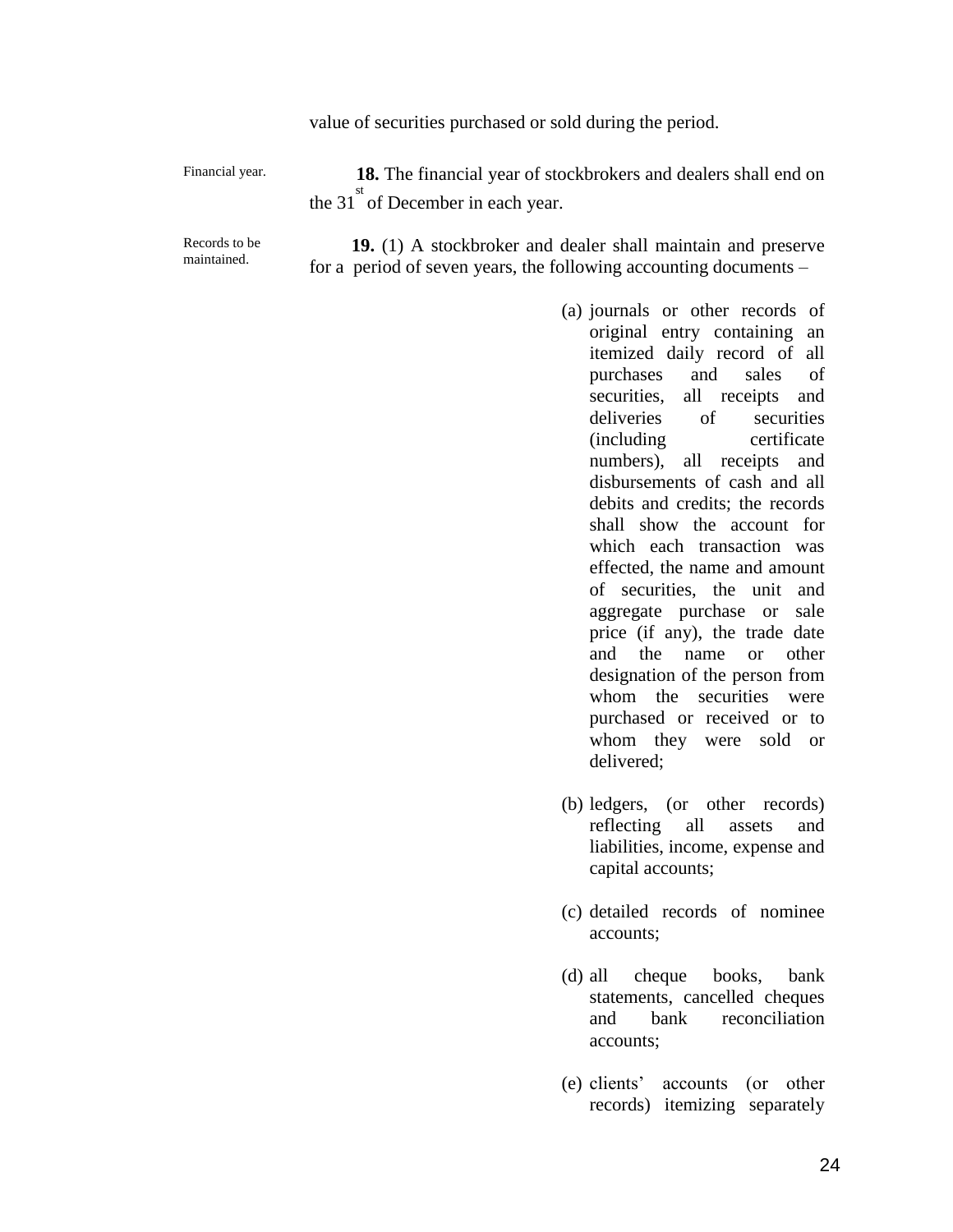each account of a client, all purchases, sales, receipts and deliveries of securities and all other debits and credits;

- (f) a memorandum of each client's order received for the purchase or sale of securities; the memorandum shall show orders in chronological sequence, the time of receipt, the terms and conditions of the order or instructions and of any modification or cancellation thereof, the account for which the order was entered, the time of entry into the market for execution, the price at which the order was executed and, to the extent feasible, the time of execution or cancellation;
- (g) copies of confirmation of all purchases and sales, notices of all other debits and credits for securities and other items for the account of client;
- (h) records on all commissions earned on account of equities, bonds and others;
- (i) contract books or records, showing details of all contracts entered into with trading participants of a securities exchange and duplicates of memoranda of confirmation issued to such other trading participant; and
- (j) any other accounting documents as may be determined by the Authority.

(2) The accounting documents specified under paragraph (1)

L.N 88/2012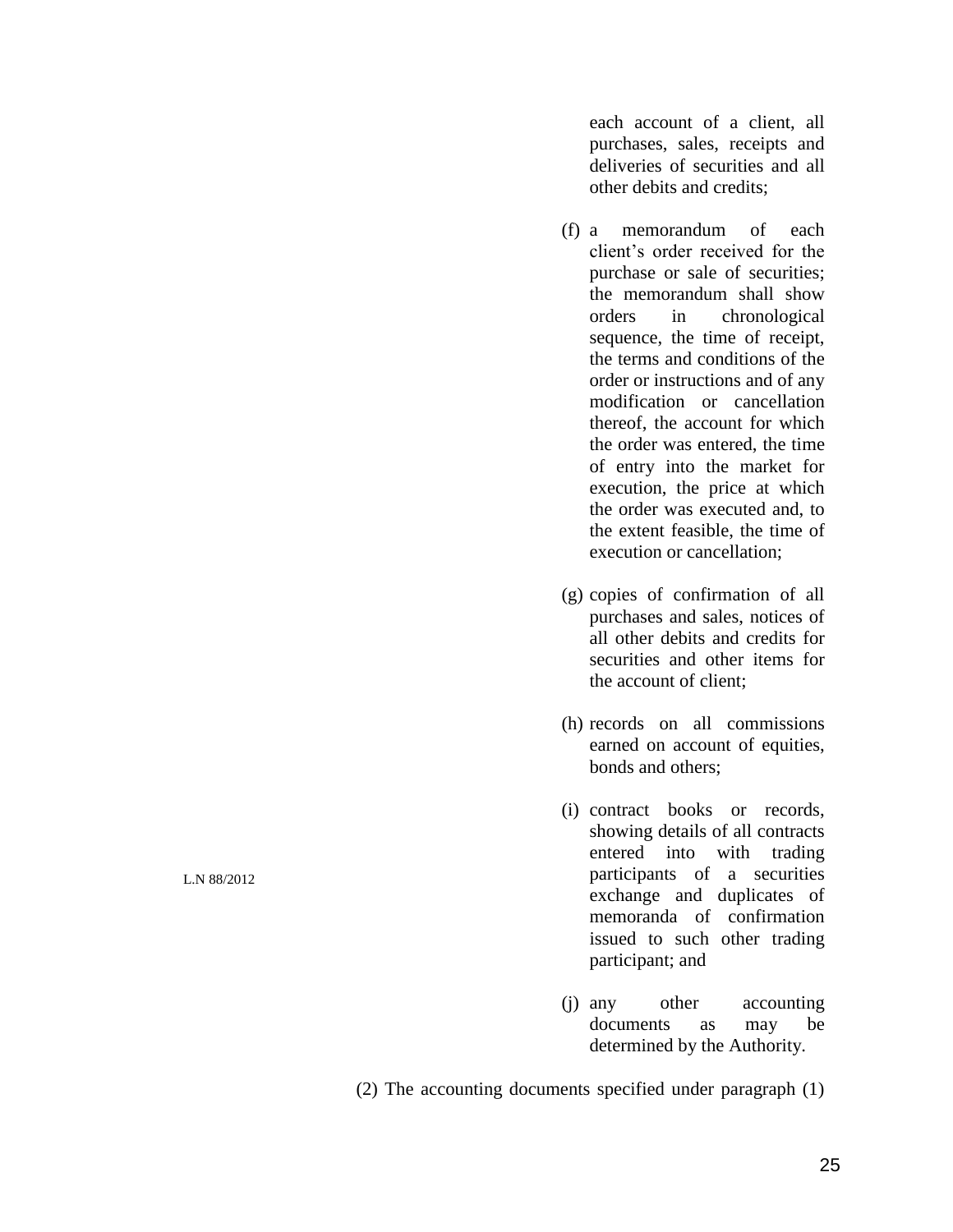shall be subject to inspection from time to time and without notice, by the Authority or securities exchange of which the stockbroker or dealer is a trading participant.

L.N 88/2012

 (3) A stockbroker shall maintain and preserve for each person who becomes a client, records and accounts for a period of seven years containing information on -

- (a) where the client comes through an investor agent, in the agent sub-account and where the client has been attended to by the supervisor or employee of the stockbroker authorized to attend to clients in the stockbroker's account, the client's name, date of birth, address, nationality or citizenship, identification, written instructions of the client, price limit, duration of the instructions and date of order and the name and address of the investor agent (where applicable) and where the client is a company, certified copies of memorandum and articles of association and the certificate of incorporation.
- (b) if the stockbroker, or any of its agents has made any recommendations to the client to purchase or sell any security, the record of such client shall include the client's occupation, identification, investment objectives, other information concerning the client's financial situation and needs which the stockbroker or any of its agents considered in making the recommendation, and the signature and name of the agent who made the recommendation to the client and the date when any order was given to the stockbroker or its agent and any price limit given.
- (c) A record or records with respect to each discretionary account shall include:
	- (i) the client's written authorization to the stockbroker to exercise discretionary power or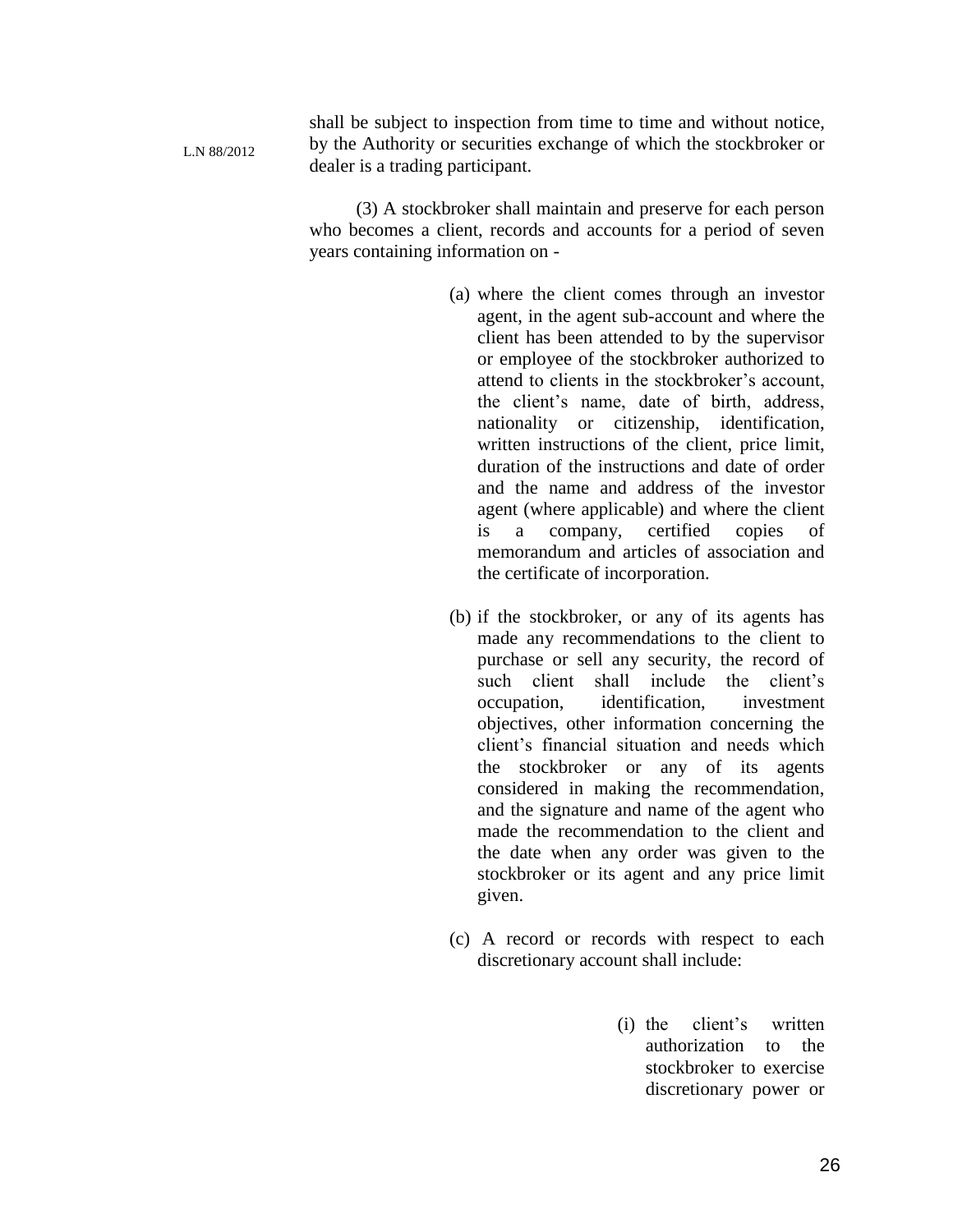authority in the client's account;

- (ii) the reason given by the client for granting discretionary power or authority in his account; and
- (iii)the written approval of the stockbroker's designated supervisor of each transaction in such account indicating the exact time and date of such approval;
- (d) a separate record for all complaints by clients and persons acting on behalf of clients; the complaints shall be filed alphabetically by clients' names and shall include copies of all materials relating to the complaint, and record of what action, if any has been taken by the stockbroker; copies of such materials and record of action taken shall be kept in the office through which the client's account is handled;
- (e) a separate record of all securities transactions by the stockbroker's or dealer's employees and directors in their own name or under nominees accounts;
- (f) a separate record of all securities transactions between the stockbroker or dealer, and all listed companies in which the directors of the stockbroker or dealer have an interest; and
- (g) such other records as the Authority shall determine from time to time.

 (4) A stockbroker shall decline to take an order if, after reasonable inquiry, the client decline to furnish such items of information as required in paragraph (3) (a), (b and (c) and a statement to that effect is placed in the records, provided, however, that the client's records shall state the client's name and address.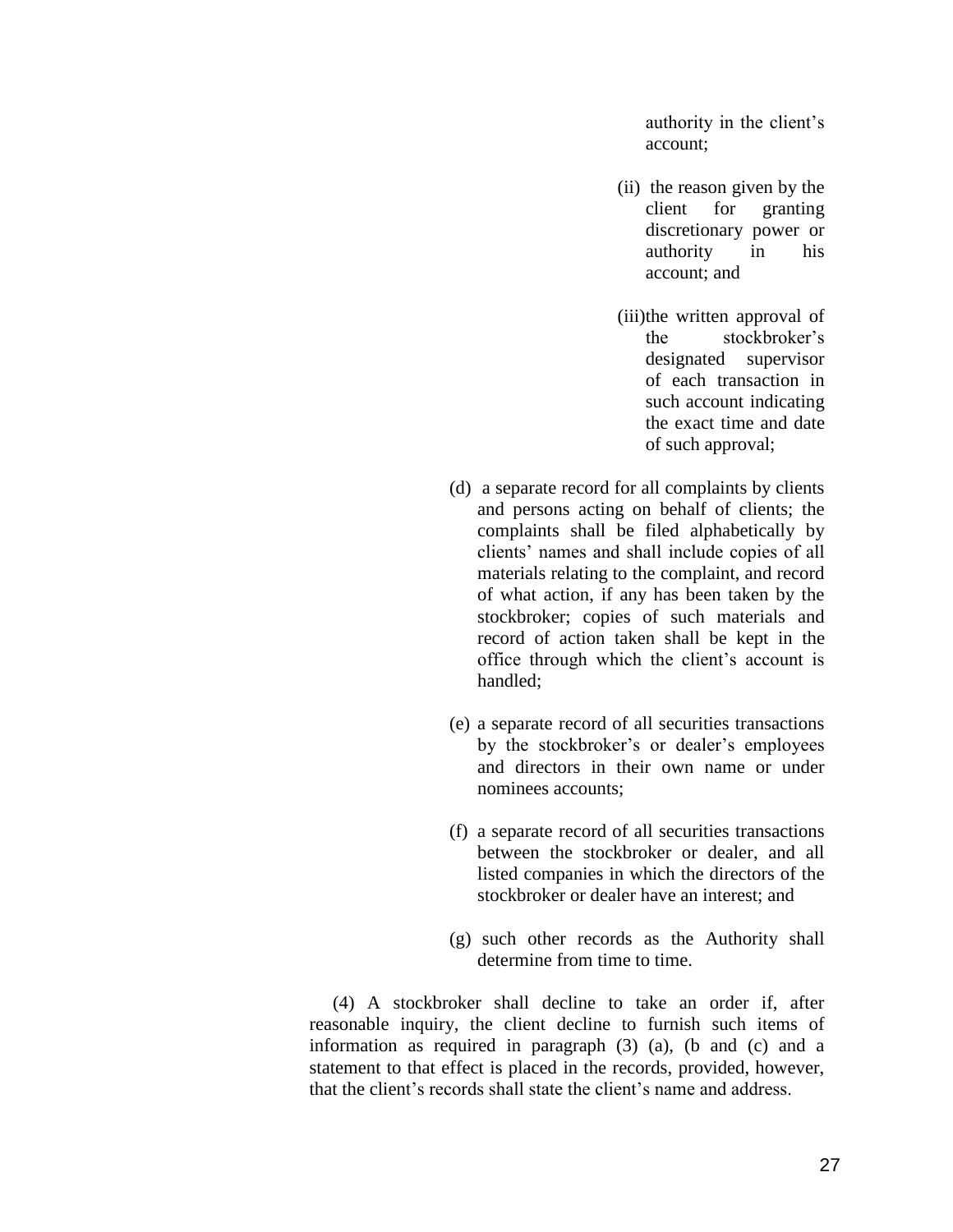Client accounts

**20.** A stockbroker shall -

- (a) deposit clients' funds in one or more bank  $account(s)$ , which  $account(s)$ shall contain only clients' funds and be clearly marked "clients' accounts". Such client accounts shall not be overdrawn for any reason.
- (b)maintain a separate record for each account showing the name and address of the bank where the account is maintained, the dates, amounts of deposits and withdrawals and also the exact amount of each client's beneficial interest in the account.
- (c) reconcile such accounts on a regular basis to ensure the amount indicated corresponds with the balances in the client account at any given time; and
- (d)ensure that clients' orders for payments made in advance shall be executed according to clients' instructions and in any event not later that one month from the date of receipt of the clients' funds. Orders not executed within one month for whatever reason shall be renewed by fresh instructions from the client.

Reporting obligations.

L.N 88/2012

 **21**.(1) Every stockbroker and dealer shall submit to the Authority and to the securities exchange of which they are trading participants:

- (a) quarterly reports and accounts within fifteen days of the end of each calendar quarter;
- (b) half yearly reports and accounts within thirty days of the end of each half year; and
- (c) audited annual accounts within three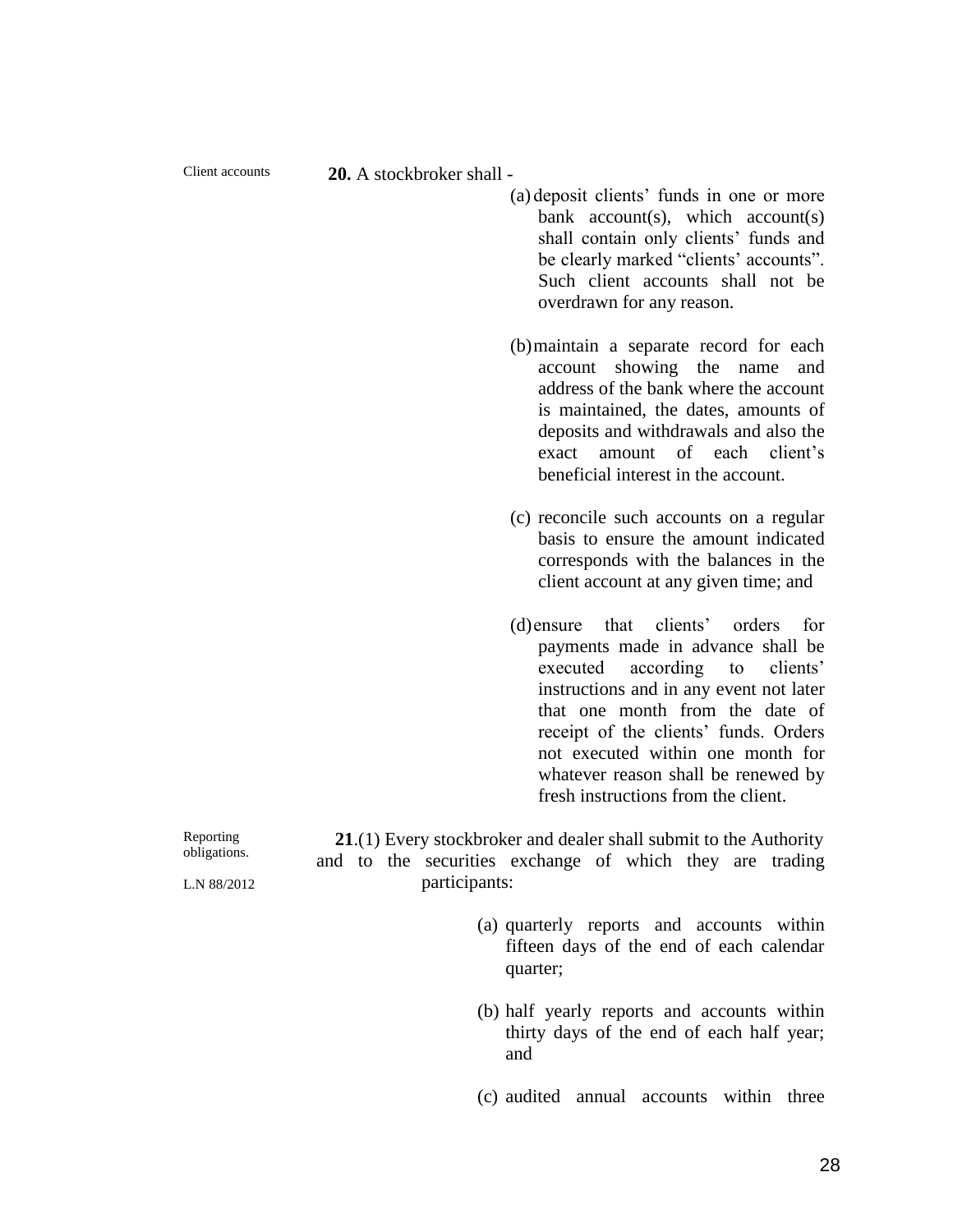months following the end of the stockbroker and dealer's financial year.

- (d) a financial statement complying with the disclosures prescribed under the Fourth Schedule of these Regulations.
- (e) Every stockbroker or dealer shall prepare monthly reports and accounts within fifteen days of the end of each calendar month which shall be made available to the Authority at such times as the Authority may request.

 (2) The Authority may require such other form of financial statement as it may from time to time specify.

Conduct of stockbrokers and dealers

L.N. 99/2009

L.N 88/2012

 **22.** Stockbrokers and dealers shall -

- (a) operate independently of any other stockbroker or dealer;
- (b) conduct the business efficiently, honestly, and fairly, with the integrity and professional skills appropriate to the nature and scale of activities;
- (c) have no formal or informal agreement with a trading participant of the same securities exchange whether through an association or not, relating to the stockbroker's or dealer's trading activity, personnel, commissions or any joint activity that is likely to undermine the competitiveness or fair trade practices and service to clients.
- (d) without prejudice to the generality of paragraph (b), in consideration whether a stockbroker or dealer is conducting or will conduct business efficiently, honestly and fairly, regard shall be made to the management and organizational structure, reporting principles and procedures, internal audit procedures, procedures for compliance with the securities laws and risk management policies which the stockbroker or dealer has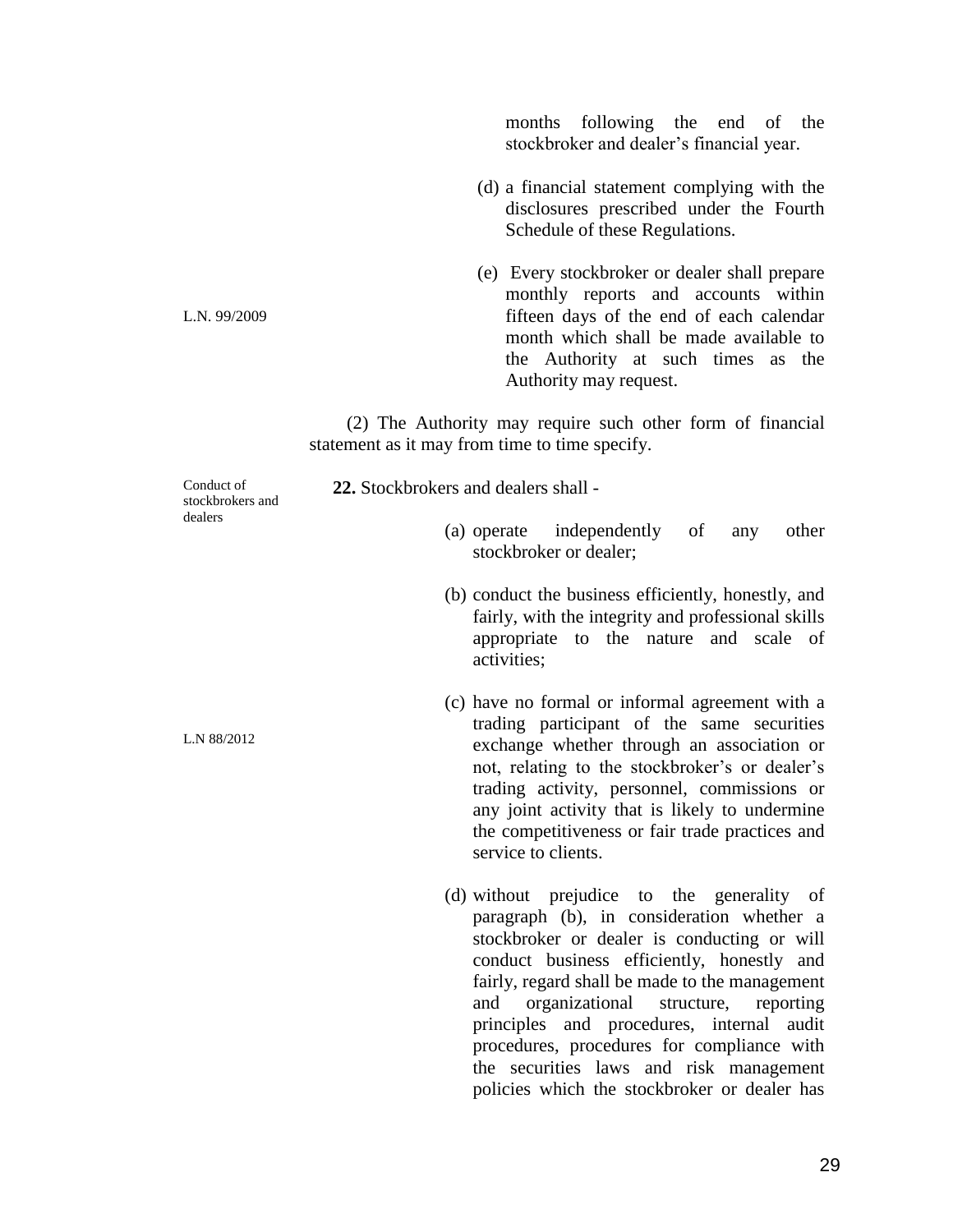adopted or proposes to adopt for its business.

Conducting business through a stockbroking agent

L.N 99/2009

 **22A**.(1) A stockbroker may conduct business through a stockbroking agent provided the stockbroking agent has been contracted in writing to render such services.

 (2) Every stockbroker shall forward to the Authority, on an annual basis, a register of any stockbroking agents contracted pursuant to paragraph (1) and shall notify the Authority of any amendment to the register of agents within five working days of such change.

 (3) A stockbroker shall be responsible for conducting all necessary due diligence to establish the competence, fitness and propriety of any person to be appointed as a stockbroking agent, having specific regard to the past experiences and conduct of any such person, in establishing his capacity to facilitate the purchase and sale of securities as an agent of the stockbroker in the best interests of investors.

 (4) A stockbroker shall submit to the Authority for approval the standard form agency agreement they propose to enter with their stockbroking agents and shall thereafter secure the approval of the Authority prior to amending such agreement.

 (5) A stockbroker shall not appoint as its agent any person already appointed by another stockbroker as its agent:

> Provided that where a stockbroker who, at the commencement of this provision, has appointed an agent who acts for more than one stockbroker shall, within six months of the commencement, comply with the requirements of this provision.

 (6) A stockbroking agent shall not handle or deal with clients' funds.

 (7) The stockbroker shall be responsible for ensuring that the stockbroking agent conducts its business efficiently, honestly and fairly with the integrity and professional skills appropriate to the nature and scale of activities and in accordance with the requirements of the Capital Markets Act and Regulations issued thereunder.

 (8) In the event of any misconduct by the stockbroking agent, the stockbroker who appointed the stockbroking agent shall report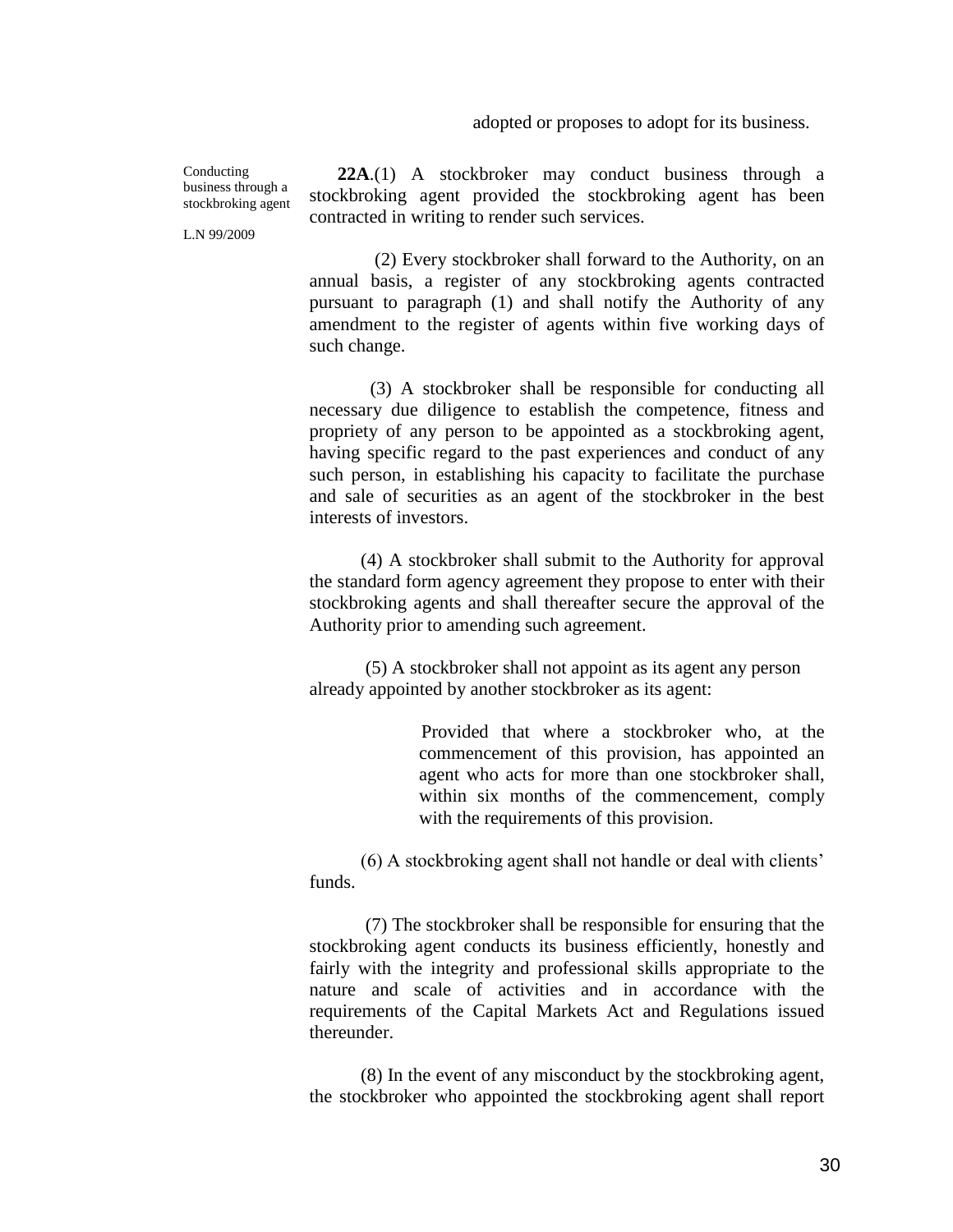the misconduct to the Authority within forty-eight hours of the occurrence of the misconduct."

Conduct of stockbroker.

- **23.** A stockbroker shall
	- (a) execute an order only where the client has made sufficient arrangements for funds or securities with the stockbroker.

An "order" for the purpose of this regulation, shall constitute written instructions by a client to a stockbroker as to the security name, quantity, price or price limits and duration or validity of instructions.

- (b) only accept written orders and shall ensure that the client is not only capable of honouring the order before acting on the order, but has made arrangements with the stockbroker for fulfillment of its obligations arising from such order.
- (c) execute clients' orders in the chronological sequence of orders received and which have been so recorded in accordance with these Regulations and shall give priority to orders of clients over orders of any shareholder or employee of the stockbroker or related dealer subsidiary, whether directly or indirectly.
- (d) maintain a daily record of orders received from clients showing the name of each client, the specific order and time the order was given, and execute the same in order of receipt.
- (e) exercise due diligence and care at all times so as not to misinform or misdirect clients.
- (f) while accepting an order from a client, inform the client of all constituent parts of an order prior to executing the order and get the client to give a written declaration to confirm the same.
- (g) provide factual and accurate information to clients'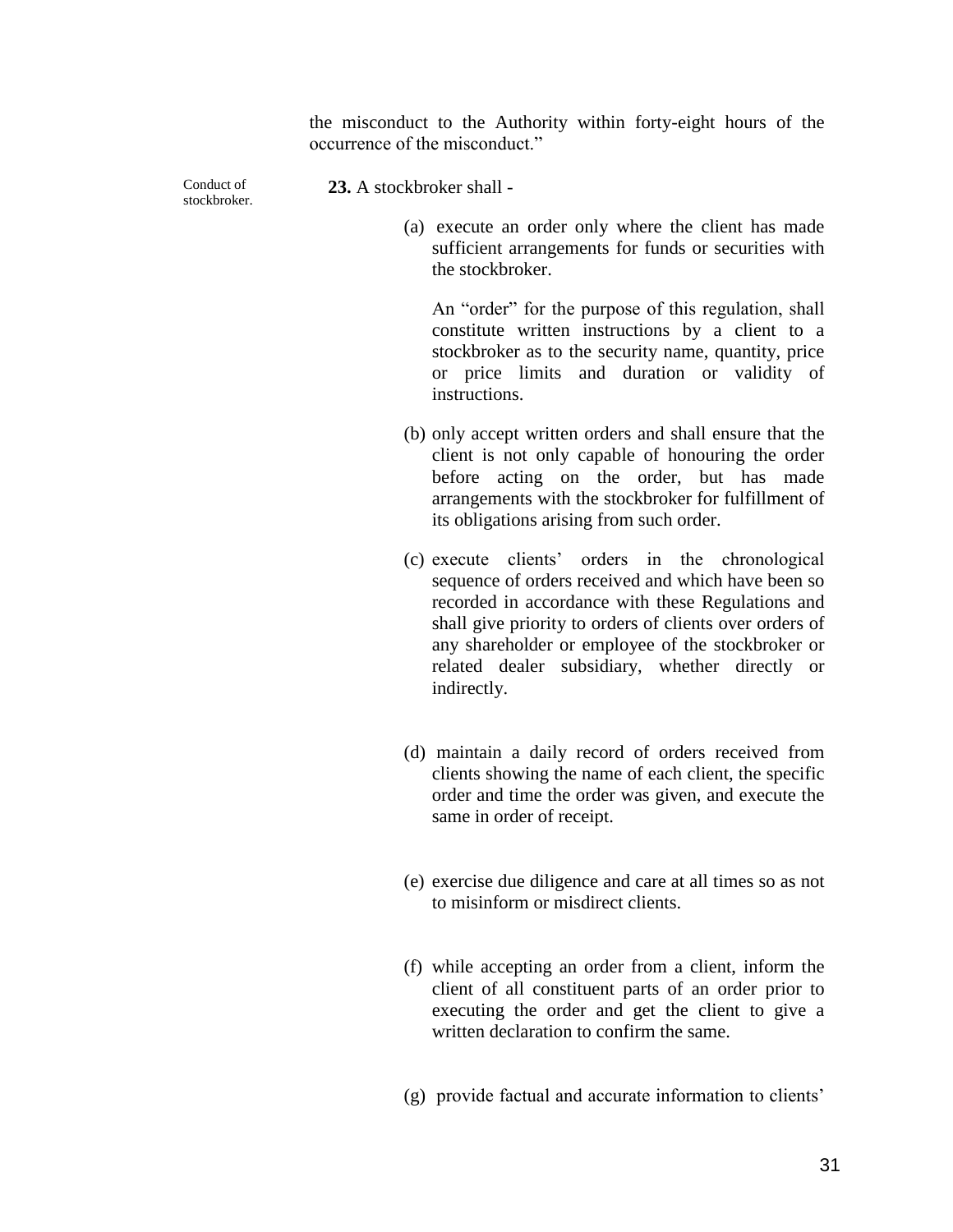through newsletters and advertisements;

(h) not recommend to a client the purchase, sale or exchange of any security without reasonable grounds to believe that the recommendation is suitable for the client on the basis of information furnished by the client after reasonable inquiry concerning the client's investment objectives, financial situation and needs, and any other information known or acquired by the stockbroker after reasonable examination of the client's financial records.

**24.** (1) No stockbroker or dealer shall:-

- (a) create a false market in any listed security by way of associations. any artificial device including but not limited to advising clients to buy or sell a particular security while selling or buying through its dealing or related party transactions, without disclosing that fact to the investors;
- (b) establish a corner or trade where a corner has developed in a listed security;
- (c) negotiate on any issue relating to trading with any other person on the trading floor of the securities exchange;
- (d) be party to any trading and price manipulative scheme or device which may directly or indirectly influence or interfere with the market price formation and fair trading process with respect to any listed security;
- (e) make general recommendations to the public on particular securities through publications or statements; or
- (f) sell securities which are not registered in the name of the stockbrokers' client or central depository in the case of a

Prohibited dealings.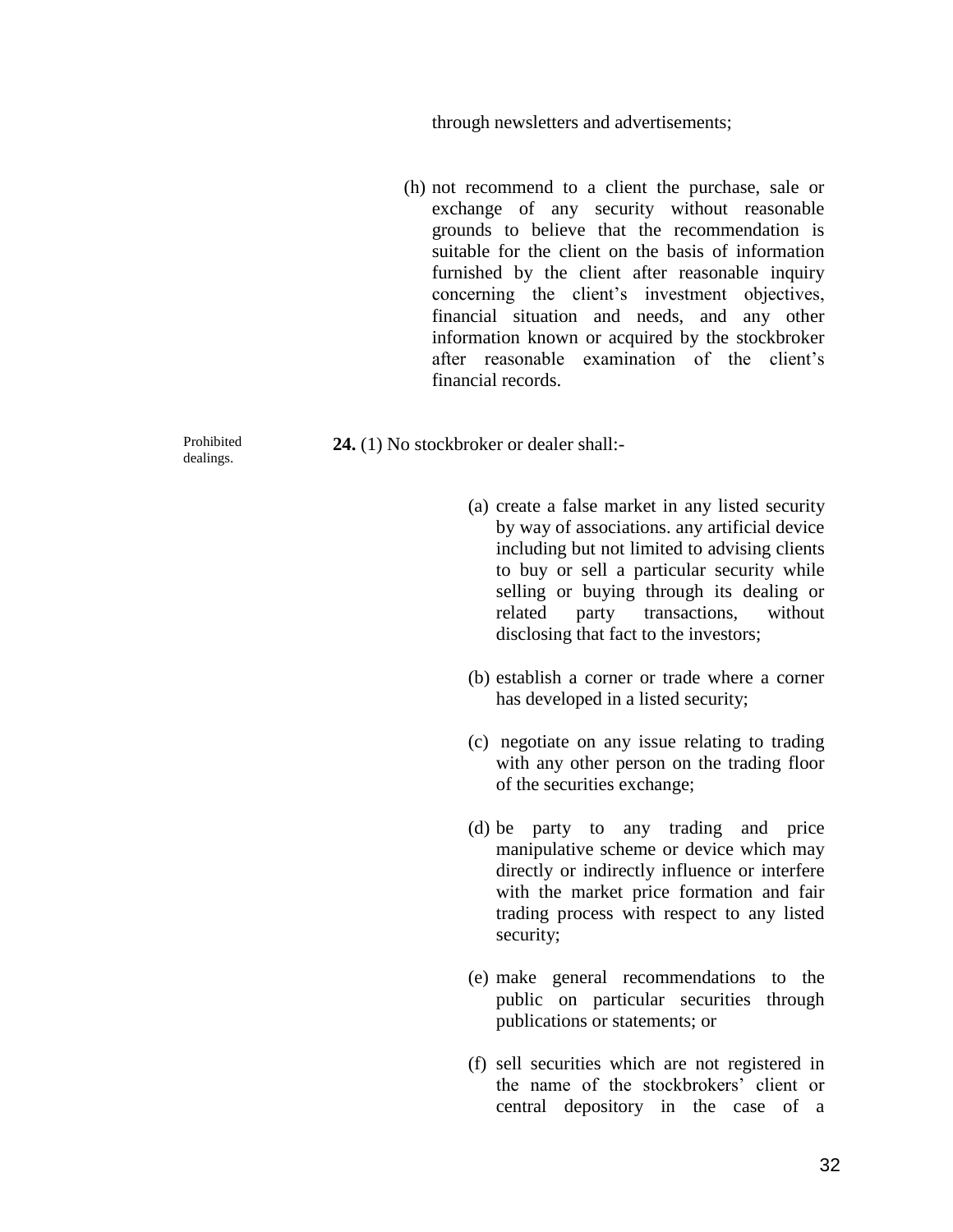depository environment.

For the purposes of this regulation, "a corner" shall be deemed to arise when a single interest or group has acquired such control of any listed security that the same cannot be obtained except at prices or on terms dictated by such single interest or group.

Sale of securities. **25**.(1) No stockbroker or dealer shall sell securities unless, at the time of the sale -

- (a) the stockbroker or dealer has or, in the case of a stockbroker, its client has; or
- (b)the stockbroker or dealer believes on reasonable grounds, that it has, or in the case of a stockbroker, its client has, an existing exercisable and unconditional right to vest the securities in a purchaser of the securities.

 (2) A person who, at any particular time, has an existing exercisable and unconditional right to have securities vested in him or in accordance with his directions shall be deemed to have at that time a presently exercisable and unconditional right to vest the securities in another person.

 (3) A right of a person to vest securities in another person shall not be deemed not to be unconditional by reason only of the fact that the securities are charged or pledged in favour of another person to secure the repayment of money.

 (4) For purposes of this Part, a person shall be deemed to sell securities where he –

(a) purports to sell securities;

(b) offers to sell securities;

- (c) holds himself out as entitled to sell securities; or
- (d) instructs a stockbroker to sell securities.

Code of conduct.

 **26.** (1) Any proposed code of conduct or agreements to self regulate to be approved the operations of stockbrokers and dealers, shall be submitted to the Authority for prior approval and must be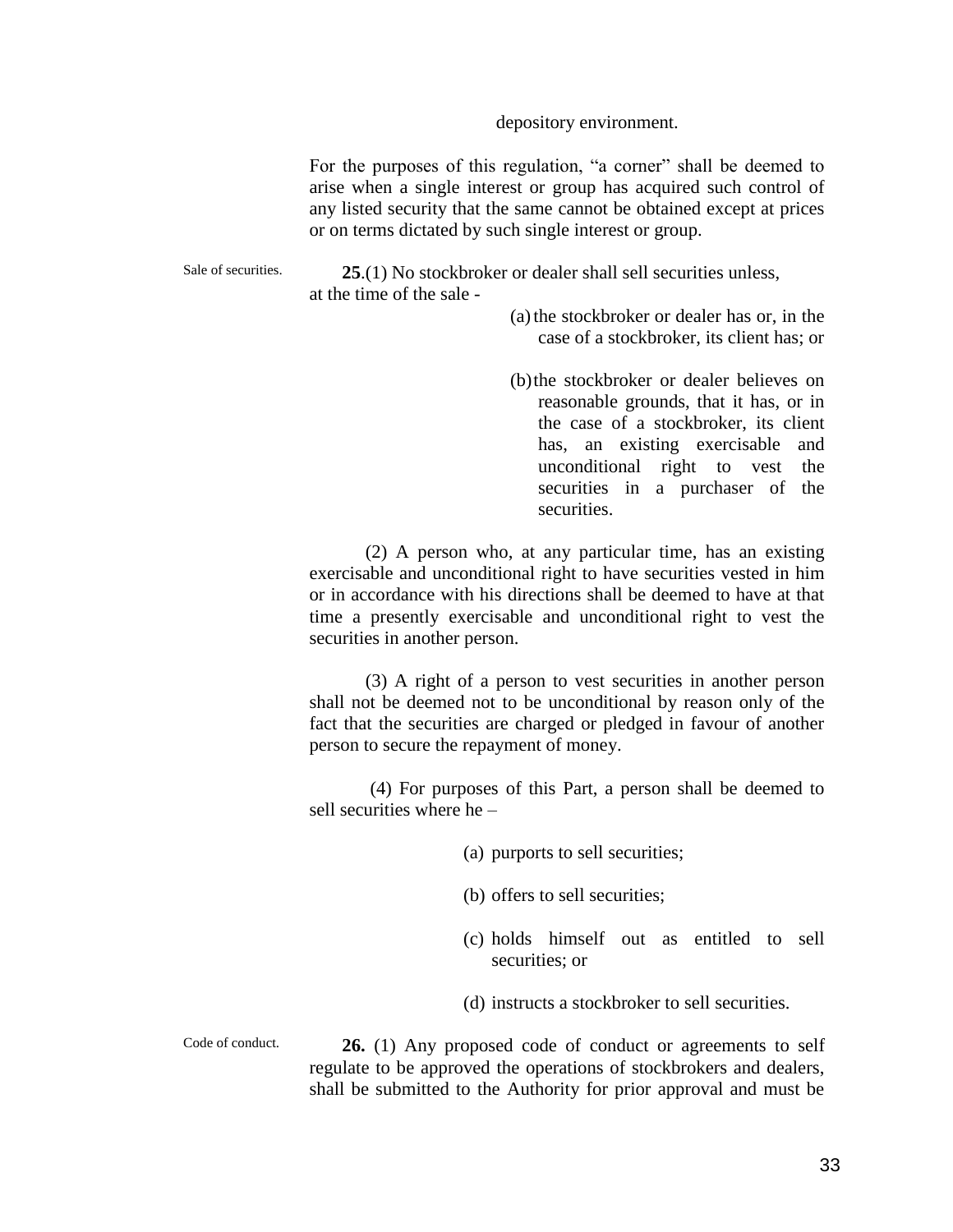#### consistent with these Regulations.

L.N 88/2012 (2) No code of conduct of any associations or agreements of stockbrokers or dealers whether in written form or not shall seek to restrict free negotiation or competition by trading participants with regard to commissions payable on any transactions as provided in the Fifth Schedule.

Payment of transactions. L.N 88/2012 **27.** All stockbrokers and dealers shall pay to the Authority and to the securities exchange of which they are trading participants the fees prescribed as payable by and investor every buyer and seller of a security and shall pay to the investor compensation fund the fees prescribed as payable by each buying and selling stockbroker,

# fund fees or dealer within fifteen days following a transaction. **PART IV - INVESTMENT ADVISERS AND FUND MANAGERS**

Application for licence.

 **28**.(1) An application for a licence to operate as an investment adviser or fund manager shall be submitted to the Authority in duplicate in Form 1 set out in the First Schedule.

Specific requirements for approval.

 **29.**(1) The application under regulation 28 shall be accompanied with -

- (a) certificate of incorporation;
- (b) memorandum and articles of association;
- (c) a statement of the un-audited accounts for the period of the accounting year ending not earlier than six months prior to the date of application and the applicant's audited accounts for the preceding two years (where applicable);
- (d) a business plan containing the particulars on -
	- (i) the management structure;
	- (ii) the directors, including one or more executive directors, their qualifications. addresses and details of other directorships;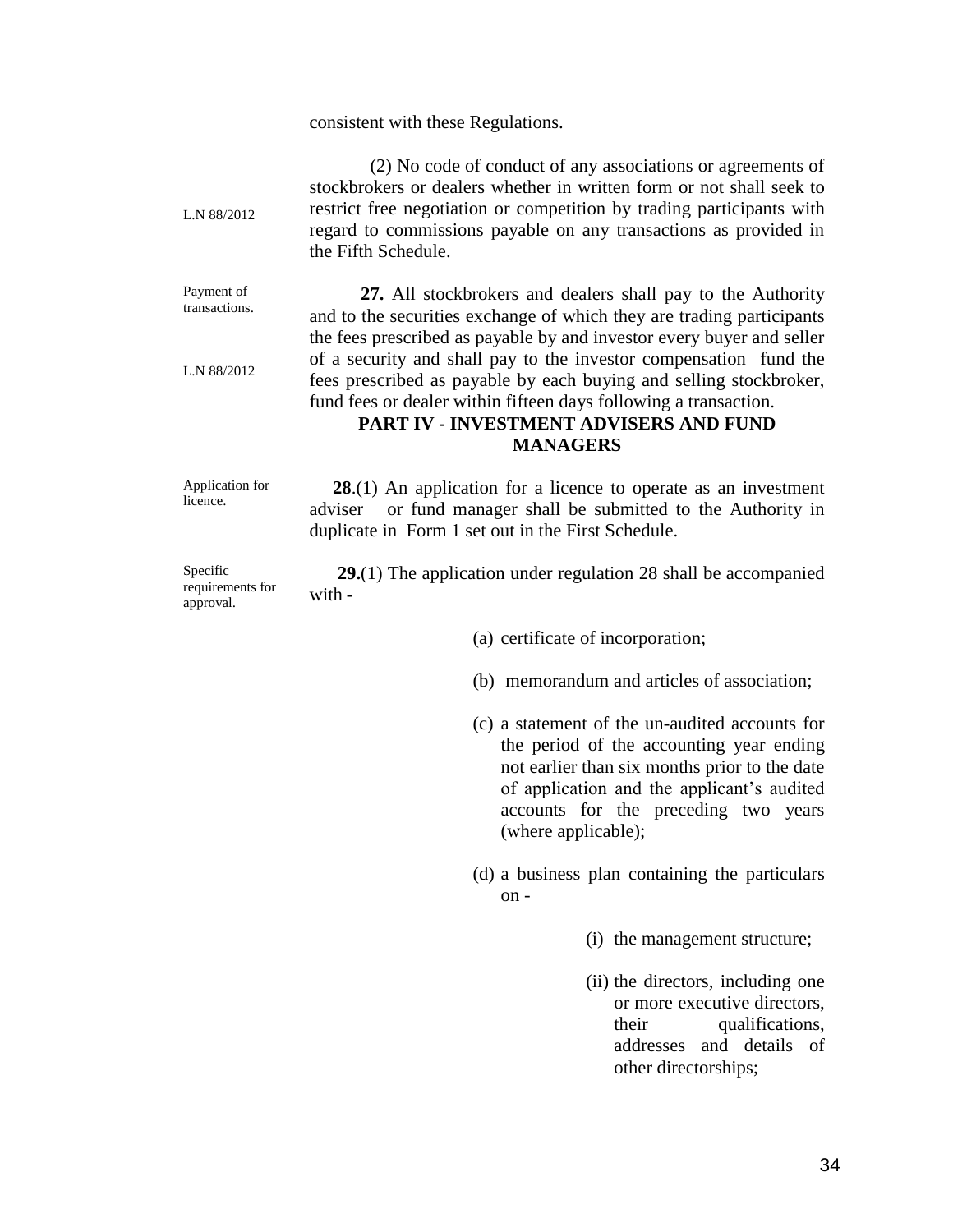- (iii) the shareholding structure, disclosing whether any of the shareholders will have an executive role to oversee the day-to-day operations of the business;
- (iv)the evidence of a minimum paid-up share capital of not less than two million five hundred thousand shillings for investment advisers and ten million shillings for fund managers;
- (v) the qualifications, experience and expertise of the chief executive;
- (vi) the proposed management and qualifications of key personnel;
- (vii) the financial projections for three years;
- (viii) the particulars of the proposed operating and information technology system;
- (ix)one bank reference;
- (x) two Business references;
- (xi)the proposed premises suitably located and equipped to provide satisfactory service to clients in the field of activity to which the licence relates or evidence acceptable to the Authority that such premises will be available;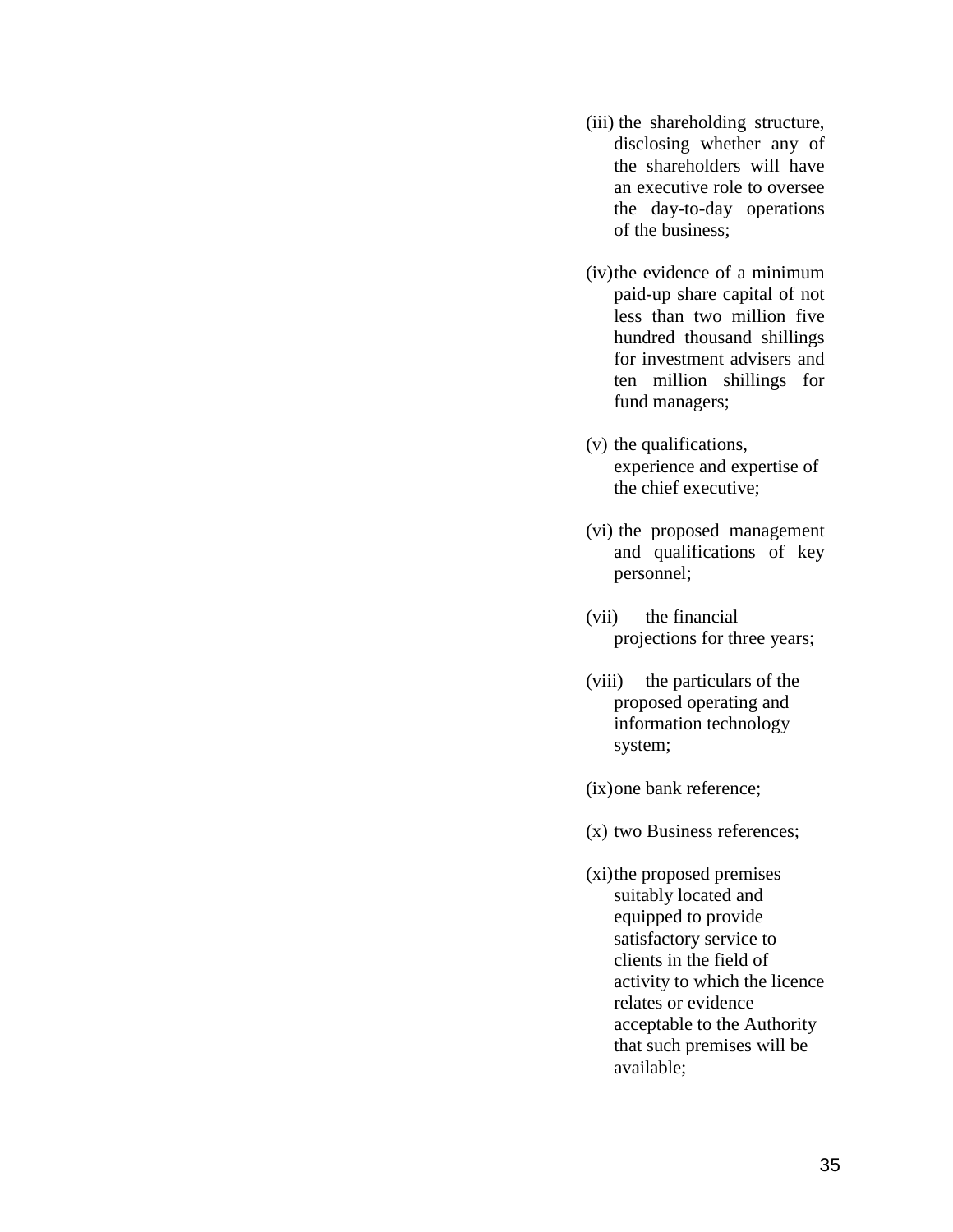(xii) the staff capable of providing professional services to clients in the field of activity to which the licence relates or evidence acceptable to the Authority that such staff will be available:

(xiii) the proposed independent auditor.

(e) the fees prescribed in the Second Schedule.

 (2) Every person who is, or is to be, a director, chief executive or manager of an investment adviser or fund manager, shall be fit and proper to hold the particular position which he holds or is to hold;

Inserted by L.N 32/2008 (3) A person shall not carry on or hold out himself as carrying on the business of a fund manager of a registered venture capital company unless that person is a fund manager licensed a licensed by the Authority.

> (4) An application for a licence under paragraph (3) shall be made to the Authority in writing and be accompanied by-

- (a) a detailed information on qualifications, experience and expertise of the directors, chief executive and senior investment in managing venture capital investments and private equity; and
- (b) information proving ability to provide technical and managerial expertise to eligible venture capital enterprises.

 (5) The Authority shall publish the names of all fund managers it has licensed to manage registered venture capital companies in the Kenya Gazette.

 **30.** (1) The level of shareholders funds (paid up share capital and reserves) for investment advisers, shall not fall below two million five hundred thousand shillings at any time during the licence period.

Financial requirements.

36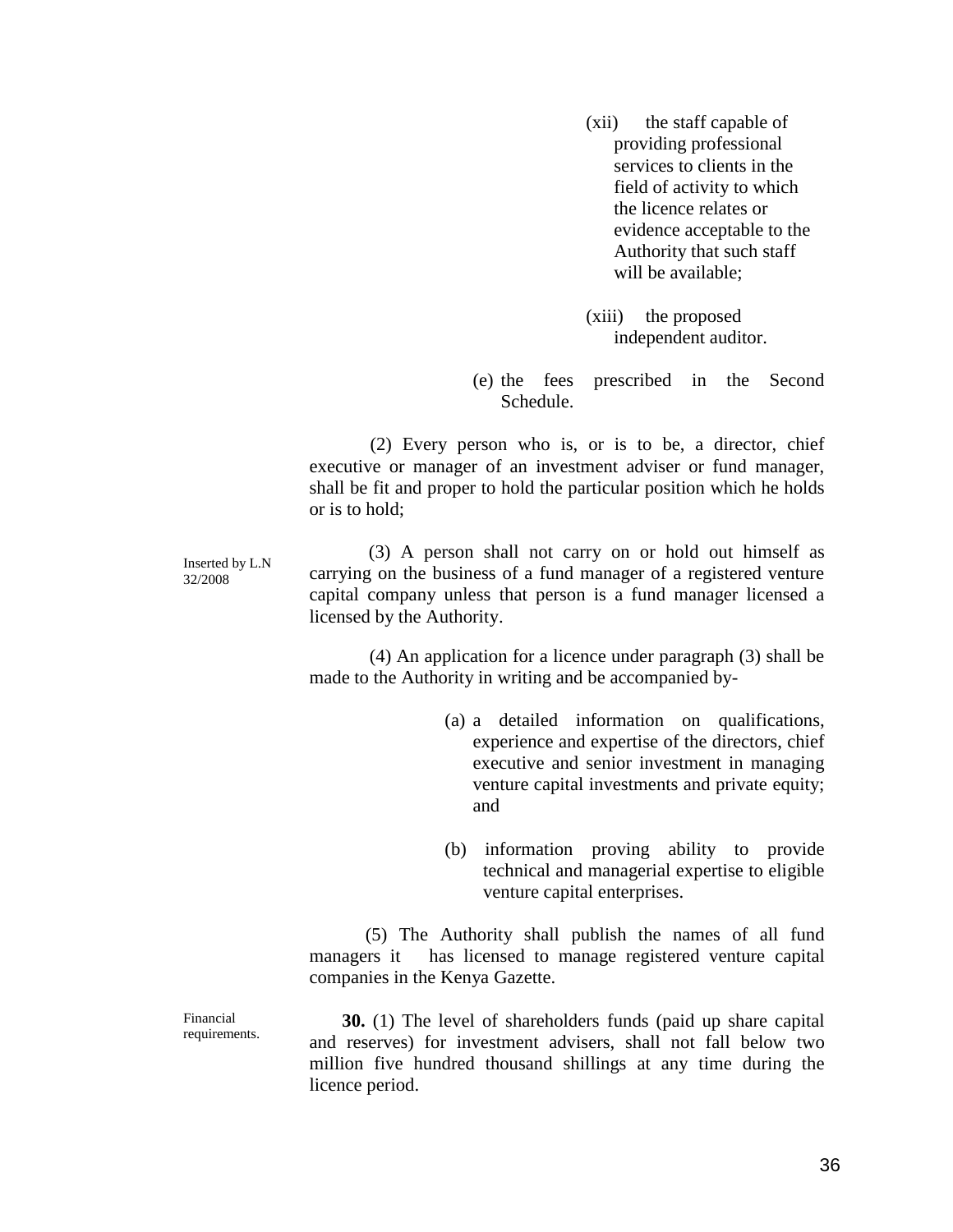(2) The level of shareholders funds (paid up share capital and reserves) for fund managers, shall not fall below ten million shillings at any time during the licence period.

 (3) The paid up share capital of the investment advisor or fund manager shall always be unimpaired and shall not be advanced to the directors or associates of the investment advisor or fund manager.

LN 112/2013 (4) An investment adviser shall maintain a liquid capital of one million shillings or eight percent of its total liabilities, whichever is higher, and a fund manager shall maintain a liquid capital of five million shillings or eight percent of its total liabilities, whichever is higher.

(5)

(6)

Deleted by LN 112/2013

Deleted by LN 112/2013

 (7) The size of the aggregate maximum value of all clients' portfolio managed under the investment adviser's licence as prescribed shall not exceed ten million shillings and any amount in excess of the prescribed aggregate limit shall be managed under the fund manager's licence.

Records to be maintained. **31.** (1) Every investment adviser and fund manager shall maintain and preserve for a period of seven years, the following records -

- (a) journals, including cash receipts and disbursement records and any other records or original entry, forming the basis of entries in any ledger;
- (b) general and auxiliary ledgers, or other comparable records reflecting assets, liabilities, reserves, capital, income and expense accounts;
- (c) a record or memorandum of each order given by the investment adviser or fund manager for the purchase or sale of securities, or any instruction received by the investment adviser or fund manager from the client concerning the purchase, sale, receipt or delivery of a particular security and of any modification or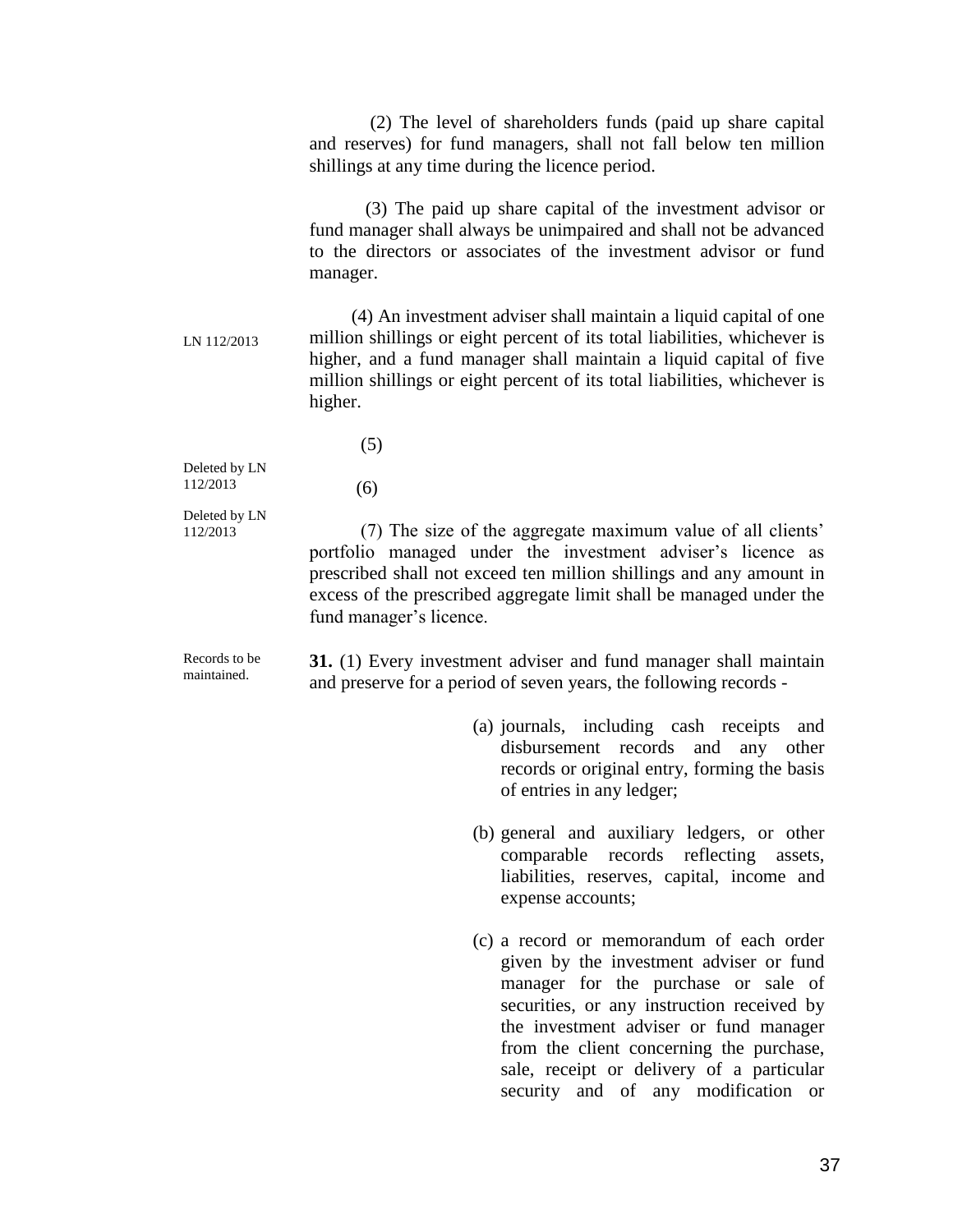cancellation or any such order or instruction, and the record shall –

- (i) show the terms and conditions of the order, instruction, modification or cancellation;
- (ii) identify the person connected with the investment adviser or fund manager who recommended the transaction to the client and the person who placed such order;
- (iii)show the account for which the order was entered, the date of entry, and the stockbroker by or through whom the order was executed, where appropriate; and
- (iv)show orders entered pursuant to the exercise of discretionary power on account of management of investment portfolios in which case a record of details of such contracts with clients, constituents of the portfolio, transaction fees agreed with the client and value of the portfolio shall be included.
- (d) all cheque books, bank statements, cancelled cheques and cash reconciliation of the investment adviser or fund manager;
- (e) all bills, statements or copies thereof, paid or unpaid relating to the business of the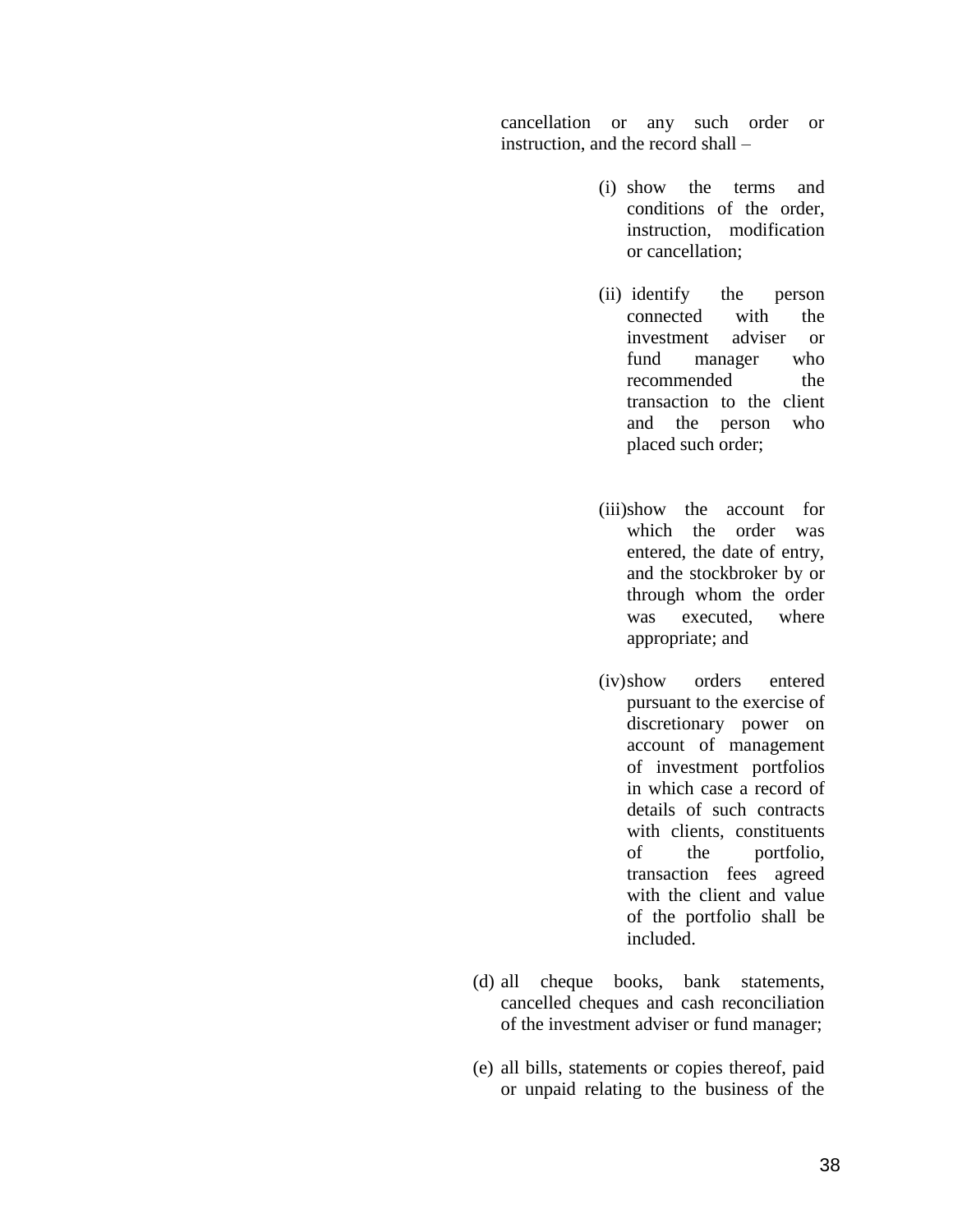investment adviser or the fund manager;

- (f) originals of all written communication received from clients and copies of all written communication sent by the investment adviser or fund manager relating to-
	- (i) any recommendations made or proposed to be given;
	- (ii) any receipts, disbursement or delivery of funds or securities; and
	- (iii) the placing or execution of any order to purchase or sell any security; provided, that if the investment adviser or fund manager sends any notice, circular or other advertisement offering any report, analysis, publication or other investment advisory services to more than ten persons, the investment adviser or fund manager shall not be required to keep a record of the names and addresses of the persons to whom it was sent except that if such notice, circular or advertisement is distributed to persons named on any list, the investment adviser or fund manager shall retain a copy of such notice, circular or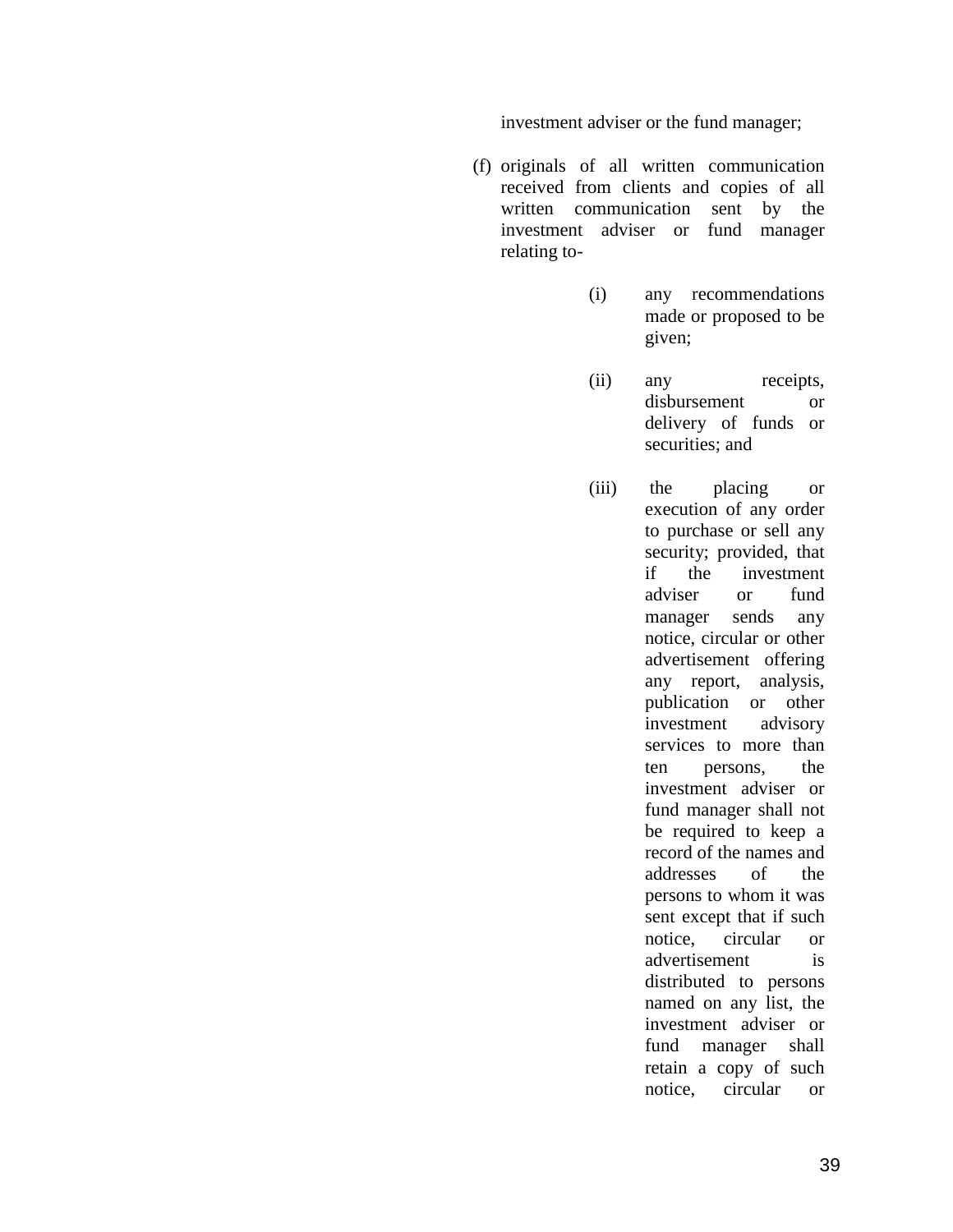advertisement, a record or memorandum describing the list and the source thereof;

- (g) a list or other record of all accounts in which the investment adviser is vested with any discretionary power with respect to the funds, securities or transactions of any client;
- (h) all evidence of granting of any discretionary authority by any client to the investment adviser, or copies thereof;
- (i) all written agreements or copies thereof entered into by the investment adviser or fund manager with any client or otherwise relating to the investment adviser's or fund manager's business;
- (j) a copy of each notice, circular, advertisement, newspaper article, investment letter, bulletin or other communication recommending the purchase or sale of a specific security, which the investment adviser or fund manager circulates or distributes, directly or indirectly, to ten or more persons, and if such notice, circular, advertisement, newspaper article, investment letter, bulletin or other communication does not state the reasons for such recommendation, a memorandum from the investment adviser or fund manager (as the case may be) indicating the reasons thereof; all advertisements by the investment adviser or fund manager and all records, worksheets and calculations necessary to form the basis for performance data in such advertisements;
- (k) a record of every transaction in a security in which the investment adviser or fund manager or any of the investment adviser or fund manager's employees acquire any direct or indirect beneficial ownership; the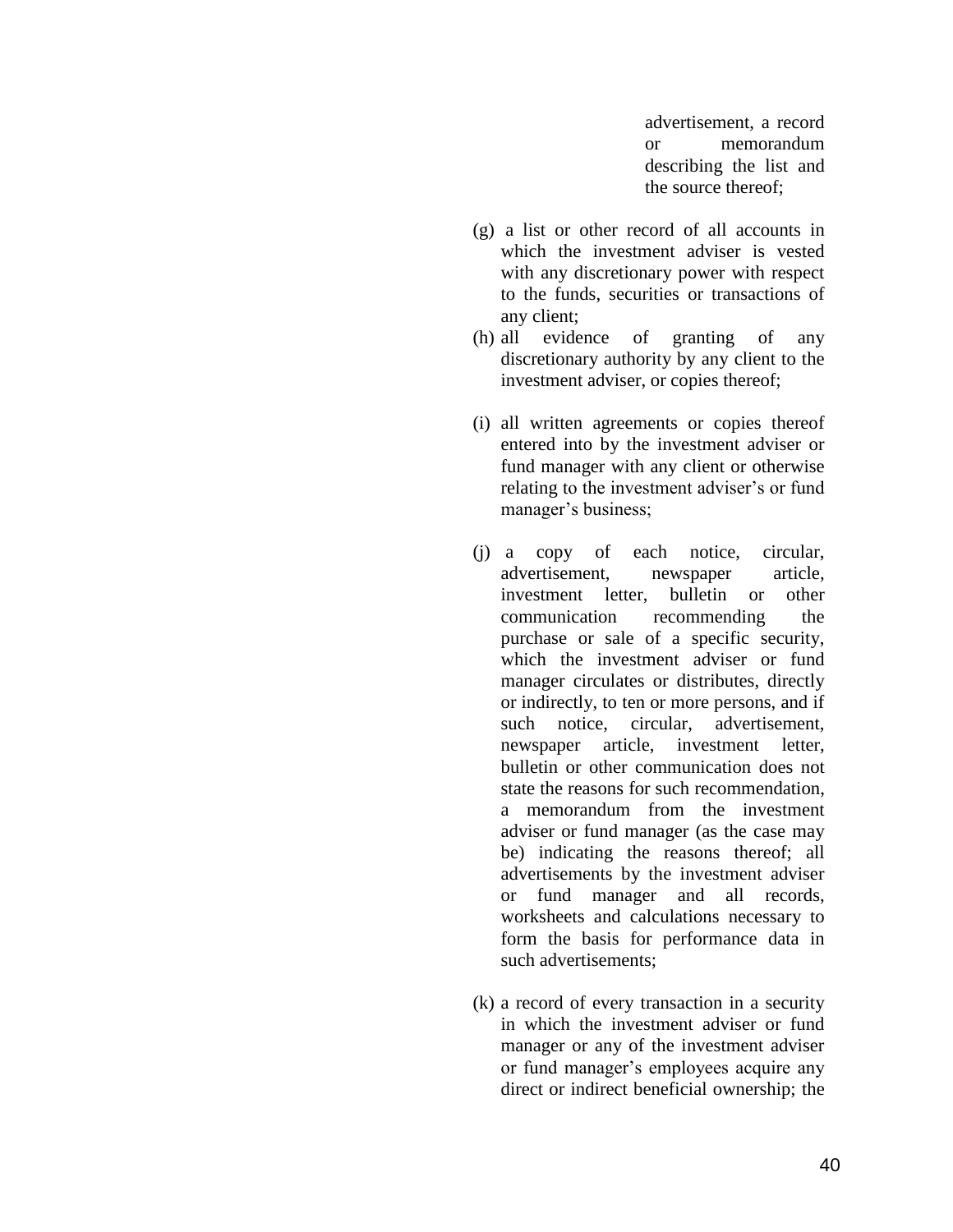record shall state the title and amount of the security involved, the date, whether the transaction was a purchase or sale or other acquisition or disposition, the price at which it was effected, and the name of the stockbroker with or through whom the transaction was effected; and

- (l) a copy of each written statement, the amendment or revision thereof, given or sent to any client or prospective client of such investment adviser or fund manager and a record of the dates that the same was given or offered to be given;
- (m)any other records as may be determined by the Authority.

 (2) The records specified under paragraph (1) shall be subject to inspection from time to time and without notice, by the Authority.

 (3) Each investment adviser and fund manager shall preserve and maintain clients' records of securities or funds and if required produce for inspection by the Authority such books, records and ledgers, or other accepted accounting and additional records as may be required by the Authority for a period of seven years and shall -

- (a) notify the Authority of the custodian appointed; and
- (b) segregate the securities of each client and mark such securities to identify the particular client having the beneficial interest therein.

 **32**.(1) Every investment adviser or fund manager shall submit to the Authority -

Reporting obligations.

L.N. 99/2009.

(a) Quarterly management accounts and reports of the portfolio under its management within fifteen days of the end of each calendar quarter.

Provided that every investment adviser or fund manager shall prepare monthly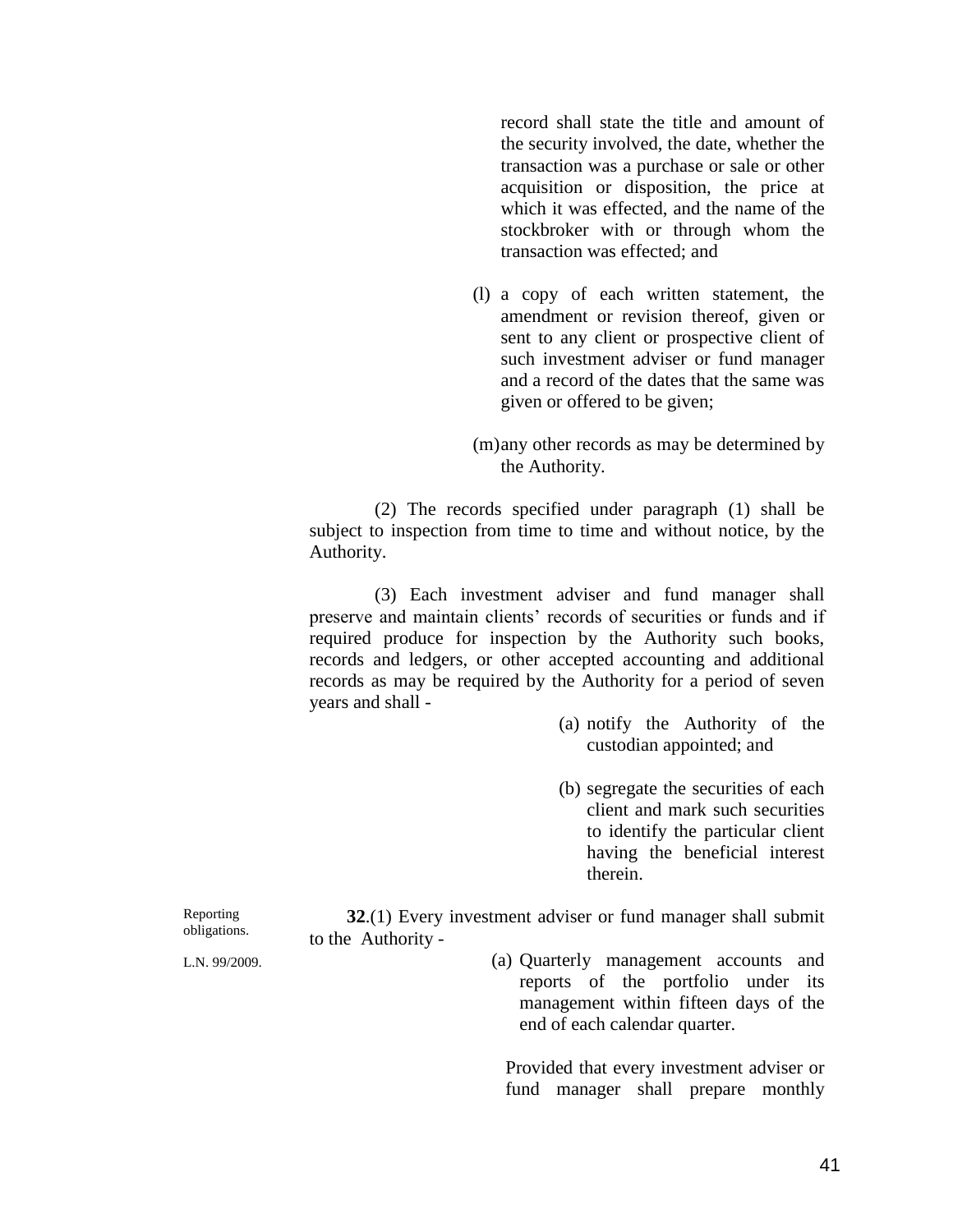reports of the portfolio under its management within fifteen days of the end of each calendar month which shall be made available to the Authority at such times as the Authority may require.

- (b) half yearly reports of the portfolio under its management within thirty days of the end of each half-year, including reports of its own financial performance;
- (c) annual reports of the total value of the portfolio under its management including the number of clients; and
- (d) audited annual accounts for its operations in the form prescribed in the Fourth Schedule within three months following the closure of the financial year;

 (2) Notwithstanding the provisions of paragraph (1), the Authority may require such other form of financial statement as it may from time to time specify.

**33.** (1) No investment adviser or fund manager shall -

Conduct of investment advisers and fund managers.

- (a) recommend to a client to whom investment, supervisory, management or consulting services are provided, the purchase or sale of any security without reasonable grounds to believe that the recommendation is suitable for the client on the basis of information furnished by the client after reasonable inquiry concerning the client's investment objectives, financial situation and needs, and any other information known or acquired by the investment adviser or fund manager after reasonable examination of the client's financial records;
- (b) place an order to purchase or sell a security for the account of a client without written authority to do so;
- (c) place an order to purchase or sell a security for the account of a client upon instruction of a third party without first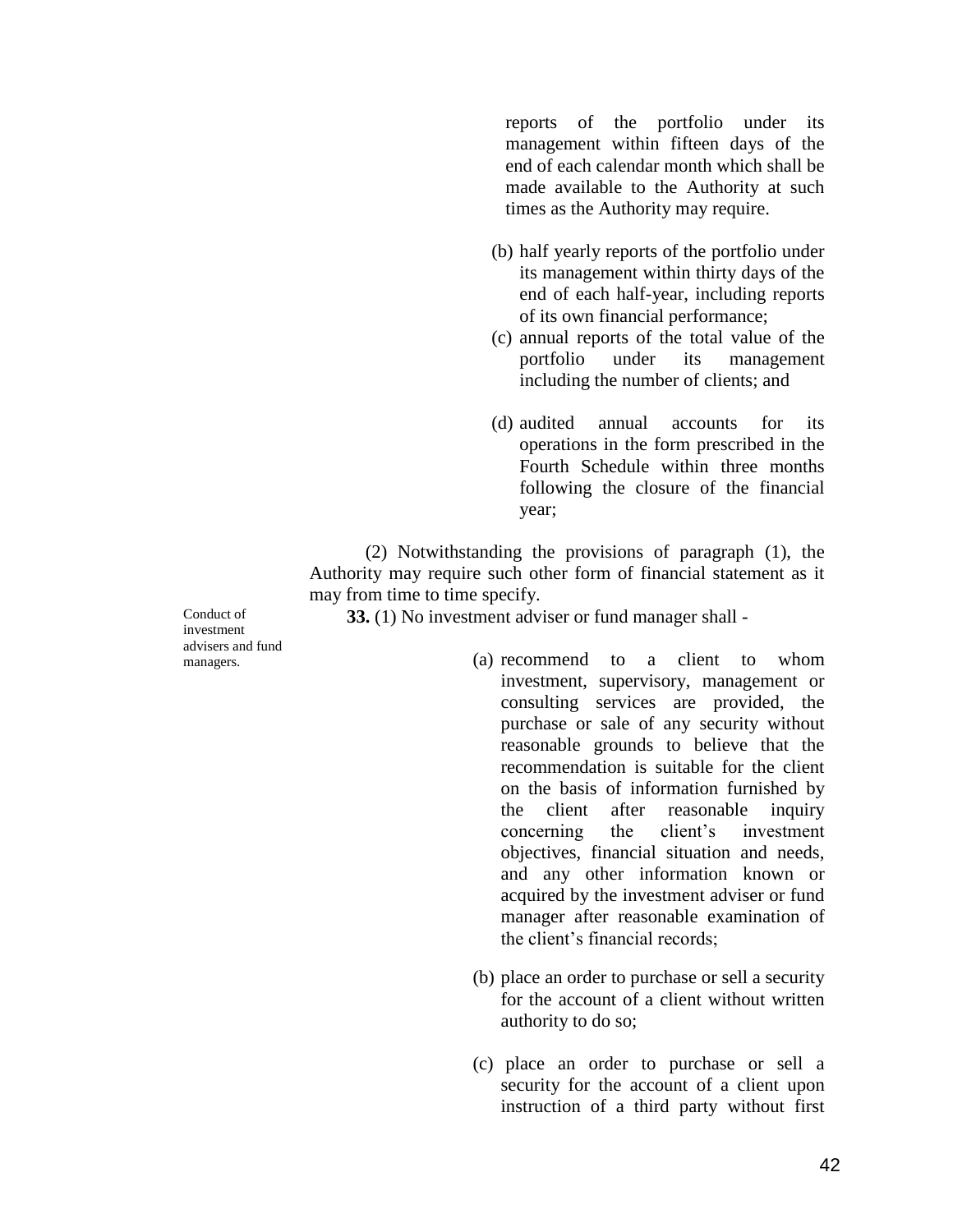having obtained a written third-party authorization from the client;

- (d) exercise any discretionary power in placing an order for the purchase or sale of securities for a client without obtaining written discretionary authority from the client;
- (e) induce trading in a client's account that is excessive in size or frequency in view of the financial resources, investment objectives and character of the account;
- (f) misrepresent to any client, or prospective client, its qualifications or misrepresent the nature of the advisory services being offered or fees to be charged for such service or omit to state a material fact necessary to make the statements regarding qualifications, services or fees, in light of the circumstances under which they are made, not misleading;
- (g) provide a report or recommendation to any client prepared by someone other than the investment adviser without disclosing that fact;
- (h) fail to disclose in writing before any advice is rendered any material conflict of interest relating to the investment adviser or fund manager or any of the investment adviser's or fund manager's employees, which could reasonably be expected to impair the rendering of unbiased and objective advise, including-
	- (i) compensation arrangements connected with advisory services to clients which are in addition to compensation from such clients for such services; or
	- (ii) charging a client an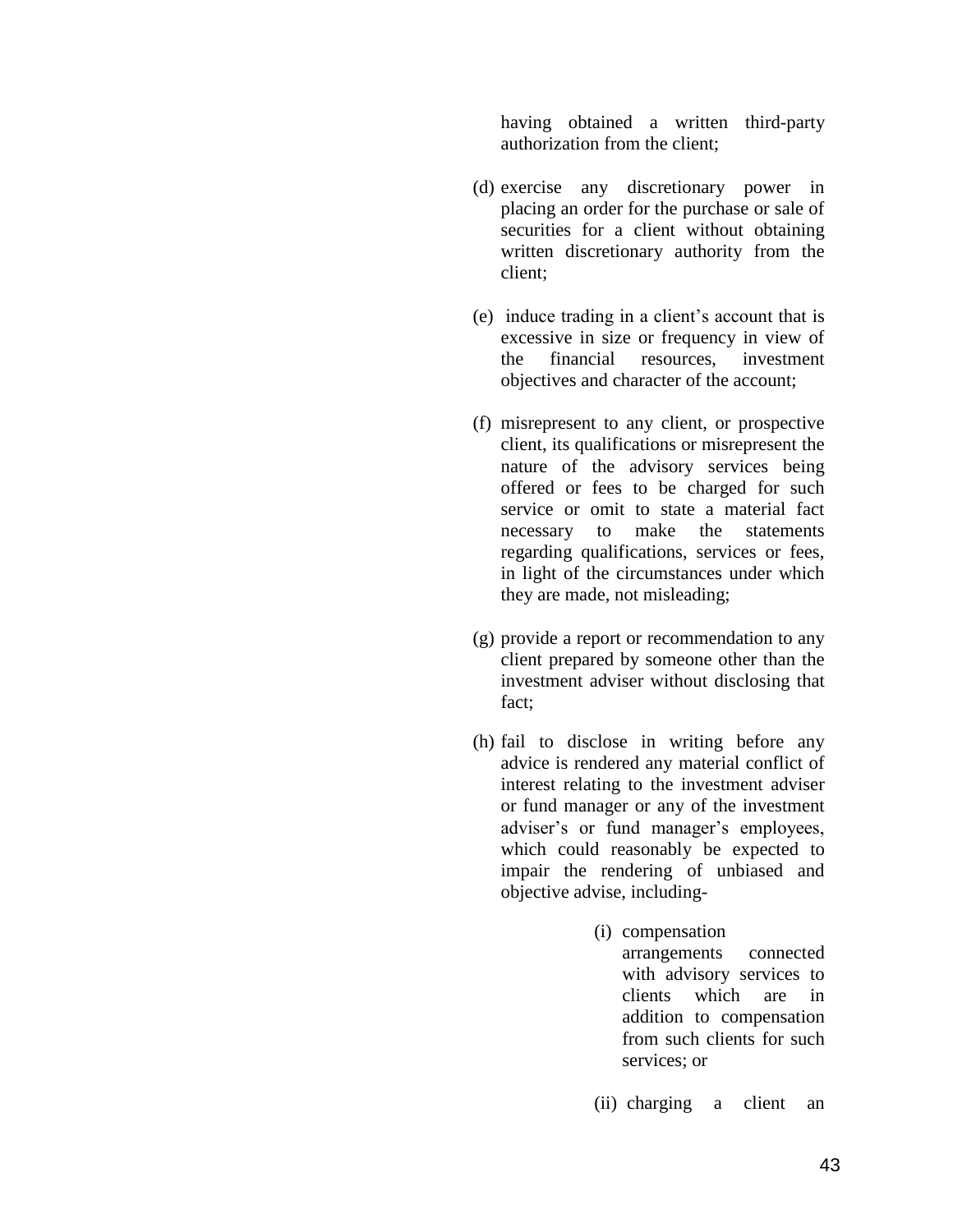advisory fee for rendering advice when a commission for executing securities transactions pursuant to such advice will be received by the investment adviser or fund manager or his employees;

- (i) guarantee a client that a specific result will be achieved arising from the advice which will be rendered except in the case of fixed income securities;
- (j) publish, circulate or distribute any advertisement which does not comply with the Act;
- (k) disclose the identity, affairs, or investment of any client to any third party unless required by law, court order or a regulatory agency to do so, or unless consented to by the client; and
- (l) enter into, extend or renew any investment advisory contract unless such contract is in writing and discloses in substance the services to be provided, the term of the contract, the advisory fee, the formula for computing the fee, the amount of prepaid fee to be returned in the event of contract termination or non-performance, whether the contract grants discretionary power to the investment adviser or fund manager and that no assignment of such contract shall be made by the investment adviser or fund manager without the consent of the other party to the contract;
- (m) fail to register all securities marketed and offered to clients by the investment adviser or fund manager or otherwise inform the client that the securities offered to them have not been registered with or approved by the Authority.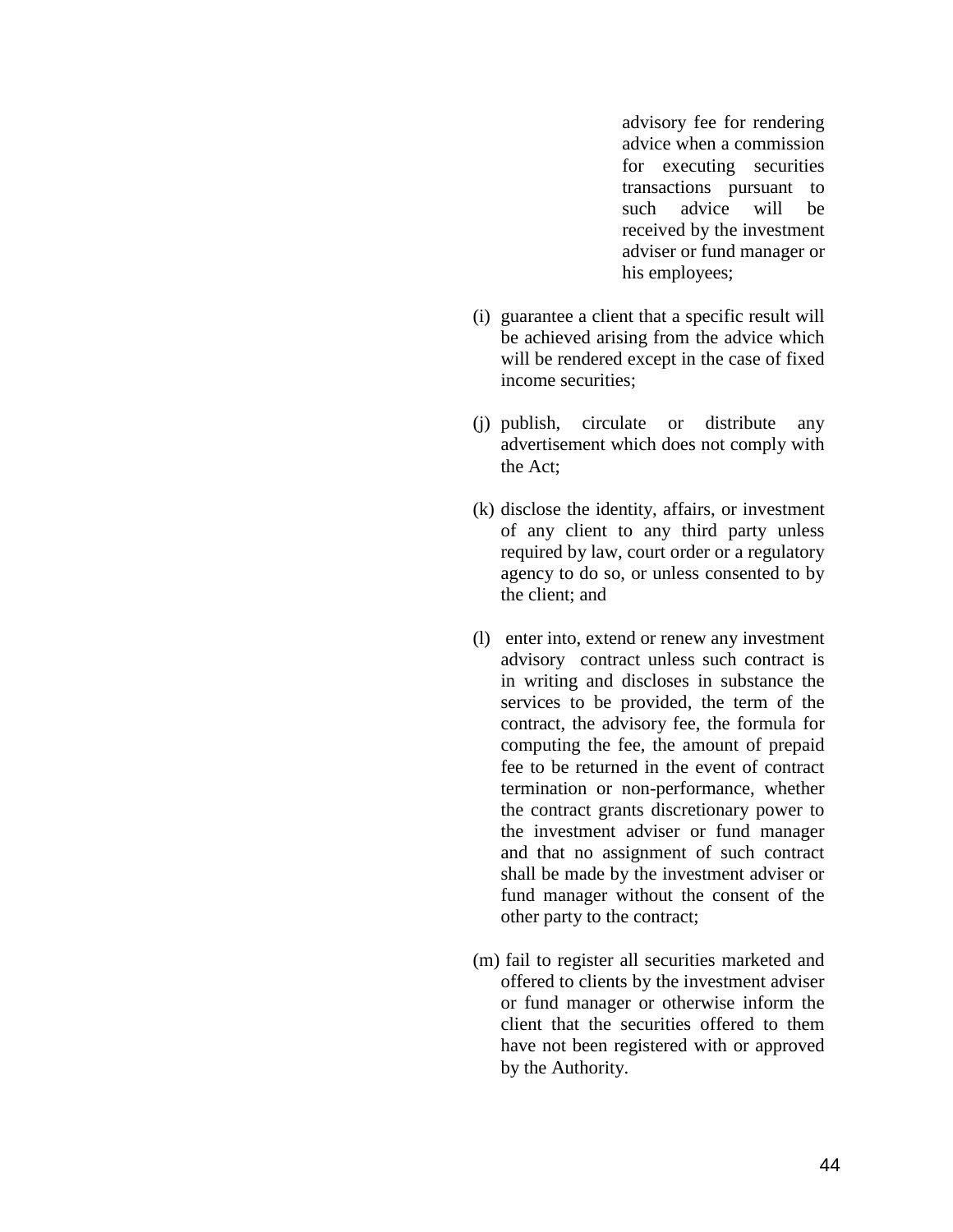(2) Any information provided by investment advisers or fund managers to clients through newsletters and advertisements shall be factual and accurate.

 (3) No investment adviser or fund manager shall loan money to a client unless the investment adviser or fund manager is a financial institution engaged in the business of loaning funds or the client is an affiliate of the investment adviser or fund manager.

 (4) An investment adviser or fund manager may not contract or engage any advisory or management services on behalf of an investment portfolio without prior written approval of its clients. The investment adviser or fund manager shall remain liable hereunder:-

- (a) for any act or omission of the sub-contracted investment adviser or fund manager;
- (b) the fees and expenses of any such person, which shall not be payable out of the fund of the portfolio investments; and
- (c) any expenses incurred by any such person which if incurred by the investment adviser or the fund manager would have been payable out of the fund of the investment portfolio.

 (5) When accepting an order from a client the investment adviser or fund manager shall inform the client of all constituent parts of the service agreement prior to executing the order and get the client to give it a written declaration to confirm the same.

 (6) The investment adviser or fund manager shall be fair and equitable in the event of any conflict of interest that may arise in the course of its duties.

 **34.** (1) Every investment adviser and fund manager that manages discretionary funds shall appoint a custodian for the assets of the fund.

Appointment of a custodian.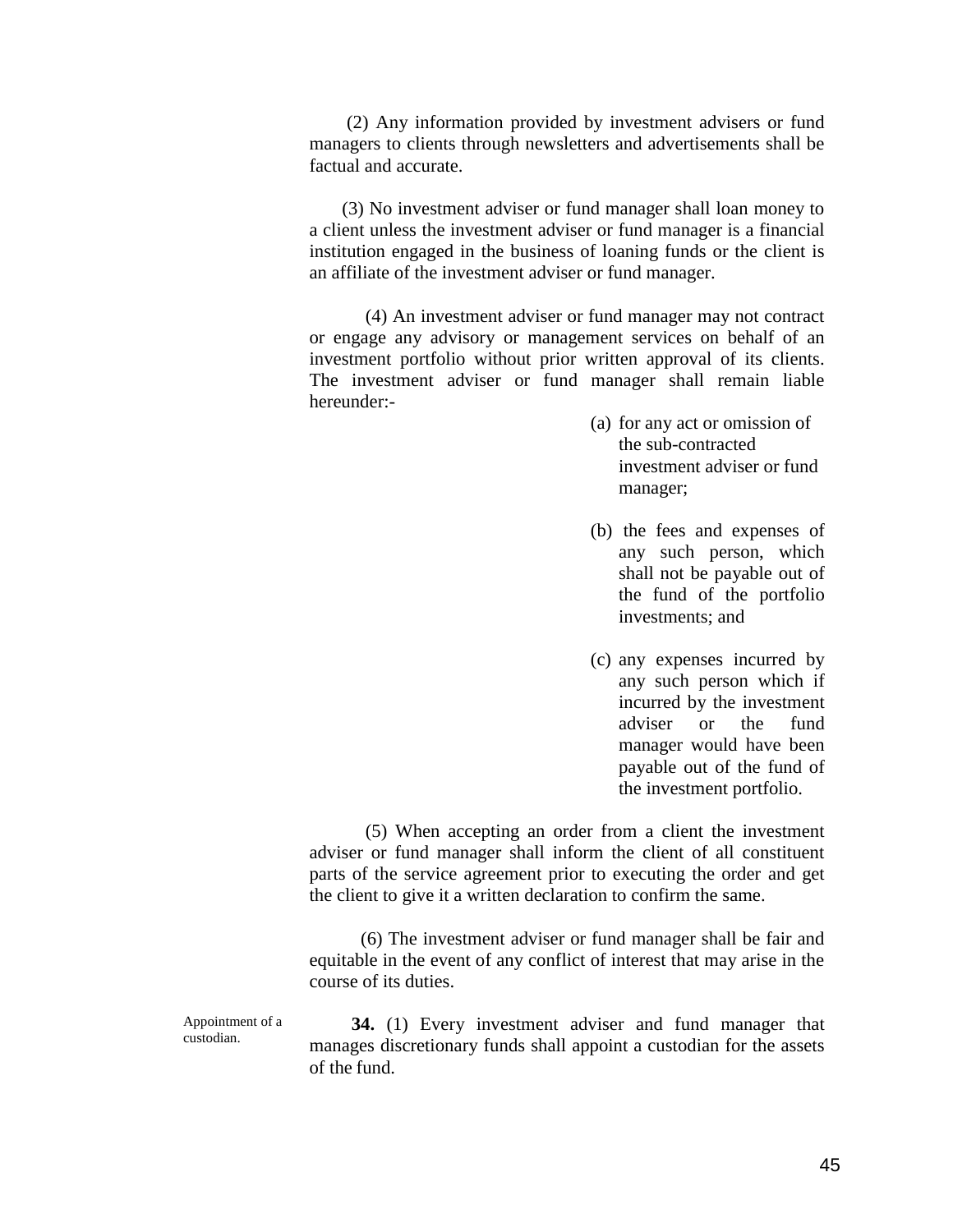(2) A custodian of an investment portfolio may in relation to the fund manager or investment adviser be a holding company or a subsidiary company within the meaning of the terms as defined in section 154 of the Companies Act or be deemed by the Authority to be otherwise under control of substantially the same persons or consist substantially of the same shareholders, provided that the investment in a related company shall be limited to ten percent of the total funds managed by the fund manager.

 (3) The Authority may revoke the approval of a custodian if at any time thereafter the custodian ceases to satisfy the requirements of these Regulations.

 **35**. (1) A custodian shall render custodial services to the investment portfolio managed by the investment adviser or fund manager in accordance with the written service agreement between the custodian and the investment adviser or fund manager as the case may be and such service shall include -

- (a)taking into its custody or under its control all the property of the clients of the investment adviser or fund manager and hold it in trust for the clients in accordance with the provisions of the written service agreement provided that cash and registrable assets shall be registered in the name of or to the order of the clients by the custodian;
- (b)receiving and keeping in safe custody title documents, securities and cash amounts of the investment portfolio;
- (c) opening an account in the name of each client for the exclusive benefit of such investment portfolio;
- (d)transferring, exchanging or delivering in the required form and manner securities held by the custodian upon receipt of proper instructions from the investment adviser or fund manager;
- (e)requiring from the investment adviser or fund manager as the case may be,

Duties of a custodian.

Cap. 486.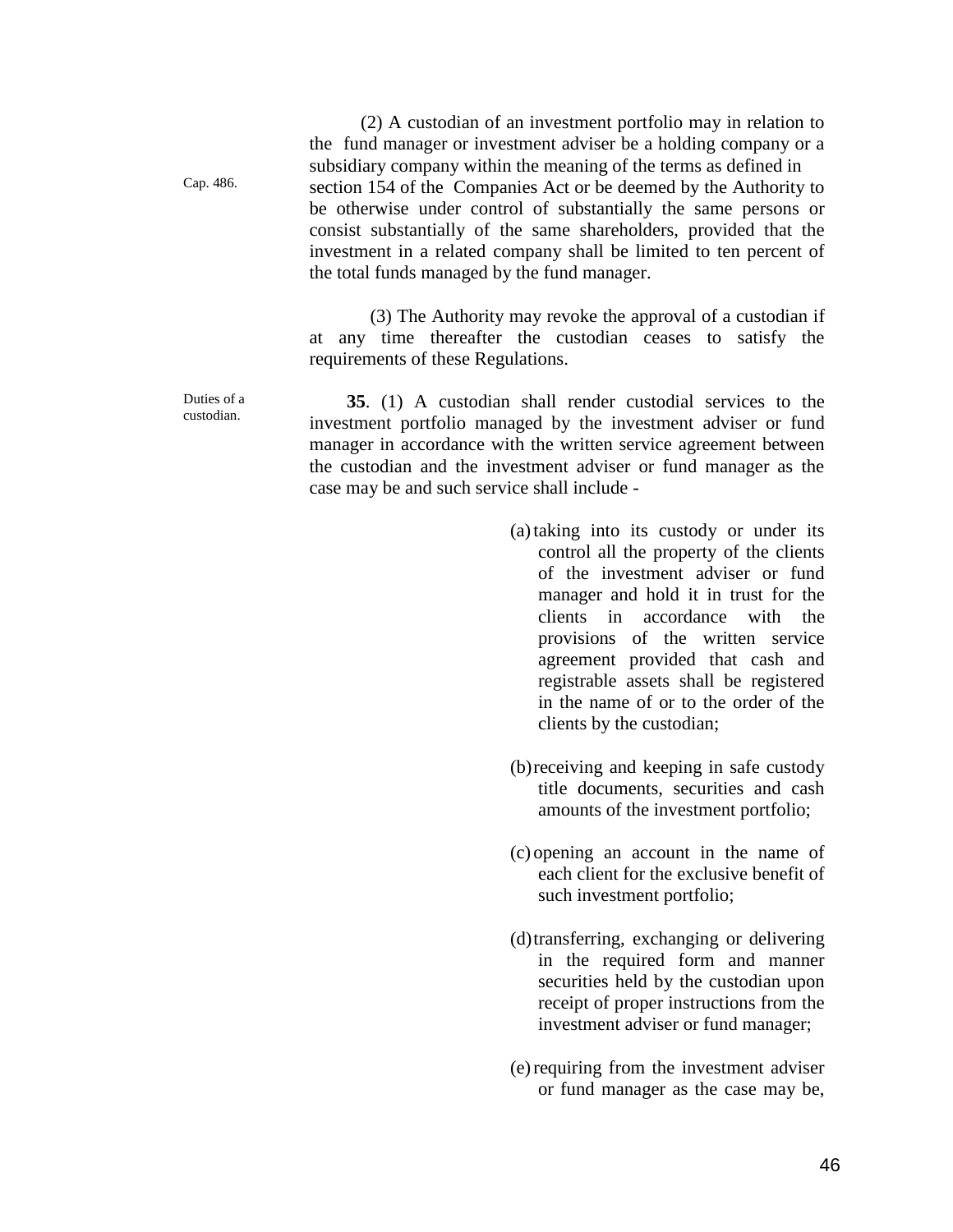such information as it deems necessary for the performance of its functions as a custodian;

- (f) promptly delivering to the investment adviser or fund manager or to such other persons as investment adviser or fund manager may authorize, copies of all notices, proxies, proxy soliciting materials received by the custodian in relation to the securities held in the fund account, all public information, financial reports and stockholder communications the custodian may receive from the issuers of securities and all other information the custodian may receive, as may be agreed between the custodian, investment adviser or fund manager;
- (g)exercising subscription, purchase or other similar rights represented by the securities subject to receipt of proper instructions from the investment adviser or fund manager;
- (h)exercising the same standard of care that it exercises over its own assets in holding, maintaining, servicing and disposing of property and in fulfilling obligations in the agreement;
- (i) where title to investments are recorded electronically, ensuring that entitlements of the clients of the investment adviser or fund manager are separately identified in the records of entitlement maintained by the custodian;

 (2) A custodian shall in executing its duties under paragraph (1) exercise the degree of care expected of a prudent professional custodian for hire.

(3) A custodian discharging its contractual duties to an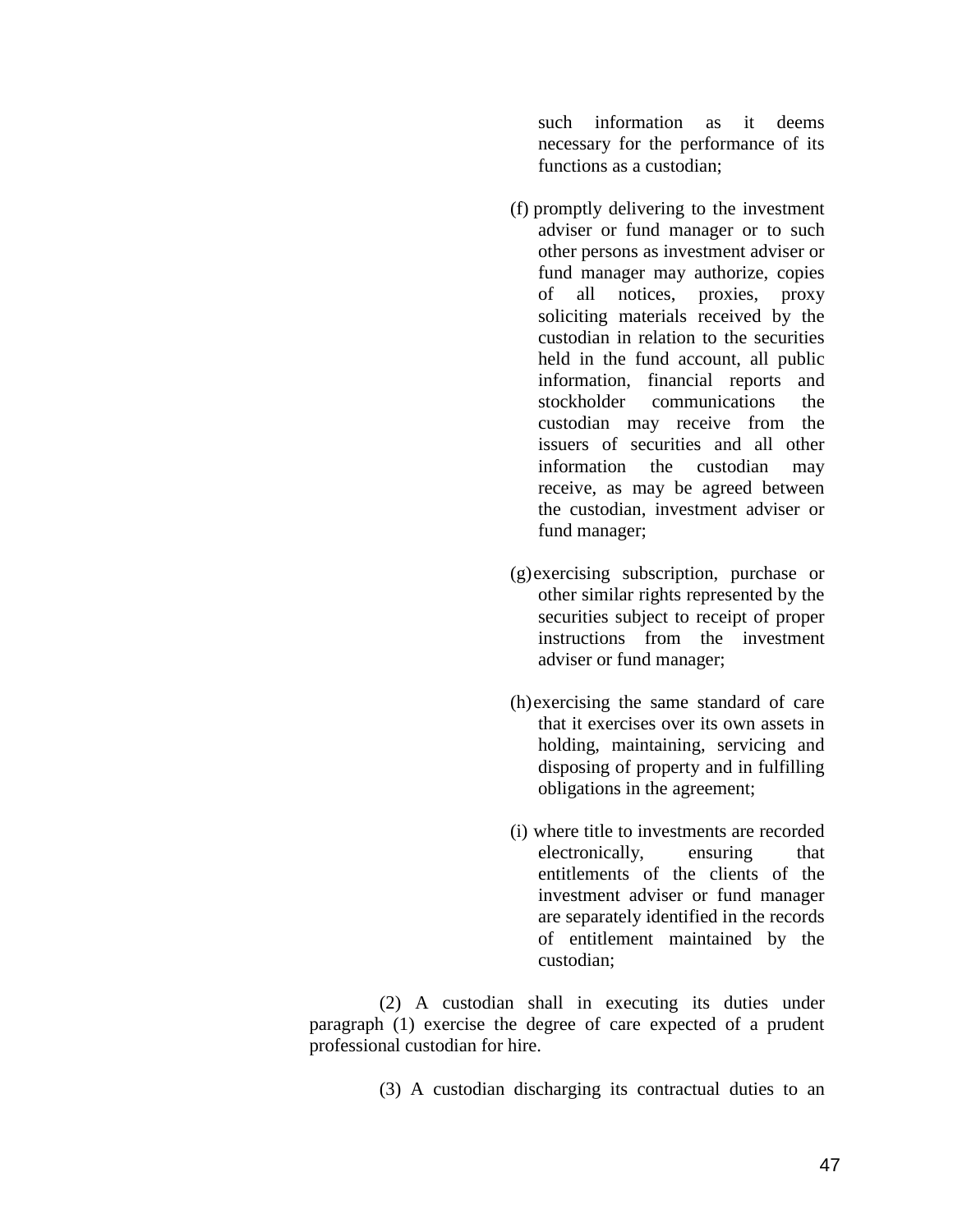investment adviser or fund manager shall not contract agents to discharge those functions except where a portion of the investment portfolio is invested in offshore investments in which case the custodian may engage the services of an overseas sub custodian approved by the investment adviser or fund manager as the case may be with notification of such appointment to the Authority.

 (4) The agreement referred to in paragraph (1) between the custodian and the investment adviser or fund manager shall make provision on the computation of the fee in respect of custodial services which will be disclosed to the clients by the investment adviser or fund manager in the annual report.

**36**.(1) A custodian shall keep such records as may be necessary to ascertain -

- (a) the entire fund of the investment portfolio held by the custodian;
- (b) each transaction carried out by the custodian on behalf of the investment adviser or fund manager as the case may be.

 (2) The records referred to in paragraph (1) shall be subject to inspection by the investment adviser or fund manager as the case may be or a duly authorized agent of the Authority within the premises of the custodian at any time during business hours.

 (3) The custodian shall make available to the fund manager or investment adviser -

- (a) a written statement at agreed reporting dates which lists all assets of the investment adviser or fund manager's clients in the clients' account(s) together with a full account of all receipts and payments made and other actions taken by the custodian;
- (b) an advice or notification of any transfers of property or securities to or from the investment adviser or fund managers clients' account(s) and indicating the securities

Custodian's records and reports.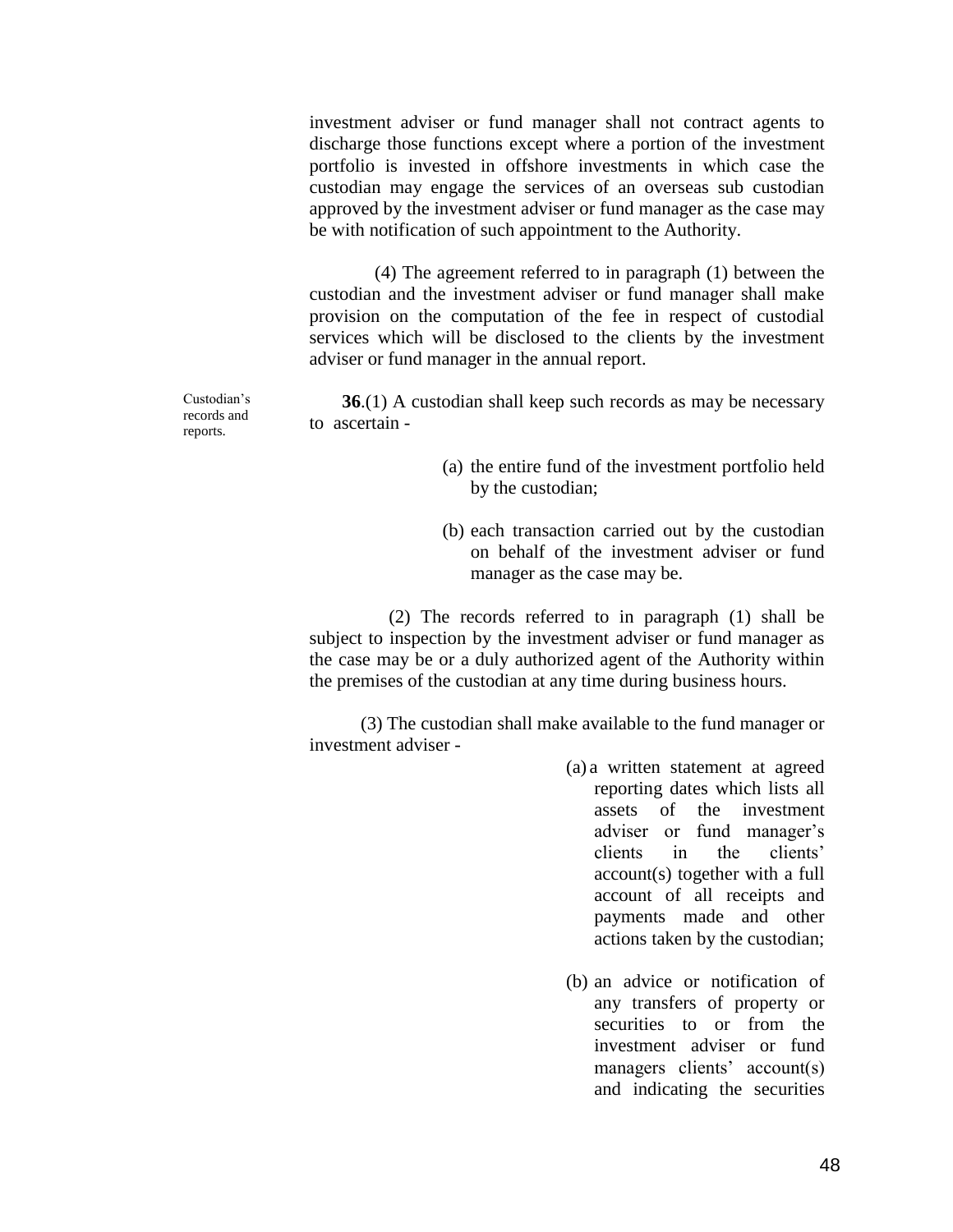acquired for the account(s), the identity of the party having physical possession of such securities;

(c) a copy of the most recent audited financial statements of the custodian prepared together with such information regarding the policies and procedures of the custodian as the investment manager or fund manager may request in connection with the agreement or the duties of the custodian under that agreement; and

 (4) The custodian shall prepare and submit to the Authority an annual report demonstrating how compliance with these Regulations and its service agreement have been achieved.

Retirement of a custodian.

 **37.** (1) A custodian shall not retire voluntarily except upon the appointment of a successor approved by the Authority.

(2) Where a custodian desires to retire or ceases to be registered as a custodian with the Authority, the investment adviser or the fund manager as the case may be may, with the approval of the Authority, appoint another eligible person to be a custodian in its place.

Removal of a custodian.

 **38.** (1) A custodian may be removed by the investment adviser of fund manager by notice in writing where -

- (a) the custodian goes into liquidation other than a voluntary liquidation for the purpose of reconstruction or amalgamation or where a statutory manager or a receiver is appointed over any of its assets;
- (b) the custodian ceases to be an authorized depository or ceases to carry on business as a bank or financial institution;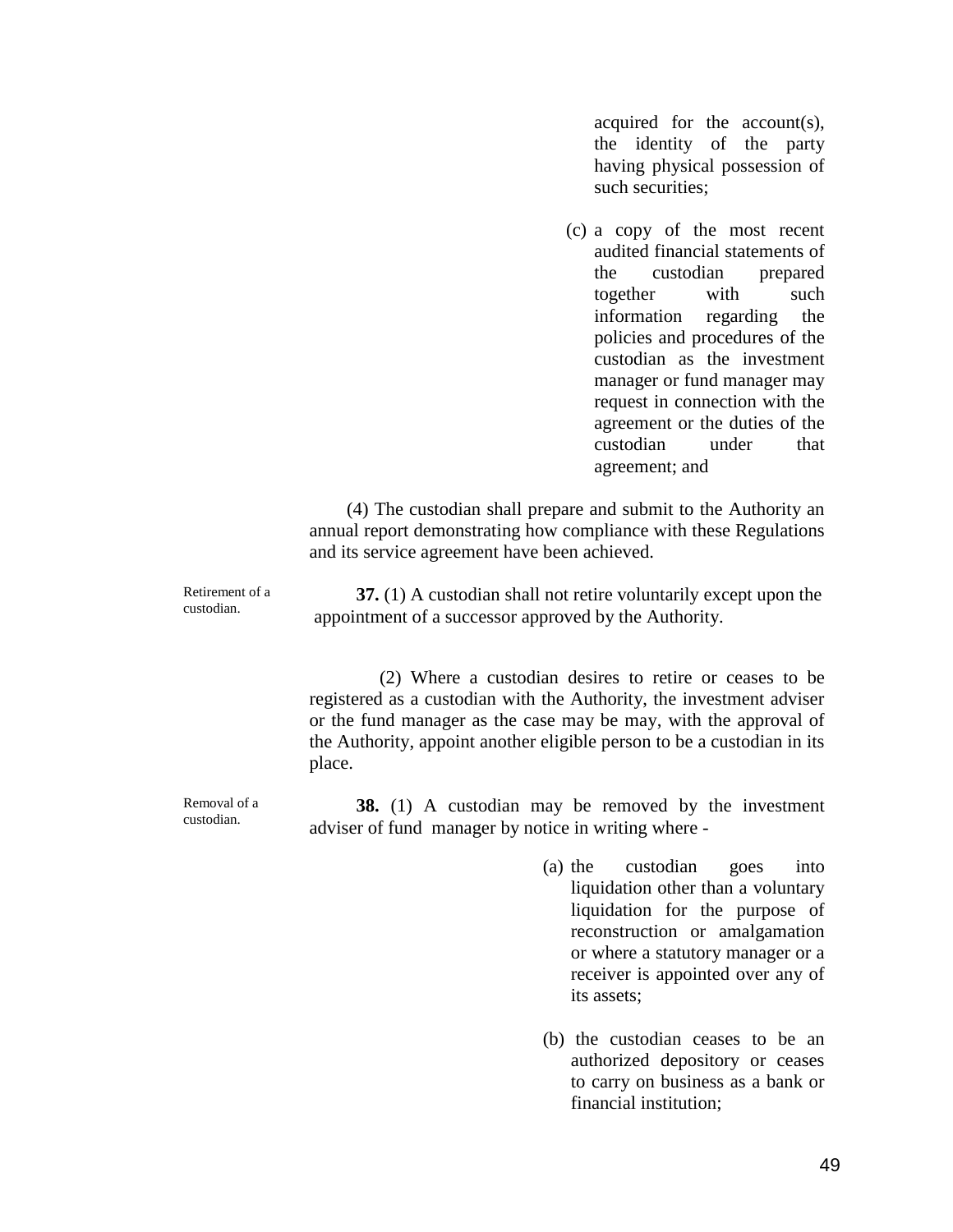- (c) the custodian fails or neglects after reasonable notice from the investment adviser or fund manager, to carry out or satisfy any duty imposed on the custodian in accordance with the agreement; or
- (d) the directors of the investment adviser or fund manager as the case may be, by extra ordinary resolution resolve that such notice be given, and the investment adviser or fund manager with the approval of the Authority appoints as custodian some other qualified authorized depository.

 (2) On receipt of the notice referred to in paragraph (1) by the investment adviser or the fund manager, the service agreement between investment adviser or the fund manager as the case may be and the custodian shall be deemed to have been terminated.

 (3) In the event of a termination of the service agreement as referred to in paragraph (2) or from the date of winding up order issued by a court against the custodian, the custodian shall hand over, all assets, documents and funds including that from the bank account(s) of the investment adviser or fund manager held by such custodian to the custodian appointed in writing by investment adviser or fund manager (as the case may be) and approved by the Authority within thirty days from the date of such termination.

 (4) The custodian shall submit to the Authority an audit report indicating the assets, liabilities and an inventory of the investment portfolio, securities and title documents of the assets which have been handed over, transferred and delivered to the appointed custodian within twenty days from the termination of the service agreement.

#### **PART V - INVESTMENT BANKS**

Application for licence and specific

 **39.** (1) An application for a licence to operate as an investment bank shall be submitted to the Authority in Form 1 set out in the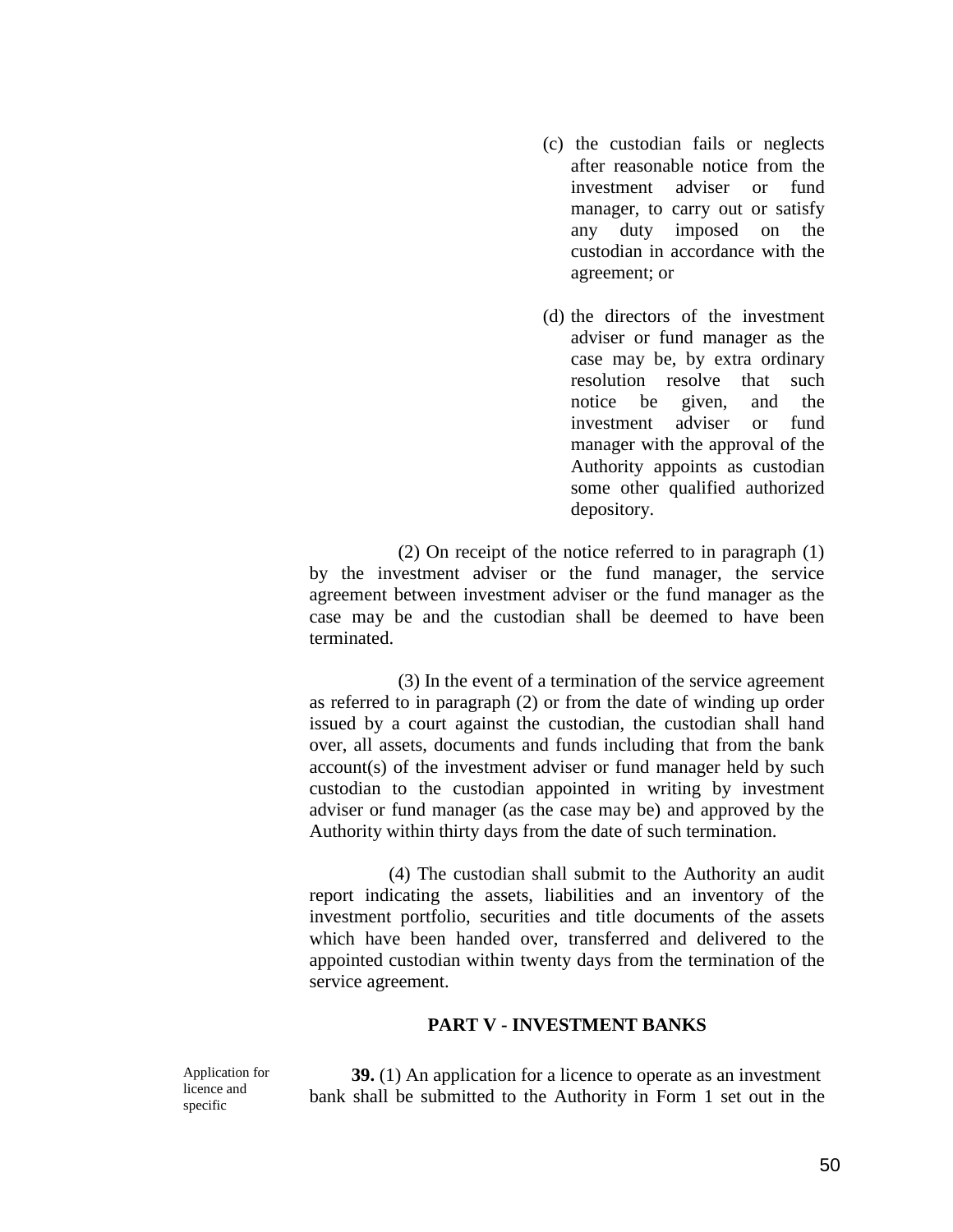requirements for approval.

First Schedule.

(2) The application referred to in paragraph (1) shall be submitted together with -

- (a) the certificate of incorporation;
- (b) the memorandum and articles of association;
- (c) a statement of the un-audited accounts for the period of the accounting year ending not earlier than six months prior to the date of application and applicant's audited accounts for the preceding two years (where applicable);

(d) a business plan containing the particulars on:

- (i) management and shareholding structure of the investment bank;
- (ii) directors, including their qualifications, addresses and details of other directorships;
- (iii) evidence of paid up share capital of a minimum amount of two hundred and fifty million shillings;
- (iv) qualifications, experience and expertise of the chief executive and dealers that must be relevant to effectively manage or operate the business of an investment bank;
- (v) proposed operating systems including dealing infrastructure suitably located and equipped to provide satisfactory service to clients; and

L.N 99/2009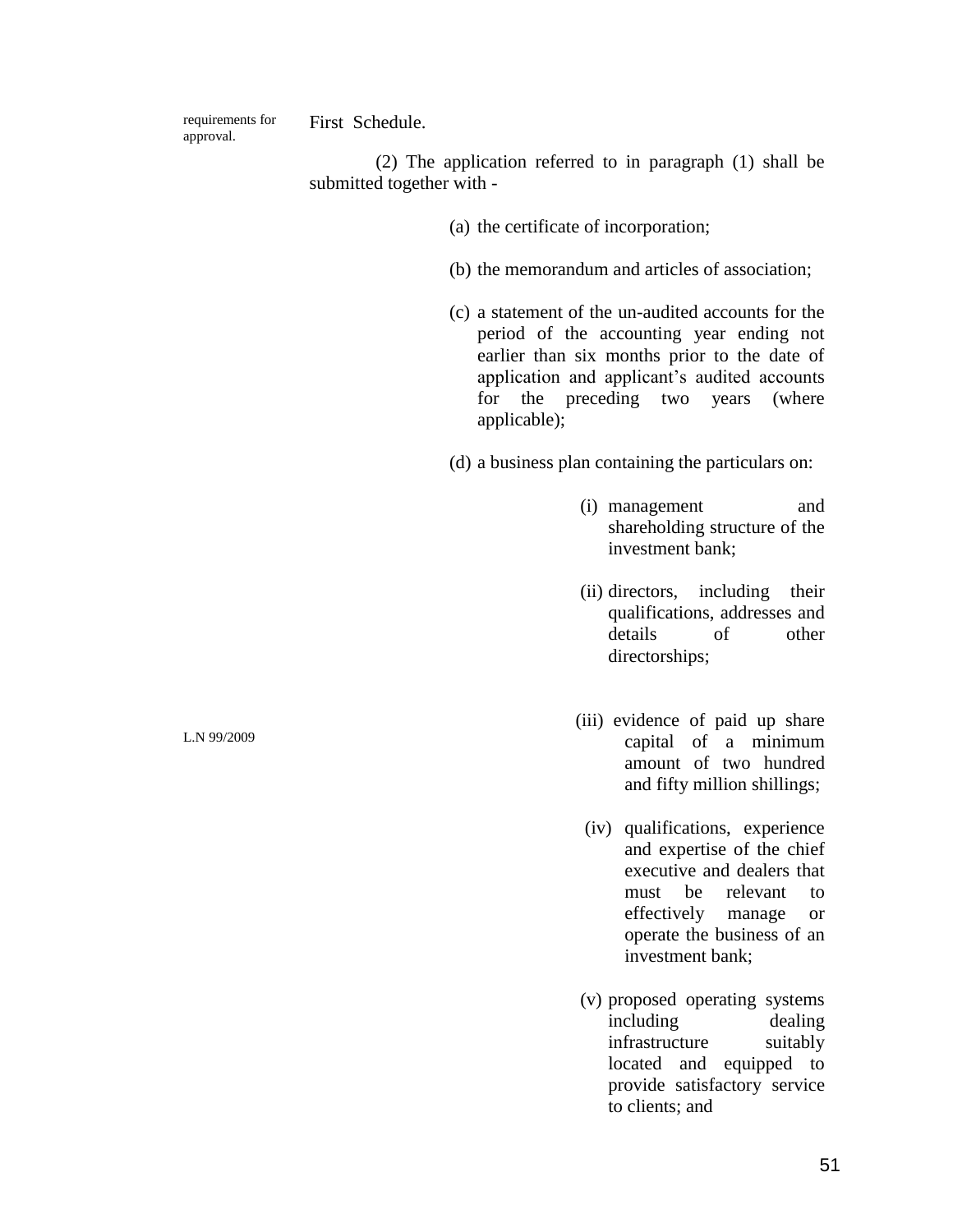(vi)staff capable of providing professional services to clients in the field of activity to which the licence relates or evidence acceptable to the Authority that such staff will be available.

(f) the name of the proposed independent auditor.

Inserted by L.N 88/2012 (3) An Investment Bank which intends to be admitted as a trading participant at a securities exchange shall submit a letter from the securities exchange which the applicant is seeking admission as a trading participant confirming the admission of that applicant upon securing a license from the Authority.

L.N 99/2009

Authorized functions. **40.** Investment banks shall be non deposit taking institutions and shall carry out all or any of the following functions:

(a) offering advisory services on-

(i)public offering of securities;

- (ii) corporate restructuring, takeover, mergers, acquisitions and privitatization;
- (iii)corporate finance, options, including issuance of equity or debt securities or loan syndication.
- (b) engaging in the business of stockbroker subject to regulation 42;
- (c) engaging in the business of a dealer;
- (d) promoting or arranging underwriting or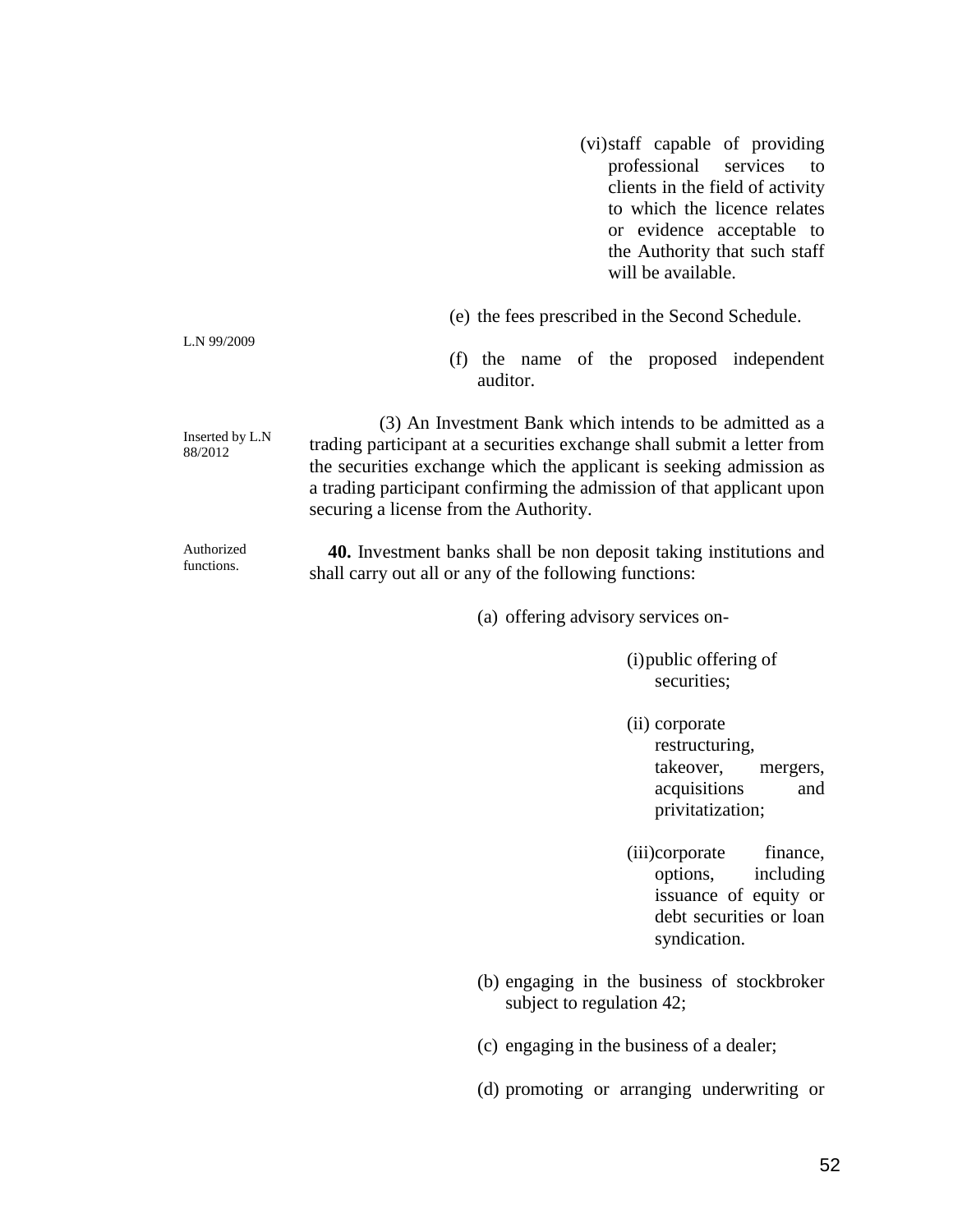issuance of securities;

- (e) promoting and acting as a fund manager of collective investment schemes;
- (f) providing investment advisory services and contractual portfolio management.

Admission to a securities exchange.  **41.** (1) A person licensed by the Authority as an investment bank shall be eligible to apply for admission as a trading participant with a securities exchange:

L.N 88/2012

Provided that the licensed investment bank complies with the eligibility requirements of the admitting securities exchange.

Deleted by L.N. 88/2012

Conduct of investment banks.

LN. 99/2009

 **43.** Investment Banks shall comply with the provisions on client accounts, records to be maintained, reporting obligations, conduct, prohibited dealings and associations, investment requirements and appointment of custodian, relating to stockbrokers, stockbroking agents, dealers, investment advisers and fund managers and payment of transaction and investor compensation fees relating to stockbrokers and dealers as set out in these Regulations, where applicable.

Financial requirements.

L.N 99/2009

L.N. 88/2012

 **44.** (1) The level of paid-up share capital shall not fall below two hundred and fifty million shillings at any time during the licence period and in addition, shareholder's funds (paid up share capital and Reserves) shall at no time fall below two hundred and fifty million shillings:

> Provided that any investment bank whose paid-up share capital is below the required amount at the time of commencement of this paragraph shall comply by the 31<sup>st</sup> December 2010.

 (2) The minimum paid up share capital shall always be unimpaired and shall not be advanced to the directors or associates of the investment bank.

Deleted by LN 112/2013

(3).

**42.**

 (4) An investment bank shall maintain a liquid capital of thirty million or eight per cent of its total liabilities, whichever is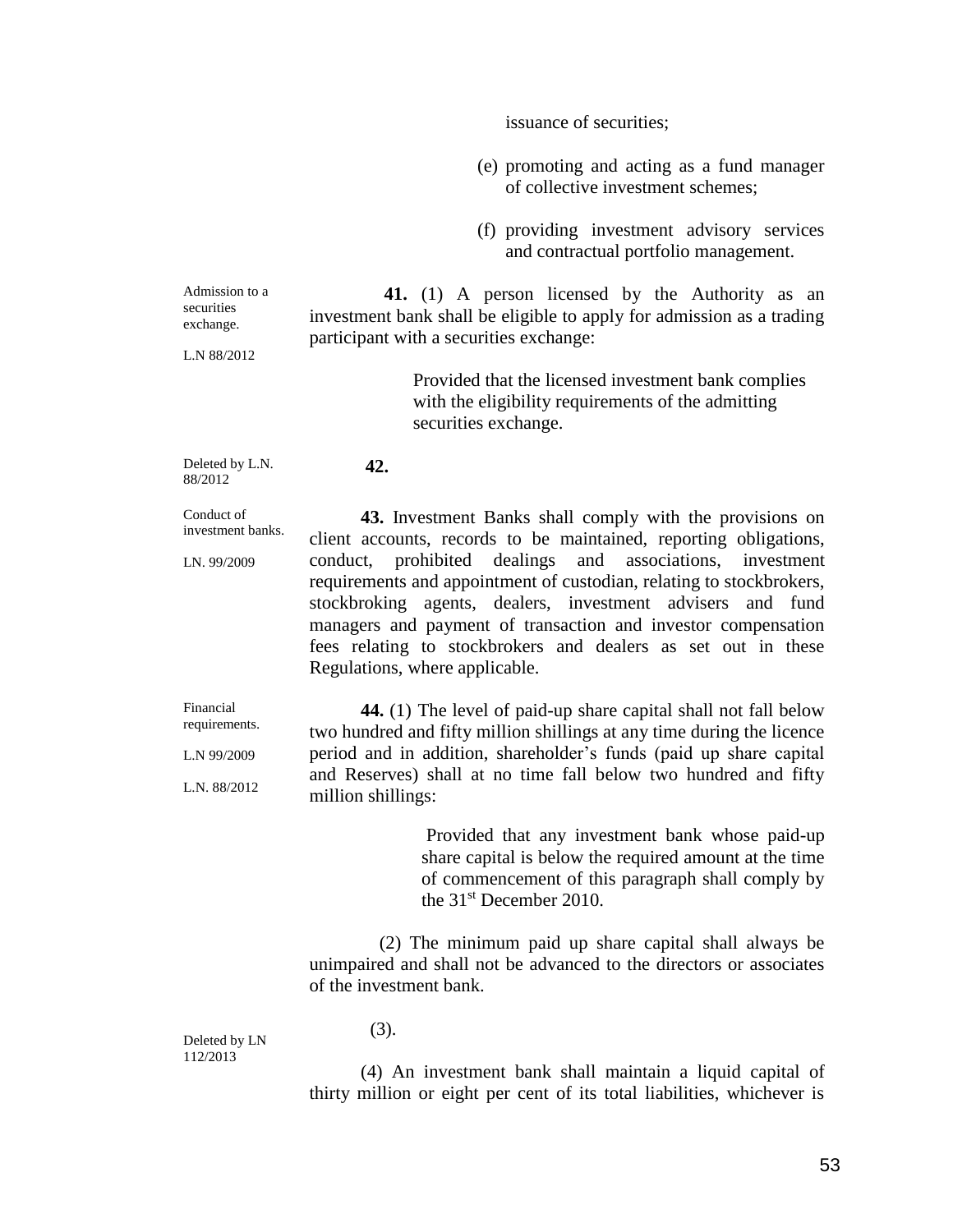higher.

(5)

Deleted by LN 112/2013

# **PART VI- AUTHORIZED SECURITIES DEALERS**

| Application for<br>license.               | 45. (1) An application for a licence to operate as an authorized<br>securities dealer shall be submitted to the Authority in Form 1 set<br>out in the First Schedule.                                                                                                                                                                                                                  |
|-------------------------------------------|----------------------------------------------------------------------------------------------------------------------------------------------------------------------------------------------------------------------------------------------------------------------------------------------------------------------------------------------------------------------------------------|
| Cap 488<br>Cap 487<br>LN 112/2013         | (2) An applicant shall be-<br>(a) a bank licensed under the Banking Act;<br>(b) an investment bank or a fund manager;<br>(c) an insurance company licensed under the Insurance<br>Act; or<br>(d) any other person who meets the requirements of this<br>Part and approved by the Authority,<br>and who shall demonstrate effective capacity and expertise in<br>dealing in securities. |
| Inserted by LN<br>112/2013                | (3) An applicant under paragraph (2) shall demonstrate<br>effective capacity and expertise in dealing in securities.                                                                                                                                                                                                                                                                   |
| LN 112/2013                               | (4) An authorized securities dealer who intends to be<br>admitted as a trading participant at a securities exchange shall<br>submit a letter from the securities exchange, which the applicant is<br>seeking admission to as a trading participant, confirming that<br>applicant shall be admitted into the securities exchange upon<br>securing a license from the Authority.         |
| Specific<br>requirements for<br>approval. | 46. The application under regulation 45 shall be submitted<br>together with -                                                                                                                                                                                                                                                                                                          |
|                                           | (a) the certificate of incorporation;                                                                                                                                                                                                                                                                                                                                                  |
| Inserted by LN<br>112/2013                | (b) the memorandum and articles of association;                                                                                                                                                                                                                                                                                                                                        |
|                                           | (c) evidence of the minimum paid up share capital<br>prescribed by the Authority;                                                                                                                                                                                                                                                                                                      |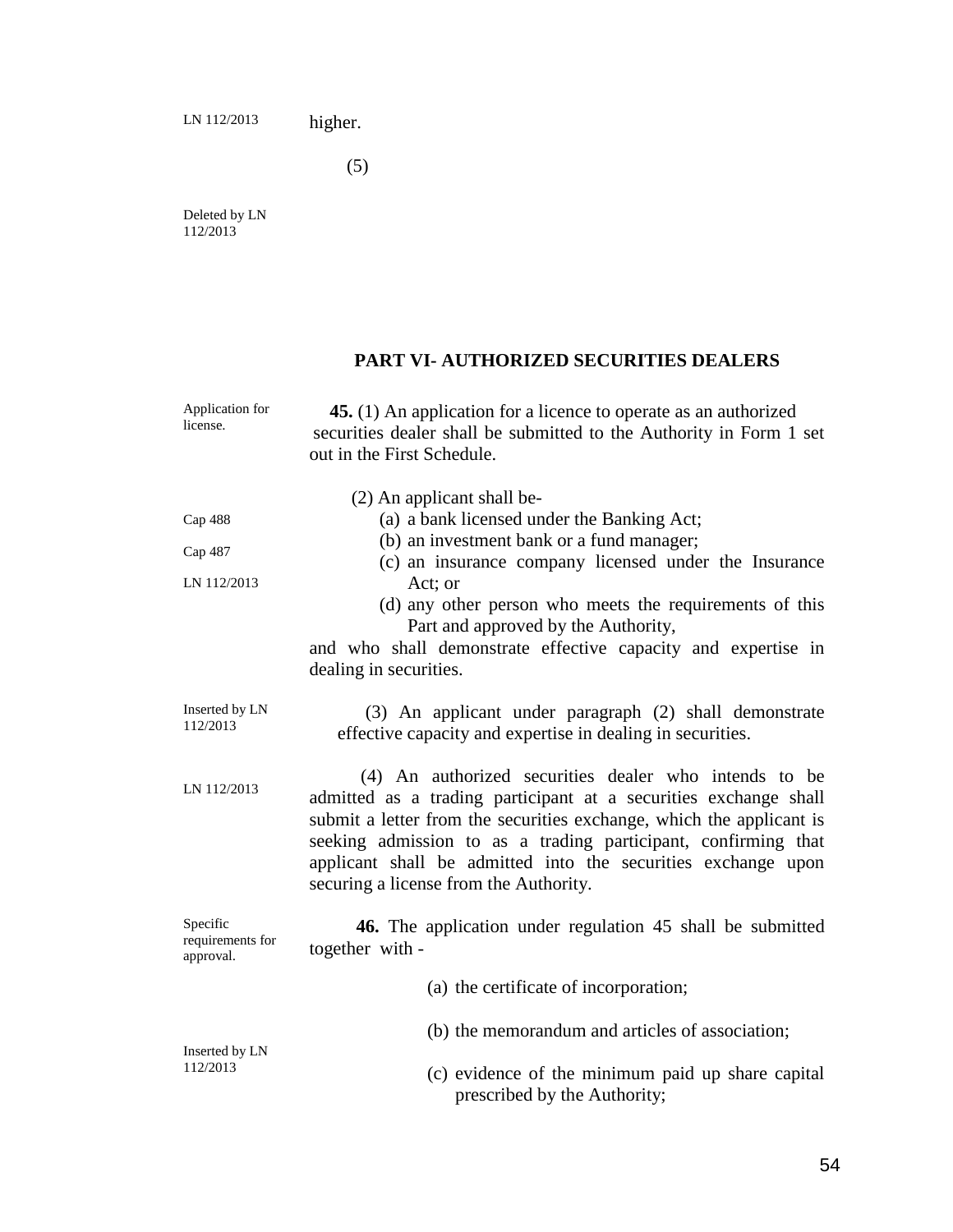Inserted by LN 112/2013 Deleted by LN 112/2013 (d) evidence of the minimum financial resources and financial capability prescribed by the Authority; (e) a statement of the un-audited accounts for the period of the accounting year ending not earlier than six months prior to the date of application and the applicant's audited accounts for the preceding two years (where applicable); (f) a business plan containing the particulars on: (i) management and shareholding structure of the applicant; (ii) directors, including their qualifications, addresses and details of other directorships;  $(iii)$ (iv)qualifications, experience and expertise of the chief dealer which must be relevant to effectively manage or operate the business of dealing in fixed income securities; (v) the proposed operating system including dealing infrastructure suitably located and equipped to effectively carry out its operations. (e) the fees prescribed in the Second Schedule. Deleted by LN 112/2013 **47.** L.N 112/2013 Functions and membership on a securities exchange.  **48.** (1) An authorized securities dealer shall be- (a) restricted to dealing in fixed income securities whether listed on an approved exchange or not; (b) entitled to trade on behalf of others as well as on their own account in such segment; and (c) required to implement necessary operational, trading and settlement procedures and systems necessary to minimize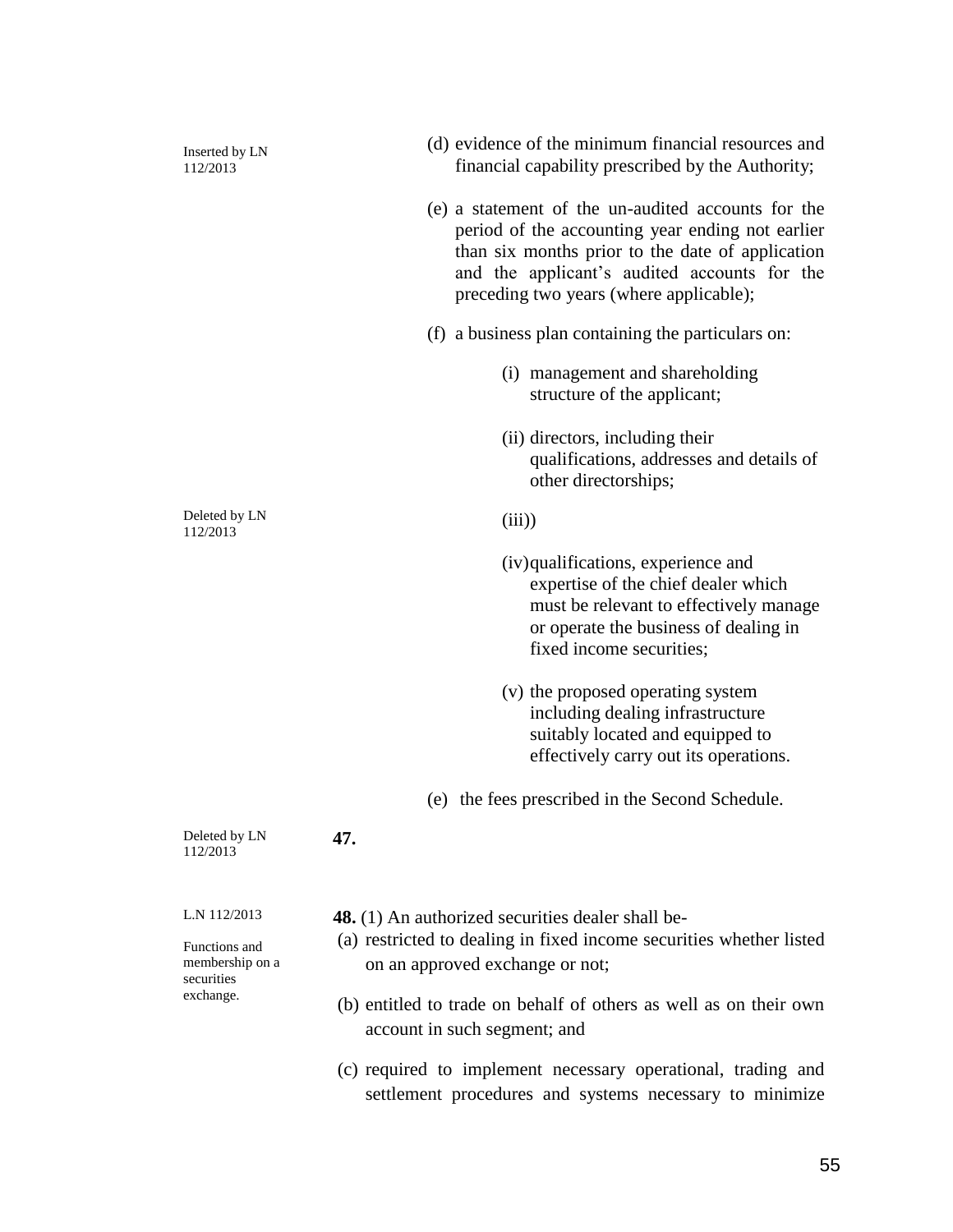settlement and counter party risk and manage conflicts of interest.

| L.N 88/2012                       | (2) A person licensed by the Authority as an authorized<br>securities dealer shall be eligible to apply to be admitted as a trading<br>participant with a securities exchange:                                                                                                                                                                                                                                                                                                      |
|-----------------------------------|-------------------------------------------------------------------------------------------------------------------------------------------------------------------------------------------------------------------------------------------------------------------------------------------------------------------------------------------------------------------------------------------------------------------------------------------------------------------------------------|
|                                   | Provided that the authorized securities dealer meets the<br>eligibility requirements of the admitting securities<br>exchange.                                                                                                                                                                                                                                                                                                                                                       |
| Inserted by L.N<br>112/2013       | (3) An authorized securities dealer shall comply with the<br>provisions on client accounts, conduct of business, prohibited<br>dealings and associations and investment requirements and<br>appointment of custodian relating to stockbrokers, stockbroking<br>agents, dealers, investment advisers and fund managers and payment<br>and investor compensation fees relating to<br>of transaction<br>stockbrokers and dealers as set out in these Regulations, where<br>applicable. |
| L.N 112/2013                      | 49. In addition to the requirements specified under regulation<br>48(3) every authorized securities dealer shall maintain a record of its                                                                                                                                                                                                                                                                                                                                           |
| Records of<br>transactions.       | daily dealing transactions which shall include particulars on-                                                                                                                                                                                                                                                                                                                                                                                                                      |
|                                   | (a) type of security;                                                                                                                                                                                                                                                                                                                                                                                                                                                               |
|                                   | (b) value of trade;                                                                                                                                                                                                                                                                                                                                                                                                                                                                 |
|                                   | (c) counter party; and                                                                                                                                                                                                                                                                                                                                                                                                                                                              |
|                                   | (d) nature of account.                                                                                                                                                                                                                                                                                                                                                                                                                                                              |
| Report of dealing<br>transactions | 50. (1) Every authorised securities dealer shall, in respect of all<br>its transactions in securities, whether or not such securities are                                                                                                                                                                                                                                                                                                                                           |
| L.N 112/2013                      | traded on an approved exchange, submit to the Authority-                                                                                                                                                                                                                                                                                                                                                                                                                            |
|                                   | (a) monthly reports and accounts within fifteen days of the end<br>of each calendar month;                                                                                                                                                                                                                                                                                                                                                                                          |
|                                   | (b) quarterly reports and accounts within fifteen days of the end                                                                                                                                                                                                                                                                                                                                                                                                                   |
|                                   | of each calendar quarter;<br>(c) half yearly reports and accounts within thirty days of the end<br>of each half year;                                                                                                                                                                                                                                                                                                                                                               |
|                                   | (d) audited annual accounts within three months following the<br>end of the authorized securities dealer financial year; and                                                                                                                                                                                                                                                                                                                                                        |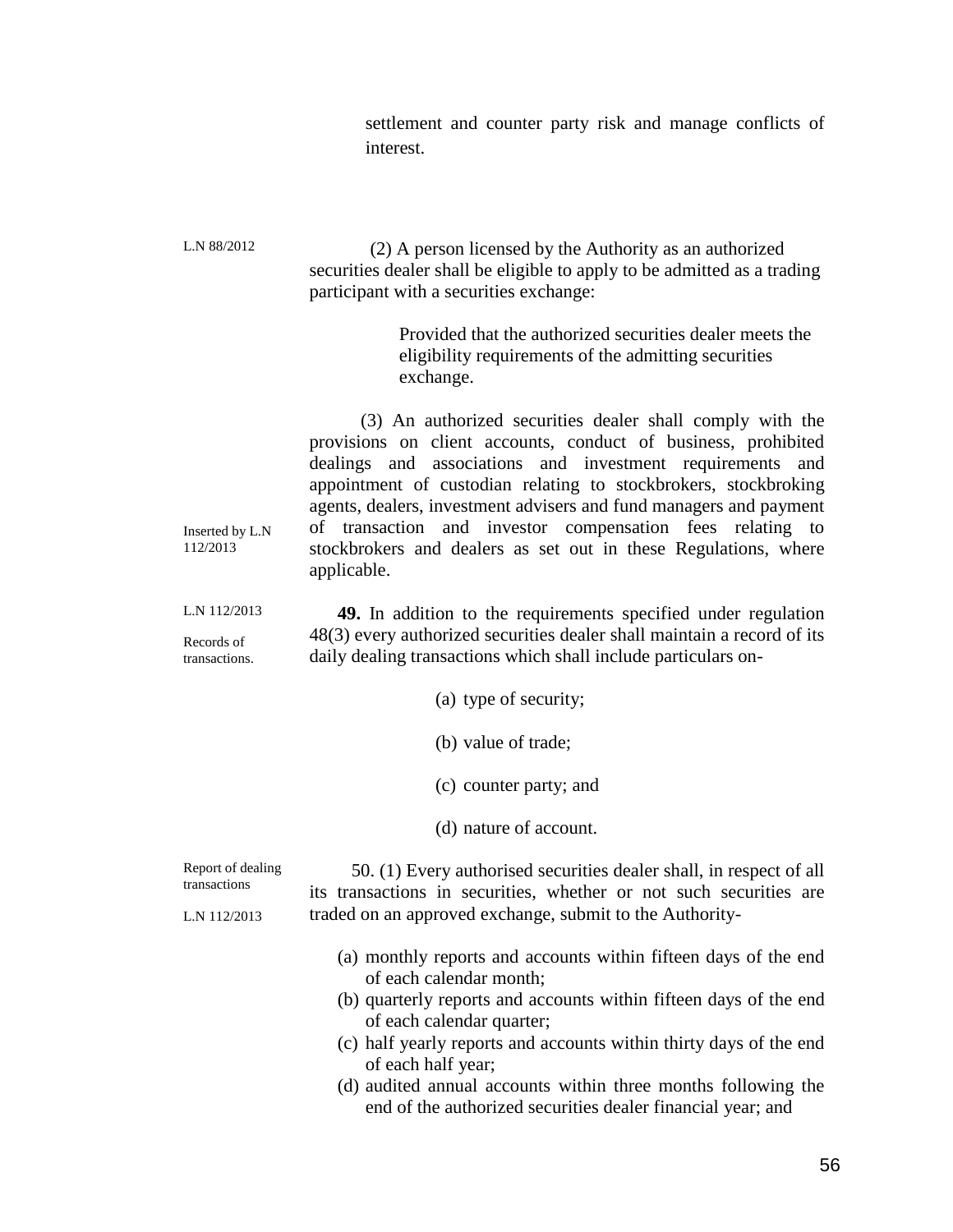(d) a financial statement complying with the disclosures prescribed under the Fourth Schedule of these Regulations.

(2) The Authority may require such other form of financial statement as it may from time to time specify.

(3) The reports referred to in paragraph (1) shall include particulars on the—

- (a) type of securities;
- (b) total value of securities traded in terms of sales and purchases during the relevant period; and

 (c) average yield of the total value of securities traded during the relevant period.

#### **PART VII – GENERAL REQUIREMENTS FOR LICENSING**

Renewal of licence.

**51.** (1) An application for the renewal of a licence shall be submitted to the Authority in Form 1 set out in the First Schedule by the  $30<sup>th</sup>$  of November of each year.

L.N 99/2009.

 (2) The application under paragraph (1) shall be submitted together with -

(a) the fees set out in the Second Schedule;

(b) where the application is for the renewal of a licence, management accounts for the period upto 30<sup>th</sup> November of each year not later than 15<sup>th</sup> December in the same year.

 (3) Authorised securities dealers shall submit the annual accounts and report the dealings operations as may be required by the Authority.

 (4) The audited accounts for each year shall be submitted to the Authority not later than the  $31^{st}$  day of March.

 (4A) The financial year of every licensed person shall be the period of twelve months ending on the 31<sup>st</sup> December in each year:

> Provided that where the financial year of a licensed person is different from that prescribed in this paragraph at the commencement of this paragraph,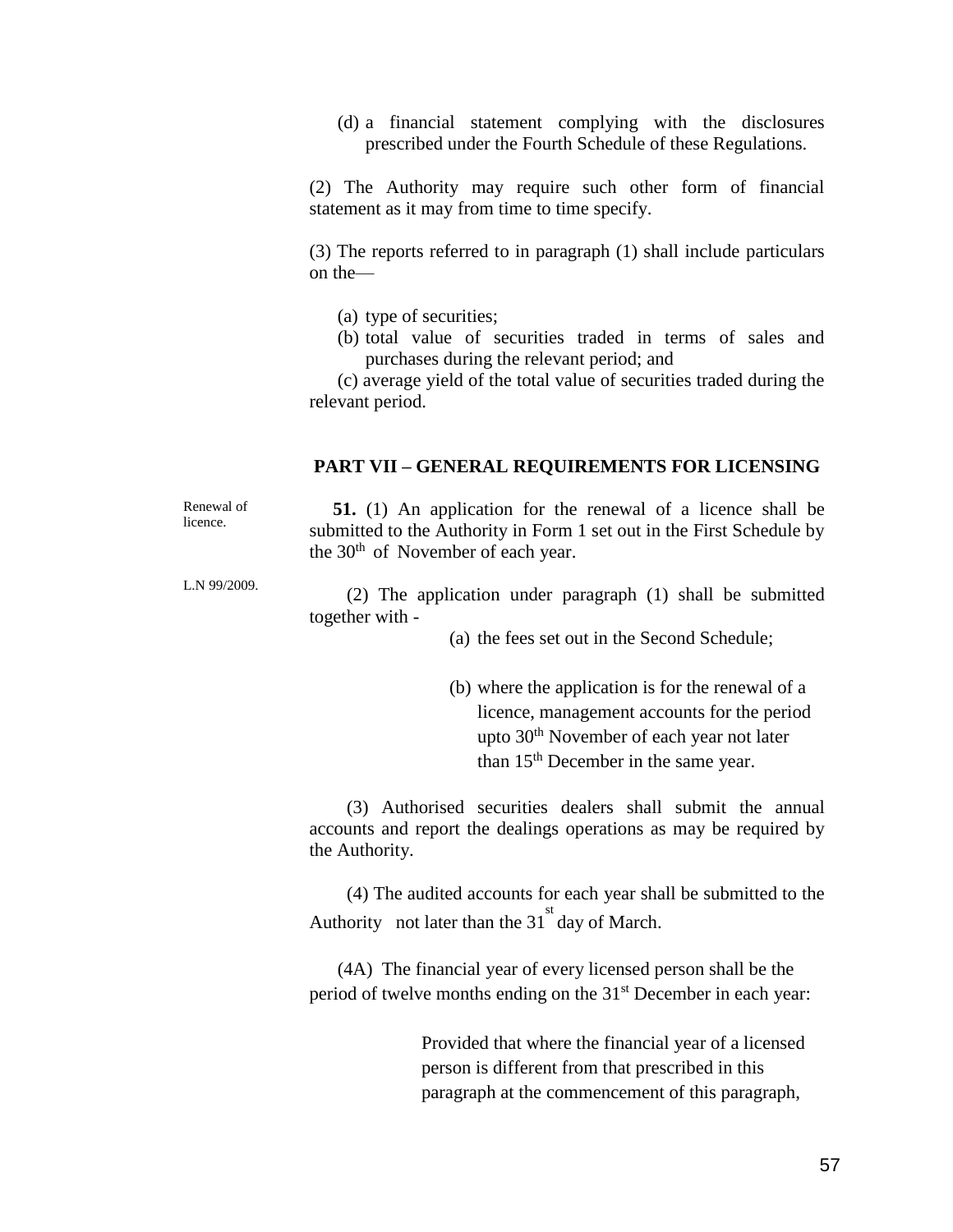the licensed person shall comply therewith within twelve months of such commencement.

Financial **Statements** L.N 99/2009. **51A.** (1) All financial statements prepared by licensees shall be prepared in accordance with International Financial Reporting Standards. (2) Collective investment schemes, stockbrokers, dealers, fund managers and investment banks shall publish in at least two daily newspapers of national circulation- (a) half-year unaudited financial statements within two months after the end of the first half of the financial year; and (b) full-year audited financial statements within three months after the end of the financial year. Professional indemnity Insurance. L.N 99/2009. **51B.** (1) Stockbrokers and Investment Banks shall obtain professional indemnity insurance to secure an amount not less than five times their daily average turnover. For purposes of paragraph (1), the daily average turnover shall be calculated based on the firm's turnover for the previous year, where applicable, or such amount as the Authority may determine. (1) Fund Managers shall obtain professional indemnity insurance to secure such amount as the Authority may determine based on the

Display of audited balance sheet. L.N. 99/2009 **51C.** "Every licensed stockbroker, fund manager and investment bank shall display throughout the year in a conspicuous position in every office and branch in Kenya copies of its last audited balance sheet and profit and loss statement which shall be in conformity with the minimum financial disclosures requirements prescribed from time to time by the Authority, and shall include a copy of the auditor's report together with full and correct names of all persons who are directors of the licensee.

portfolio under the management of the Fund Manager.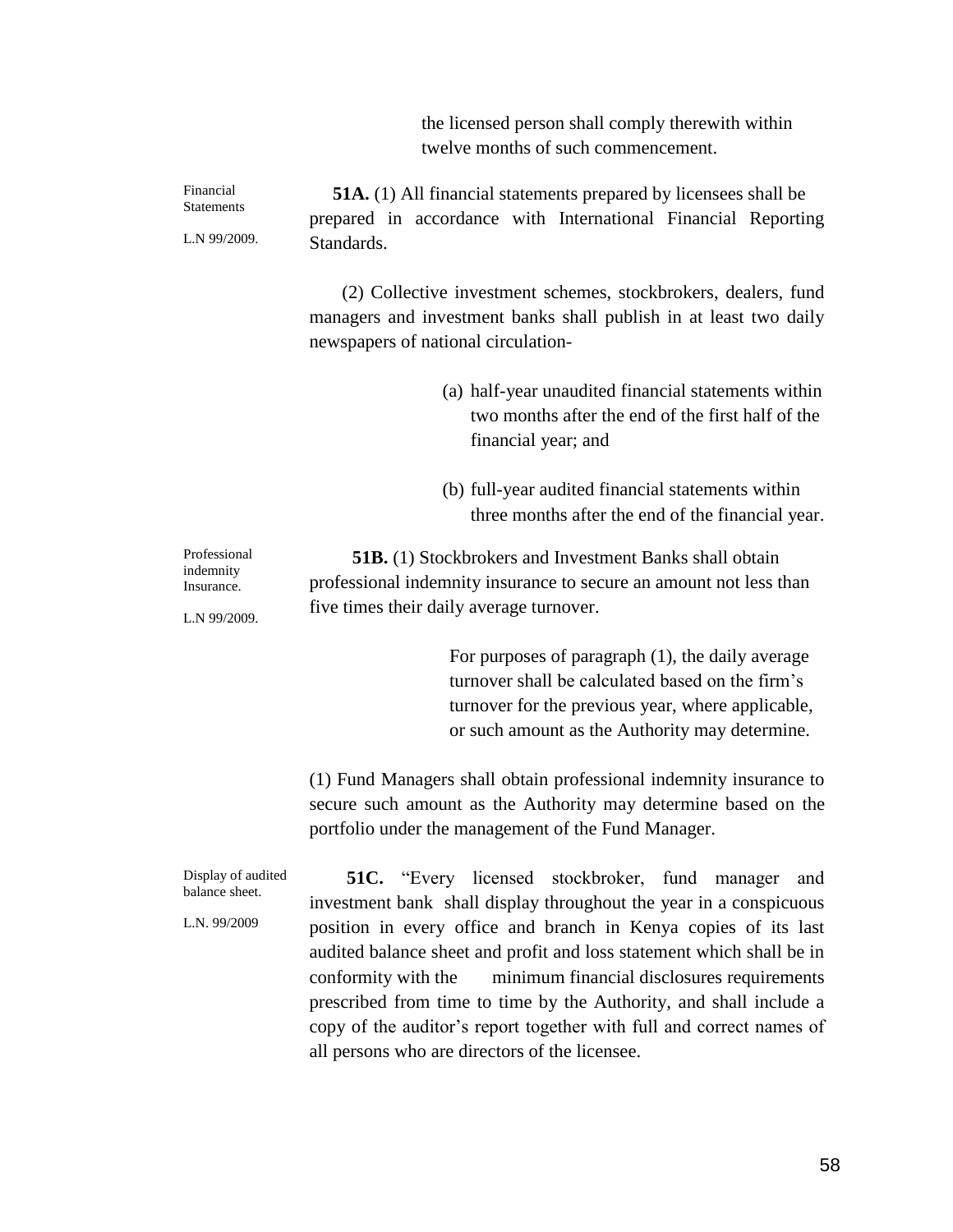Determination of suitability.

 **52.** In determining whether a person is fit and proper to hold any

particular position, regard shall be had to -

- (a) his probity, competence and soundness of judgment in fulfilling the responsibilities of that position;
- (b) the diligence with which he is fulfilling or likely to fulfill those responsibilities;
- (c) whether the interests of customers, are or are likely to be in any way threatened by his holding that position, by virtue of past convictions or offences, involvement in irregularities, misappropriation of funds or manipulation of securities markets transactions.
- (d) has contravened the provision of any law designed for the protection of members of the public against financial loss due to dishonesty or incompetence of, or malpractice by, persons engaged in transacting with marketable securities;
- (e) was a director of a brokerage firm that has been liquidated or in under liquidation or statutory management;
- (f) has taken part in any business practice that, in the opinion of the Authority, was fraudulent, prejudicial or otherwise improper (whether unlawful or not) or which otherwise discredited his methods of conducting business;
- (g) has taken part or been associated with any other business practice as would, or has otherwise conducted himself in such manner as to, cast doubt on his competence and soundness of judgment.

Insertion of (d), (e), (f)  $& (g)$  by L.N 99/2007

Commencement date January 1, 2008.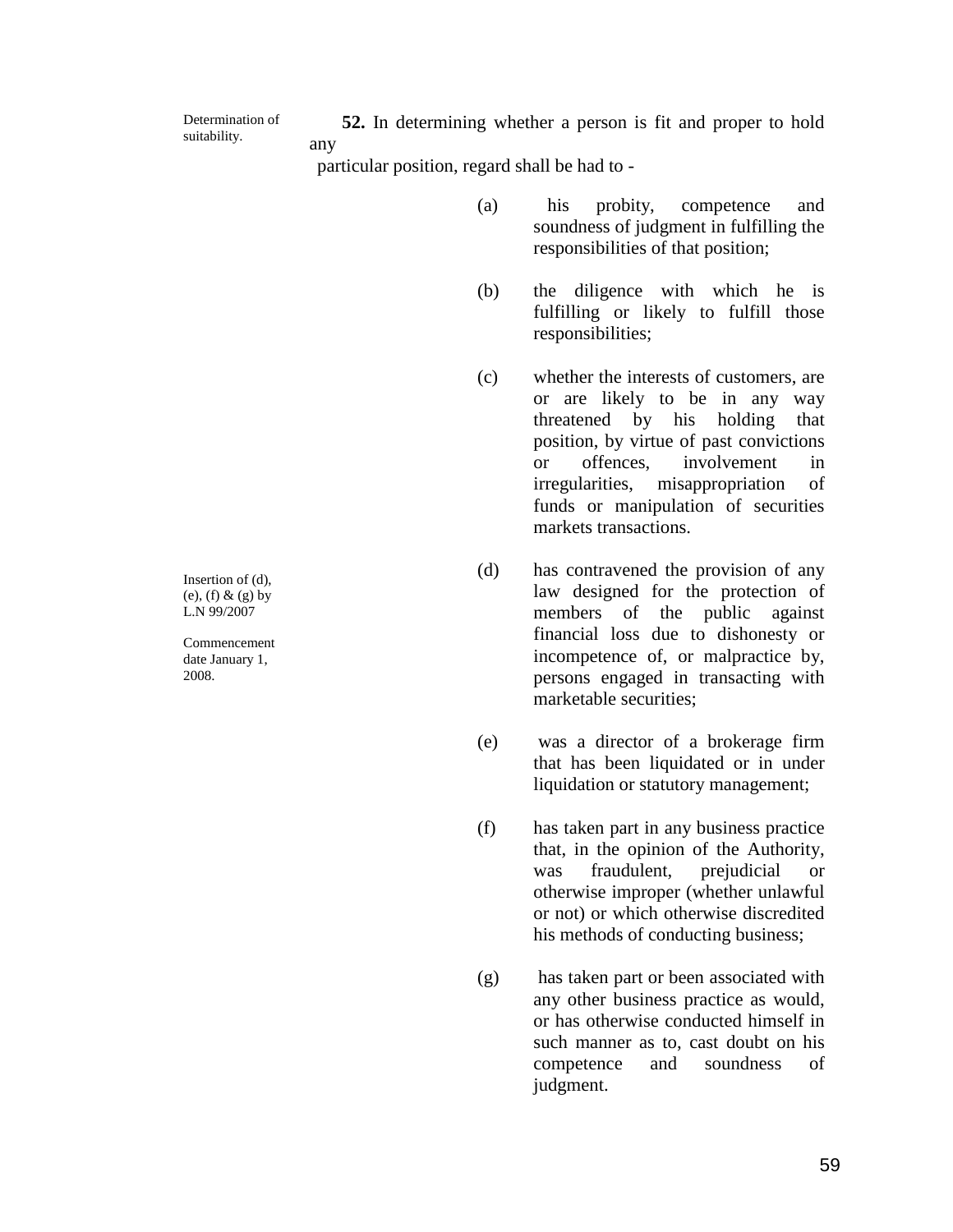L.N 99/2009

No. 3 of 2003

Key Personnel of full and associate members.

(h) Whether he has been convicted of an economic crime under the Anti-Corruption and Economic Crimes Act.

 **53.** (1) All trading participants of a securities exchange shall register with the Authority all key personnelannually including any changes thereto.

 (2) For the purposes of this regulation "key personnel" includes employees and directors of a trading participant who have direct dealings with clients and carry on trading activities on behalf of clients.

L.N 88/2012

Designation of compliance officer.

 **53A.** Every licensed person shall, in writing, designate a compliance officer to coordinate all compliance matters with the Authority.

Change of shareholders, directors, etc

L.N 99/2009.

L.N 99/2009

Branch or new place of business.

L.N 99/2009.

 **53B.** (1) Any person licensed by the Authority shall not change its shareholders, directors, chief executive or key personnel except with the prior confirmation, in writing, by the Authority that it has no objection to the proposed change and subject to compliance with any conditions imposed by the Authority.

 (2) Where any person proposed to be appointed under paragraph (1) is found to be a former employee or otherwise connected with another licensee of the Authority, details of the reasons for their departure shall be forwarded in support of any request for no objection.

 (2) Every licensee shall lodge with the Authority in every year and update the same within five days of any change thereto, a list of all key personnel working with the licensee which shall include the individual's full name, national identity card number, job designation and description of responsibilities and, where they have worked with other licensees of the Authority, details of their former employers.

 **53C.** (1) A licensed person shall not open a branch or a new place of business in Kenya, or change the location of a branch or existing place of business, without the approval of the Authority.

 (2) A licensed person shall not close any of its places of business in Kenya without first giving the Authority a three months'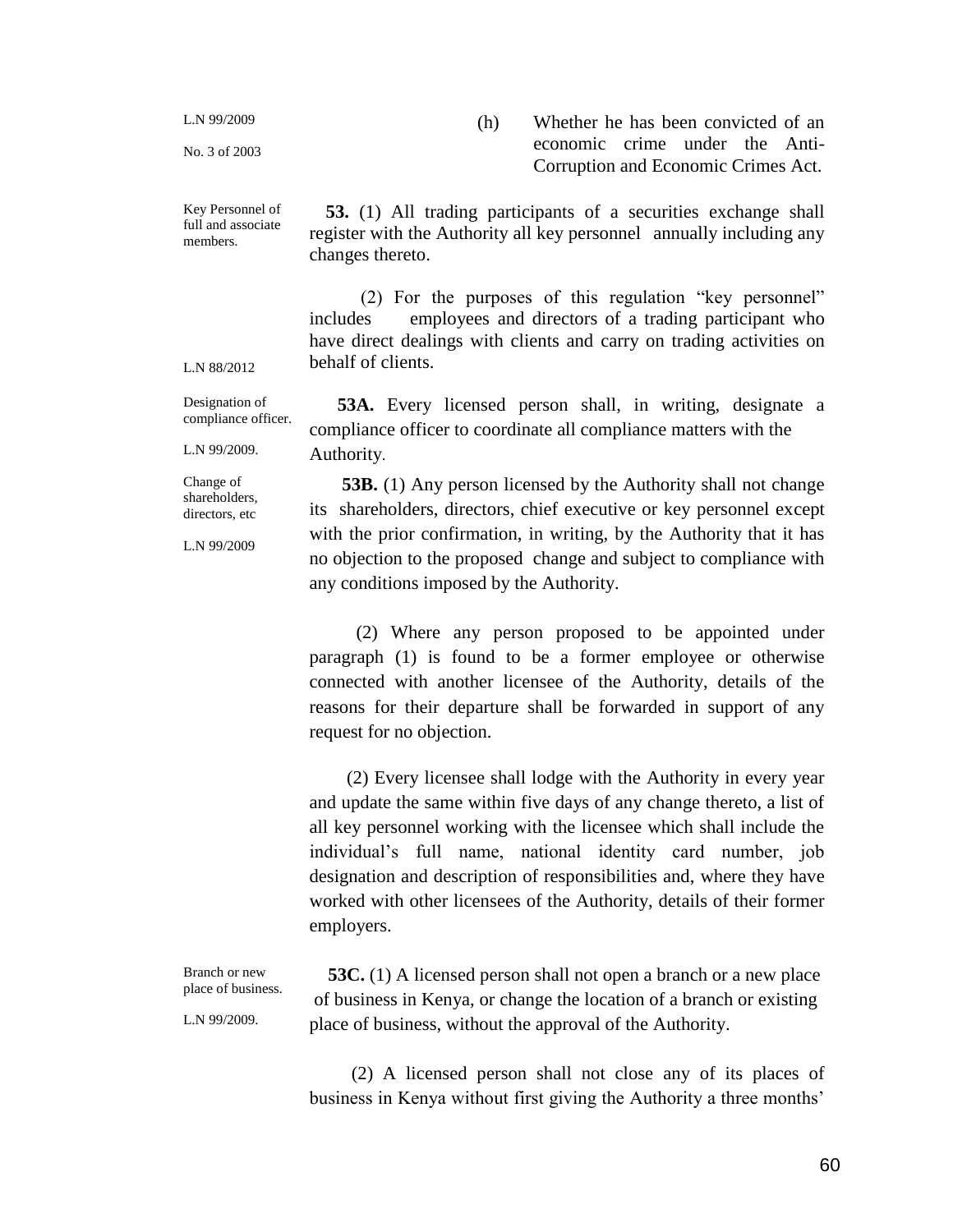written notice of its intention to do so or such shorter period of notice as the Authority may allow.

| Alteration of<br>memorandum or<br>articles of<br>association. | <b>54.</b> Every licensed person shall submit to the Authority any<br>alterations to its memorandum or articles of association within<br>thirty days of passing the resolution approving such alteration.                                                                                                                                                  |
|---------------------------------------------------------------|------------------------------------------------------------------------------------------------------------------------------------------------------------------------------------------------------------------------------------------------------------------------------------------------------------------------------------------------------------|
| Change to capital<br>structure.<br>L.N 99/2009.               | <b>54A.</b> Every licensed person shall notify the Authority of any<br>changes to its capital structure within five working days from the<br>date of the change.                                                                                                                                                                                           |
| Qualifications of<br>Secretary.<br>Cap. 534                   | <b>55.</b> No licensed person shall engage as Secretary a person who is<br>not qualified under the Institute of Certified Public Secretaries of<br>Kenya Act.                                                                                                                                                                                              |
| Auditor.<br>L.N 99/2009.                                      | <b>55A</b> (1) A licensed or approved person shall not appoint or<br>remove its auditor except with the prior written approval of the<br>Authority at least one month prior to such appointment or removal.<br>(2) If the auditor of a licensed or approved person, in the<br>course of the performance of his duties under the Act, is satisfied<br>that- |
|                                                               | (a) There has been a serious breach of or non                                                                                                                                                                                                                                                                                                              |

- (a) There has been a serious breach of or noncompliance with the provisions of the Act or the Regulations, made thereunder, guidelines or other stipulations of the Authority; or
- (b) A criminal offence involving fraud or other dishonesty has been committed by the licensed person or any of its key officers or employees; or
- (c) Serious irregularities have occurred which may jeopardize the security of investors or creditors of the licensed person; or
- (d) He is unable to confirm that the claims of investors and creditors of the licensed person are capable of being met out of the assets of the licensed person,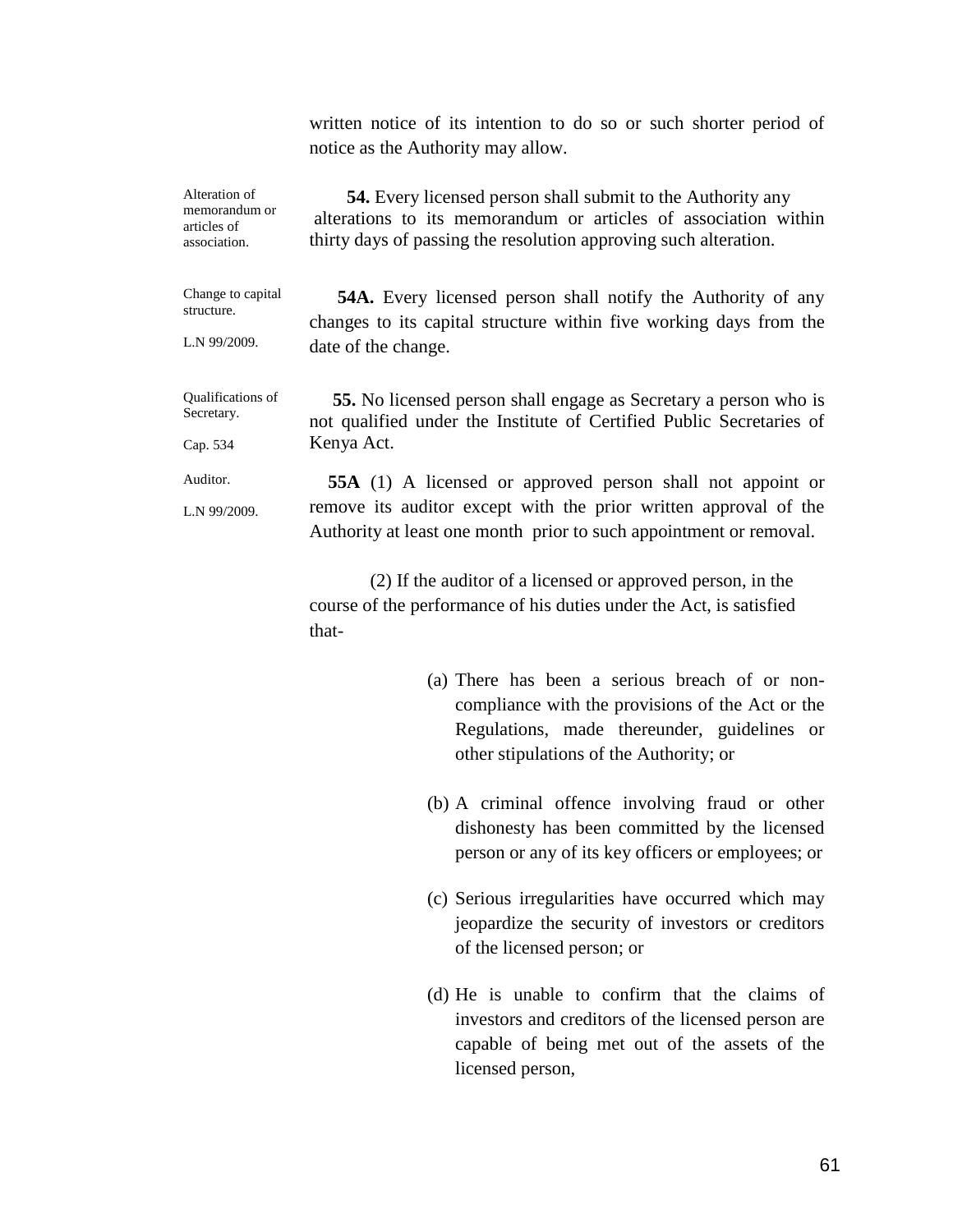he shall immediately report the matter to the Authority.

 (3) where an auditor of a licensed or approved person fails to comply with the requirements of paragraph (2) above, the Authority shall disqualify him from appointment as an auditor of its licensees and approved persons.

 (4) A duty to which an auditor of a licensed or approved person may be subject to shall not be regarded as contravened by reason of his communicating in good faith to the Authority, whether or not in response to a request made by it or any information or opinion on a matter to which this regulation applies and which is relevant to any function of the Authority under this Act or Regulations made thereunder.

 (5) This regulation shall apply to any matter of which an auditor becomes aware in his capacity as an auditor or in discharge of his duties under these Regulations and which relates to the business or affairs of the licensed or approved person or any associated persons.

 (6) A person appointed as an auditor shall serve for a maximum period of four (4) consecutive years.

 (7) The Authority may arrange trilateral meetings with a licensed person and its auditor from time to time discuss matters relevant to the Authority's supervisory responsibilities including relevant aspects of the licensed person's business, its accounting and control system and its annual accounts.

Notice to the Authority by the Auditor. L.N 99/2009  **55B.** (1) An auditor of a licensed or approved person shall forthwith give written notice to the Authority where he- (a) resigns from office; (b) does not seek to be appointed; or (c) includes in his report or draft report on the licensed or approved person's accounts any qualification which did not appear in the accounts for the preceding financial year.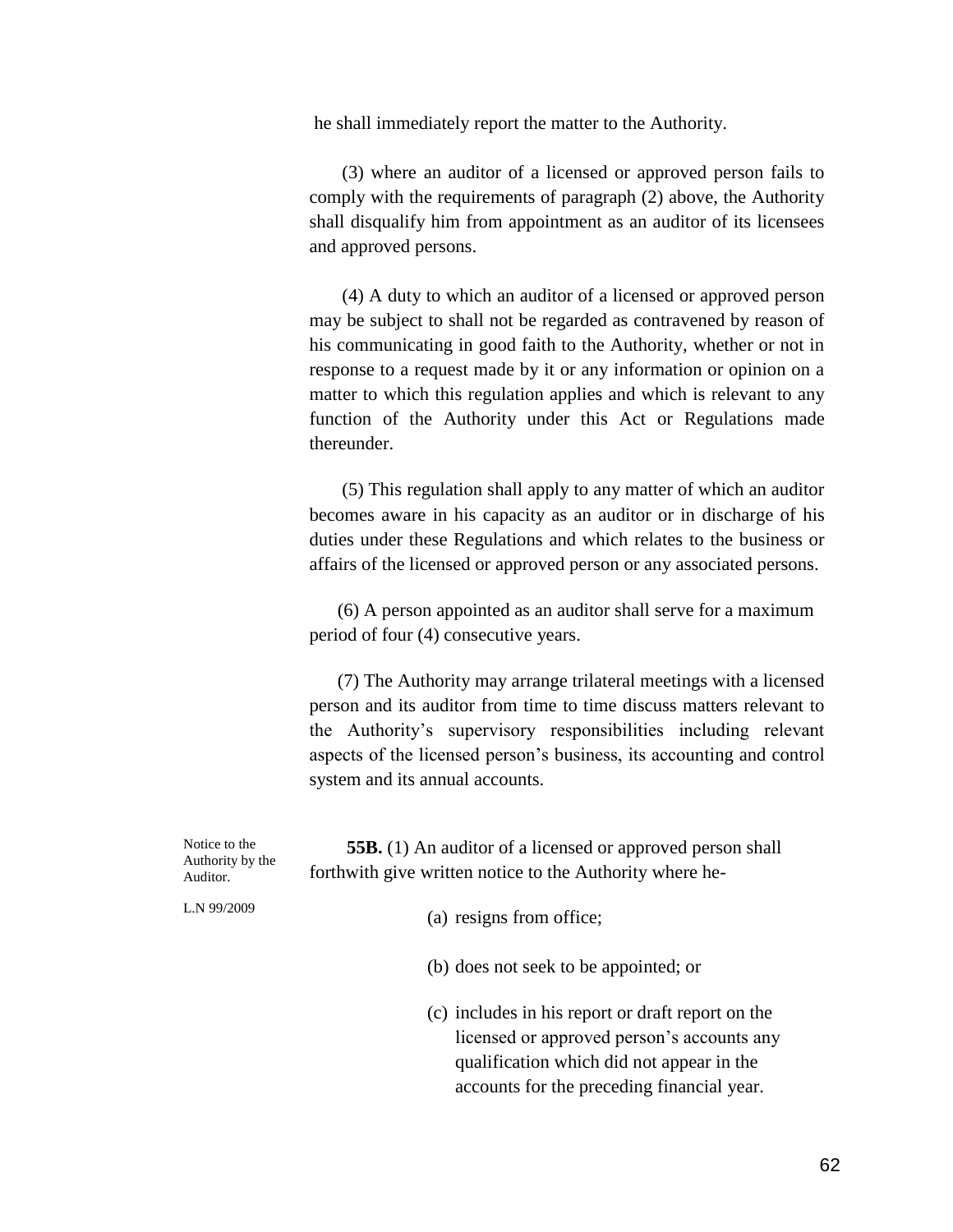**56.** No person shall market securities in Kenya, whether the securities have been issued in Kenya or not, through advertisement, solicitation, invitation or by other means in whatever form or manner with an aim of reaching the general public or a section thereof unless such a person is licenced under these Regulations.

# **PART VIII - TRANSACTIONS OF LISTED SECURITIES OUTSIDE A SECURITIES EXCHANGE**

 **57.** An application to the Authority for approval of a private transaction shall be considered if the transaction is for the -

- (a) transfer to a close relation in the form of a gift;
- (b) settlement of a will or estate of a deceased person;
- (c) restructuring, mergers or acquisitions in a scheme which has been approved by the Authority; or
- (d) transfer of an exceptional nature of a listed security that the Authority considers to be proper and acceptable with respect to a strategic investor and serves the investor or public interest.
- (e) transfer not resulting in any change in beneficial ownership otherwise than for purposes of regulation  $57(c)$ , (d) or section  $31(1A)(ii)$  of the Act.

Brokerage Commission. **58.** Where a private transaction is authorized, no brokerage commission shall be payable on the transaction, except a fee prescribed by the Authority.

Inserted by L.N 112/2013

 Provided that a private transfer under regulation 57(a) shall be subject to the prevailing prescribed brokerage commission

Inserted by L.N 112/2013

Marketing securities.

Nature of transaction.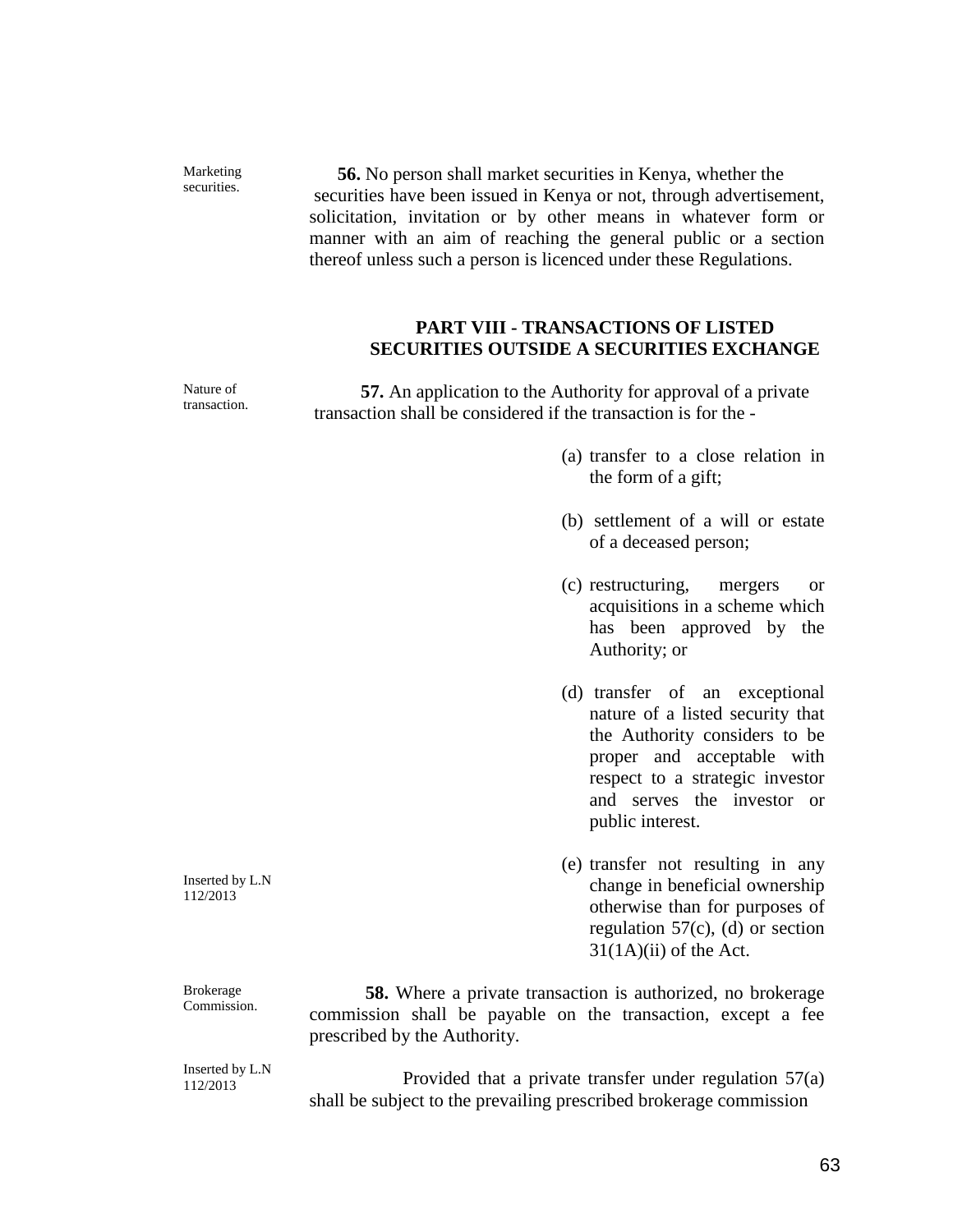Application for approval of a private transfer

L.N 112/2013 .

 59. (1) Where it is intended to effect a private transaction of a listed security under regulation 57 (a), (b) and (e), a stockbroker representing the proposed transferee shall assess, endorse and submit a written application with the required information and supporting documents—

- (a) in the case of certificated securities, to the securities exchange where the security is listed, and
- (b) in the case of immobilized securities, to the central depository at which the security is immobilized,

stating reasons why the proposed transaction is eligible to be transferred in a private transaction.

(2) Where an application is made under regulation 57(a) or (b), the securities exchange or a central depository, as the case maybe, shall notify the stockbroker within seven days of receiving the application whether the securities exchange or the central depository objects to the private transaction or not, after examining and satisfying itself that the proposed transfer is eligible for consideration as a private transaction in accordance with these Regulations.

(3) The securities exchange or a central depository, as the case maybe, shall, upon determination of any application made under regulation 57(a) or (b), approve and simultaneously notify the Authority that the application complies with regulation 57 (a) or (b).

(4) The securities exchange or the central depository shall, upon receipt of an application made under regulation 57(e), forward the application together with its recommendations to the Authority for approval.

(5) The securities exchange and the central depository shall jointly submit to the Authority, guidelines for approval in respect of the processing requirements of a private transfer under regulation 57(a) and (b).

(6) The guidelines stipulated under subparagraph (5) shall apply to all stockbrokers.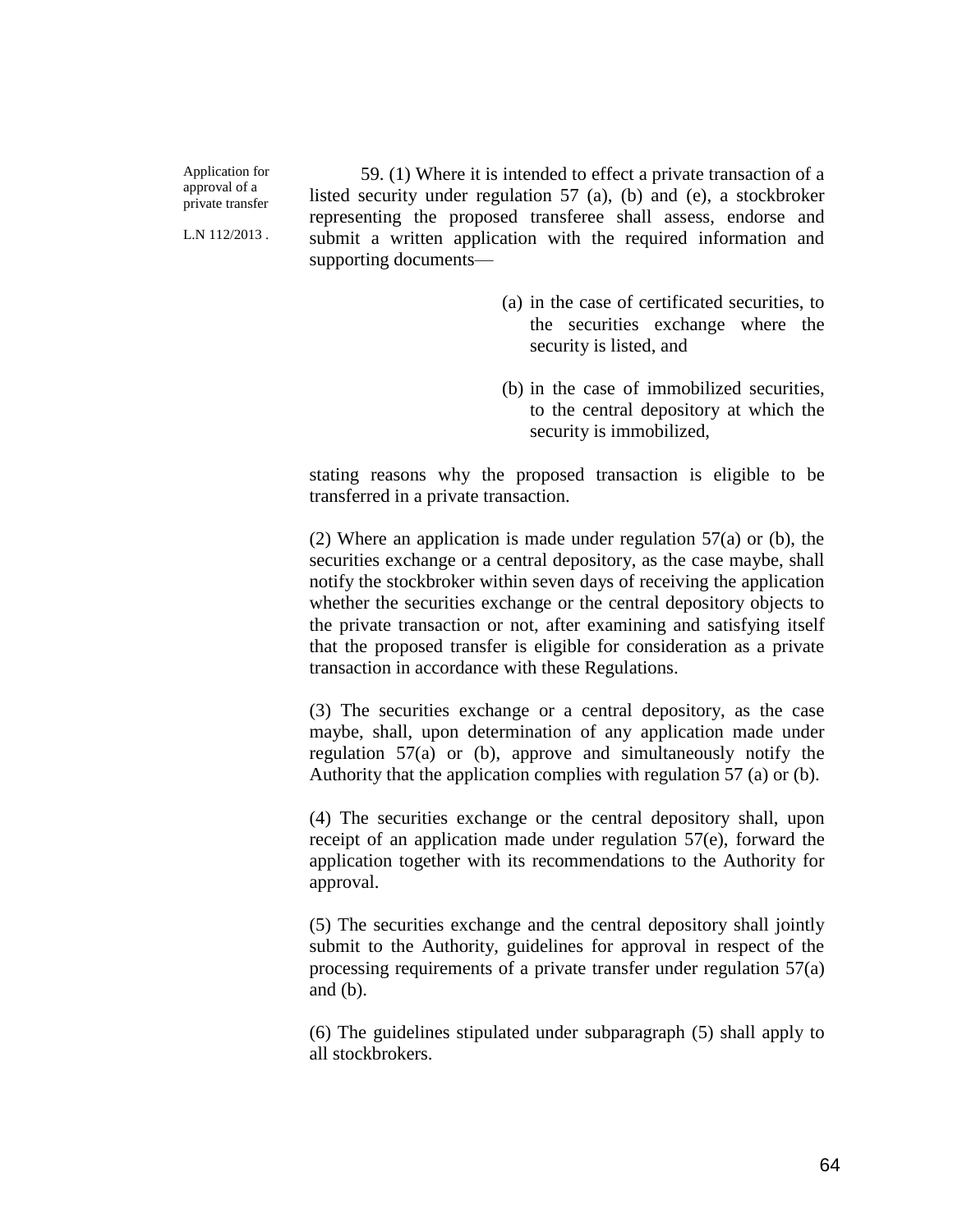#### Approval fee.

Private

 **60**. The approval fee for any transaction of a listed securities outside a securities exchange shall be at the rate prescribed by the Authority.

transactions.  **61.** (1) With respect to an application for approval of a private transaction, falling under regulation 57 (c) or (d) or section 31 (1A) (ii) of the Act, the applicant shall submit to the Authority for approval a detailed draft information memorandum or a circular to be distributed to the shareholders containing information on -

- (a) the name and address of the applicant;
- (b) the date of incorporation;
- (c) the particulars of core activities, directors, management and major shareholders;
- (d) the details of any agreements entered or proposed to be entered into and the cost;
- (e) a statement by the financial adviser managing the transaction that to the best of its knowledge and belief the application constitutes full and true disclosure of all material facts about the offer and issuer and where appropriate it has satisfied itself that the profit forecasts have been stated by the directors after due and careful inquiry;
- (f) the details of any proposed merger, takeover, acquisitions, share swap, reorganization or restructure scheme and the relevant shareholders and/ or board resolutions;
- (g) a declaration by the directors of the applicant in the following form:

"This application has been approved by the directors of the company all of whom jointly and severally accept responsibility for the accuracy of the information given and confirm that after making all reasonable inquiries and to the best of their knowledge and belief, there are no facts the omission of which would make any statement herein misleading".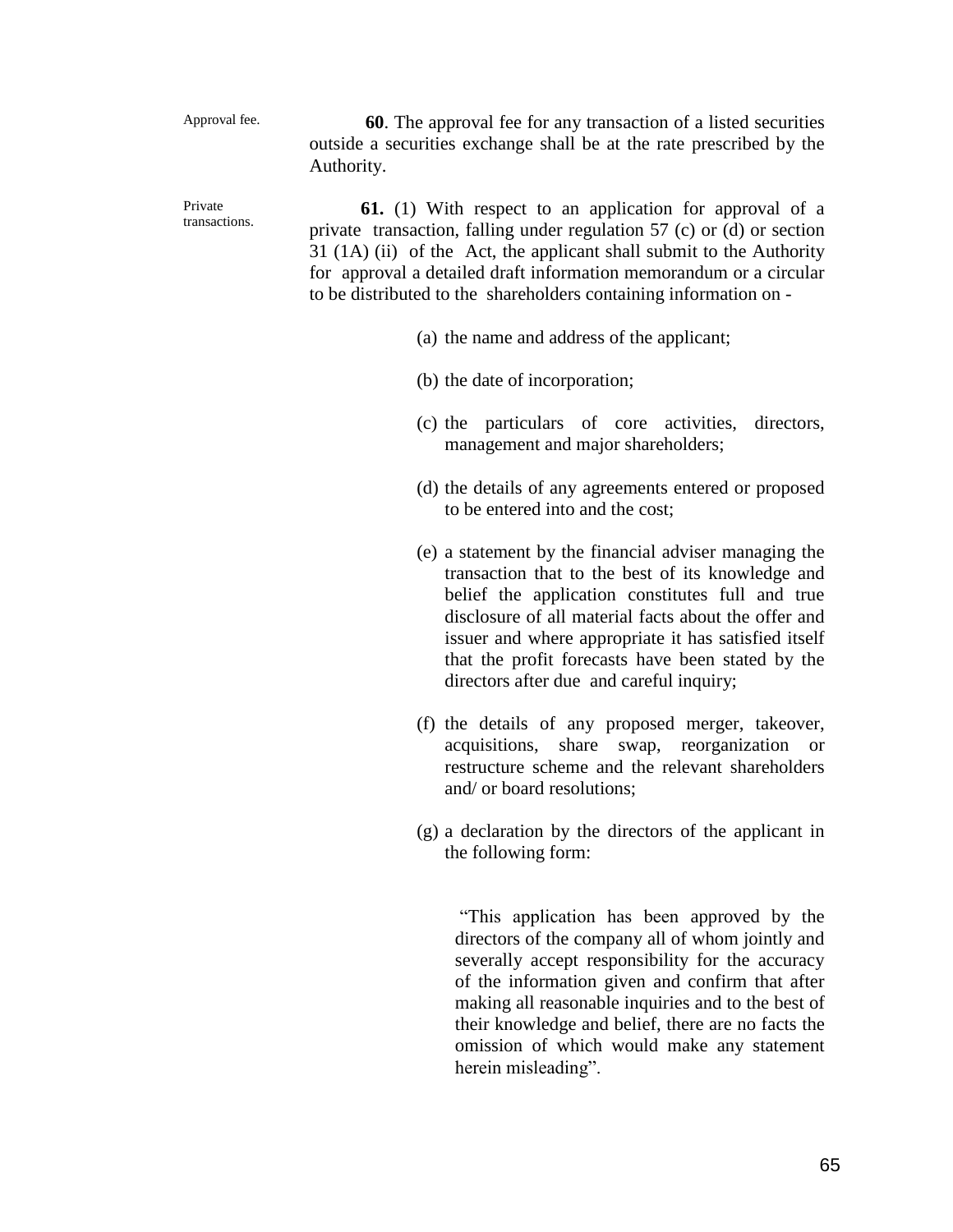(h) any other matters as may be requested by the Authority.

 (2) The applicant shall make a public announcement of its intention to apply to the Authority for approval of the proposed transfer and reasons therein and a copy of the transfer form for the proposed transaction shall be submitted to the Authority together with the application.

## **PART IX- DESSMINATION OF INFORMATION TO THE PUBLIC AND SHAREHOLDERS**

Disqualification of professionals.

**62.** The Authority may -

- (a) disqualify any person from giving professional opinion on matters related to listed securities, public offer or issue of securities; or
- (b) otherwise penalize any professional who in the opinion of the Authority has given a professional opinion that is false or misleading or has omitted to give an opinion where such omission is likely to be misleading in the circumstances in which the professional opinion is given or omitted as the case may be.

Content of public communication and circular to shareholders.

 **63.** (1) All circulars to shareholders and the public including advertisements, offer documents and any other communication by listed companies, professionals and persons licensed under the Act shall be factual and statements made shall be for the purpose of-

- (a) assisting in the evaluation of a particular security, or type of securities;
- (b) promoting the industry, the service offered or the desirability of investing in securities in general; or
- (c) providing shareholders or the public with accurate and adequate information about the listed company or securities transaction and market activity.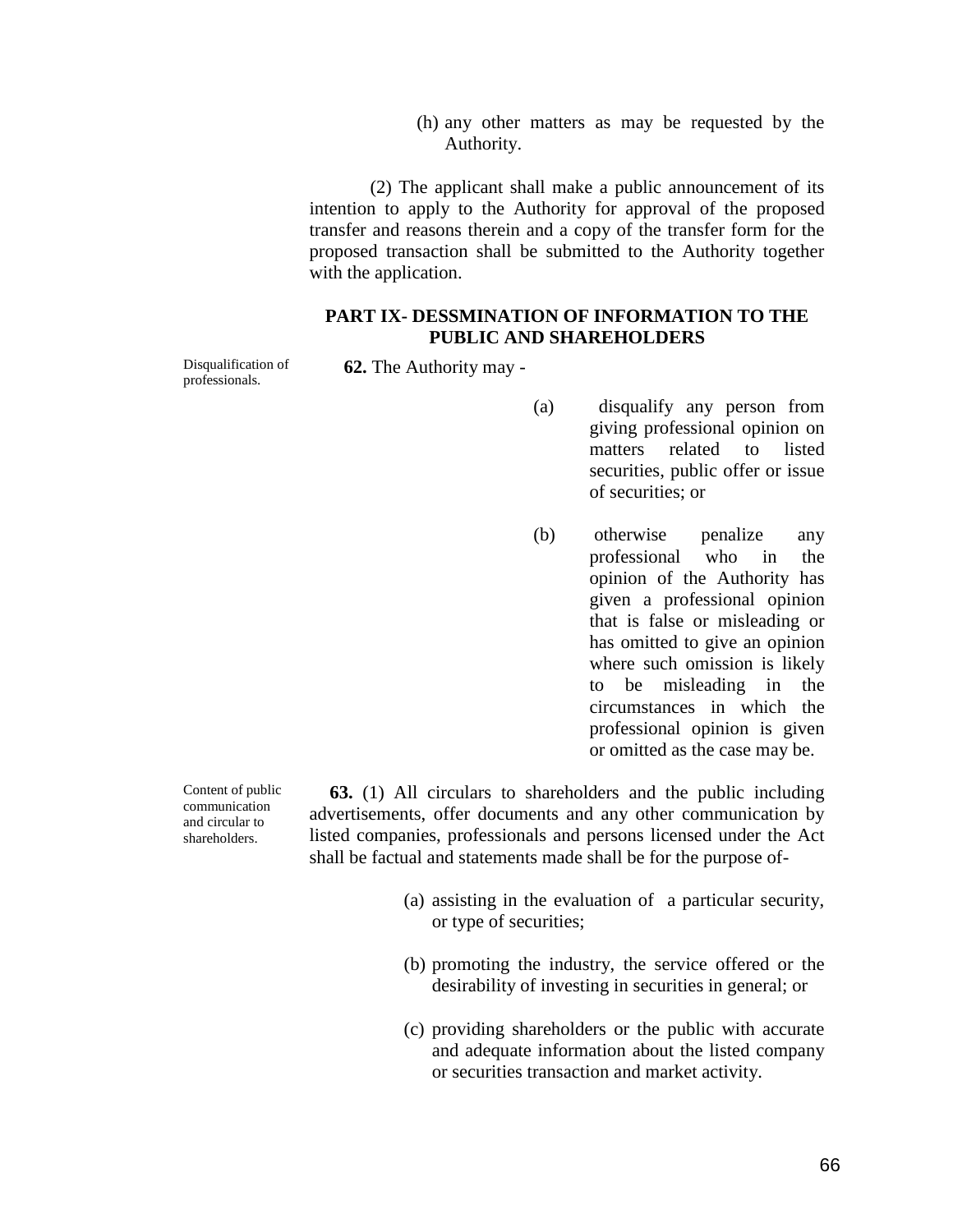(2) No material fact or qualification may be omitted if such omission would cause a shareholders' circular, advertisement or offer document to be misleading in the context of other information presented to the shareholders, investors or the general public.

 (3) In making a recommendation with respect to any security a licensed person, issuer or analyst shall:-

- (a) disclose the price at the time of the recommendation and, if applicable, the fact that such licenced person or analyst makes a market in the securities recommended (where applicable);
- (b) recommend a buy or sell action and shall disclose the basic facts and assumptions in support of such recommendation and whether the licenced person or analyst or person associated to it owns more than a nominal amount of such securities.
- (c) highlight all risk factors that such licenced person or analyst has taken into consideration in the recommendation; and
- (d) state the source of the facts and the recommended time frame for the validity of assumptions.

 (4) Any offer of a report, analysis including their updates or other service without any charge must be provided as such without any condition or obligation other than what is clearly described in the offer.

 (5) No claim with respect to research or analysis, capacity or expertise under which the facilities are available, may be made beyond those in actual possession of the person making the claim.

(6) All statements made in a circular to shareholders and an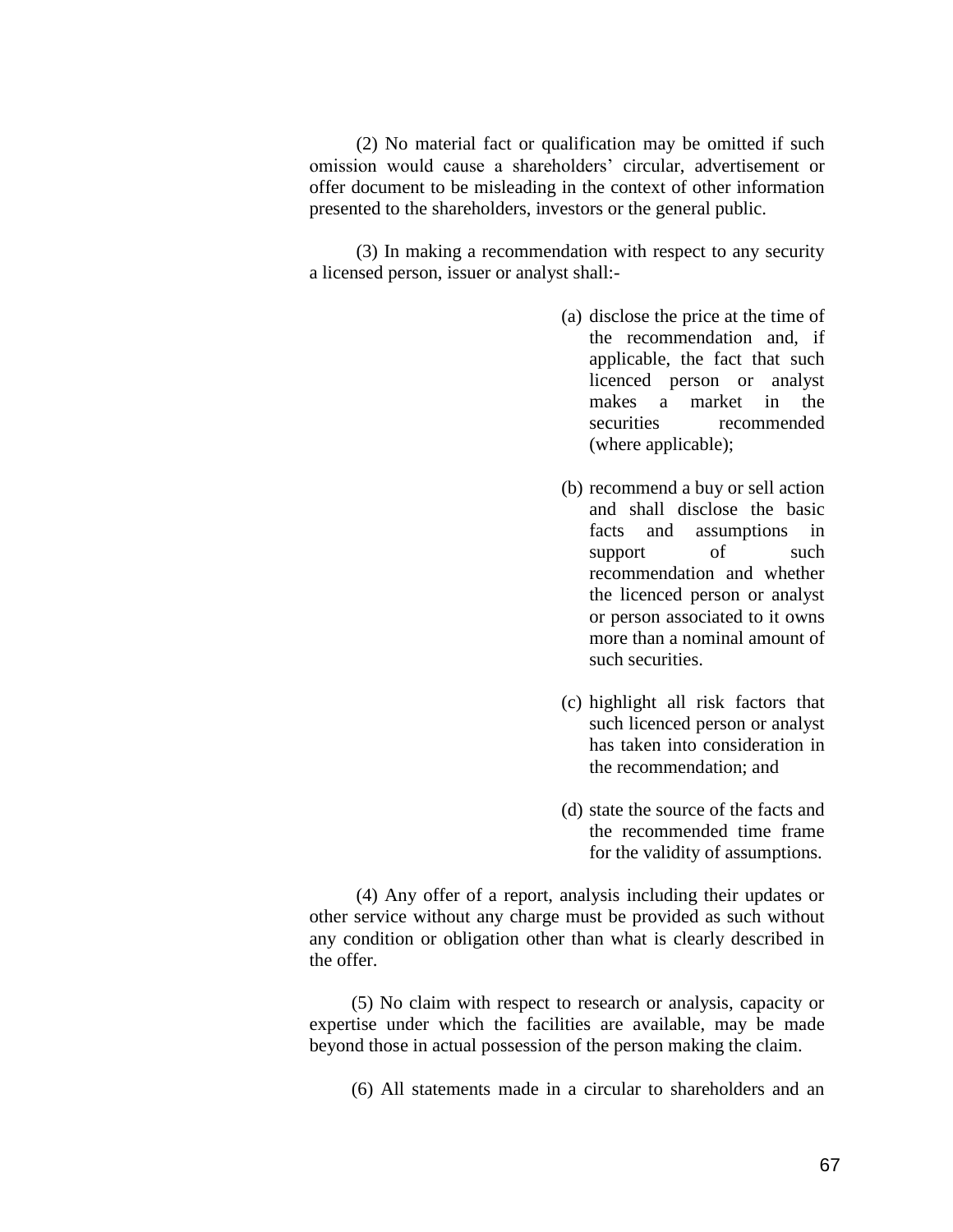advertisement directed to the general public shall be supported by facts the source of which shall be disclosed therein.

 (7) All circulars, advertisements or offer of securities to shareholders of listed companies shall be submitted to the Authority for approval prior to distribution, provided that the Authority may require the inclusion of such additional information which in its opinion is relevant to the shareholders or investors.

(8) For the purposes of this regulation -

- (a) "analyst" includes business, economic, financial or any other analyst by whatever name who analyses and expresses opinions or recommendations about securities or public listed companies;
- (b) "nominal" in relation to a security means a value of ten thousand shillings or less.

# **PARTX- INVESTOR COMPENSATION FUND**

Contribution by licencees. L.N 88/2012 **64.** (1) Every buying or selling stockbroker or dealer that is a trading participant of a securities exchange shall contribute to the Compensation Fund such amount as shall be prescribed from time to time by the Authority.

> (2) All monies contributed to the Compensation Fund shall be credited to a bank account established by the Authority for that purpose.

Management and audit of the compensation fund.

 **65.** (1) The Compensation Fund shall be managed by the Authority as a separate fund and disclosed as such in the Authority's annual balance sheet as an asset and liability.

 (2) The Authority shall keep proper accounts and records of the Compensation Fund and in every financial year, prepare a statement of accounts showing the movement and financial position of the Fund in the Authority's annual report.

 (3) The accounts referred to in paragraph (2) shall include the income and all sources of contribution to and expenses or disbursements of the Compensation Fund including the fees charged by the Authority for the management of the Fund and any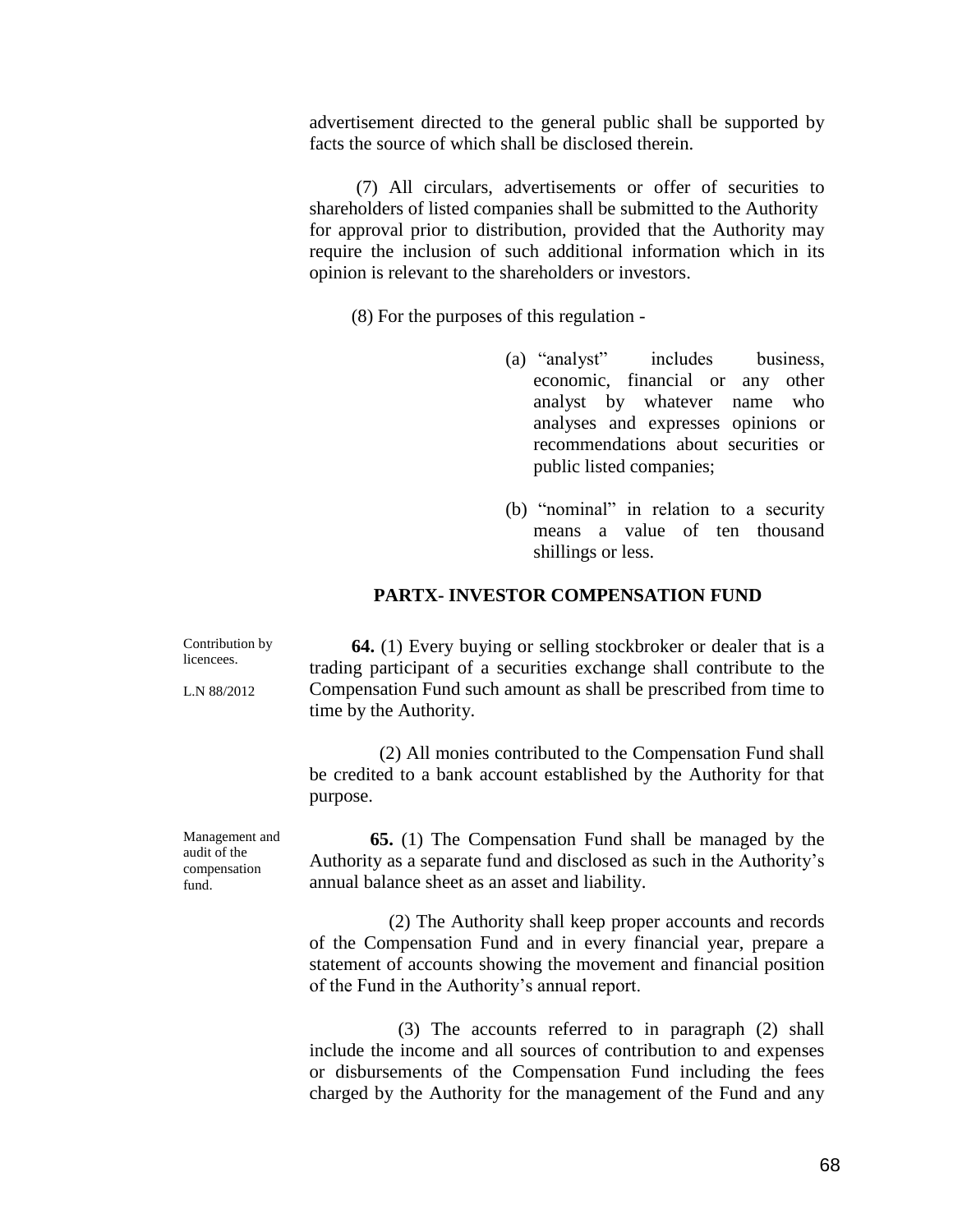investments of the Fund.

 (4) The accounts and records of the Compensation Fund shall be audited by the auditor appointed by the Authority for the Authority's annual accounts.

 **66.** Members of the Authority shall act as the trustees of the Compensation Fund and may appoint a committee of the Board to oversee its management.

> **67.** A special meeting of the members of the Authority shall be convened by the Chief Executive of the Authority whenever the business of the Compensation Fund so requires and the Board of the Authority shall determine the procedure for such meetings.

Report to the Minister. **68.** The Authority shall include information relating to the Compensation Fund in its annual report to the Minister for the time being responsible for Finance.

Compensation of investors. **69.** Whenever an investor has suffered pecuniary loss due to the failure of a stockbroker, dealer or on investment bank carrying out stockbroking business or dealing operations, to meet its contractual obligations, which loss has not been compensated -

- (a) from the bank guarantee or securities furnished by such licensed person to the securities exchange or central depository as the case may be of which such licensed person is a trading participant; or
- (b) from the Compensation Fund of the securities exchange of which such licensed person is a trading participant; or
- (c) from any payment made by a statutory manager appointed under section 33 A  $(2)$  (a) of the Act;

(hereinafter referred to as "the net loss") the investor shall apply to the Authority for compensation from the Compensation Fund in cash or securities equal to the net loss.

Trustees of the Compensation Fund.

Meetings of the Compensation Fund.

L.N 88/2012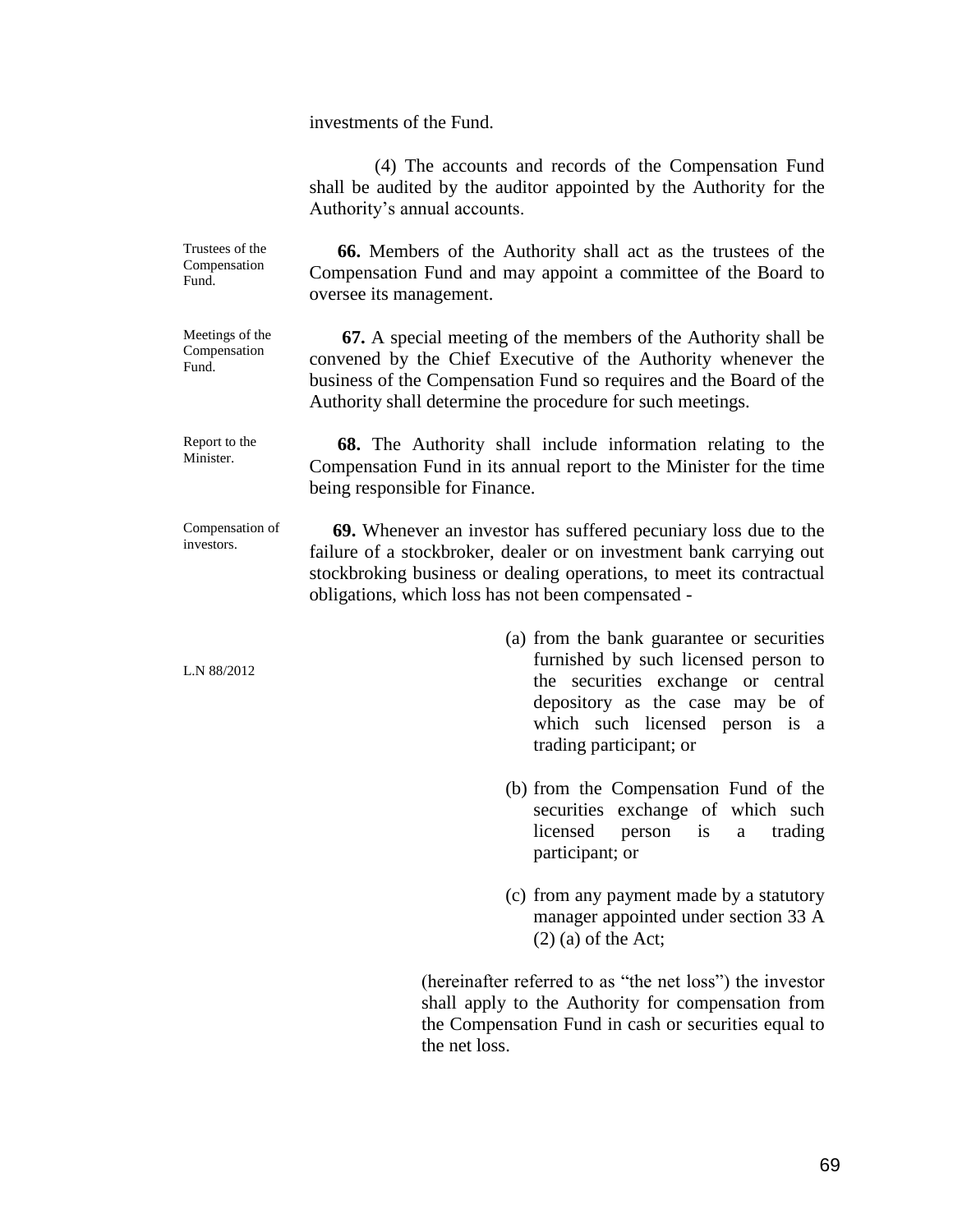Maximum compensation.

 **70.** (1) The net loss to an investor shall be subject to a maximum of fifty thousand shillings.

 (2) The statutory manager shall recommend to the Authority the net loss that the investor may claim from the Compensation Fund.

Investor Compensation Committee.

 **71.** (1) The Authority shall establish an Investor Compensation Committee.

 (2) The Compensation Committee shall include the Chairman and the Chief Executive of the Nairobi Stock Exchange and any other persons who may be appointed by the Authority to be members of that Committee.

 (3) The Compensation Committee shall, after examination of the evidence produced in support of a claim, make any recommendation to the Authority with respect to whether allow the claim, an assessment of the amount payable including any pro rata allocation of any such limit prescribed for every defaulting stockbroker or dealer or the size of the fraud, as applicable.

 (4) While determining the amount to be paid in compensation to an investor, the Compensation Committee shall take into account the total amount available in the Compensation Fund.

 (5) The Authority shall give notice of its decision to the investors in writing or by other means of appropriate notification.

 **72.** (1) Every investor who has suffered a pecuniary loss shall notify the statutory manager of the licensed person liable for the loss within sixty days of the appointment of the statutory manager.

 (2) The statutory manager shall pay all valid claims within six months of its appointment.

Submission of claims.

Notification of pecuniary loss.

> **73.** (1) The statutory manager shall submit to the Authority a list of investors to be compensated as well as the supporting documents.

> (2) The Authority shall convene a meeting of the Compensation Committee within twenty-one days of receipt of submission of a claim by the statutory manager.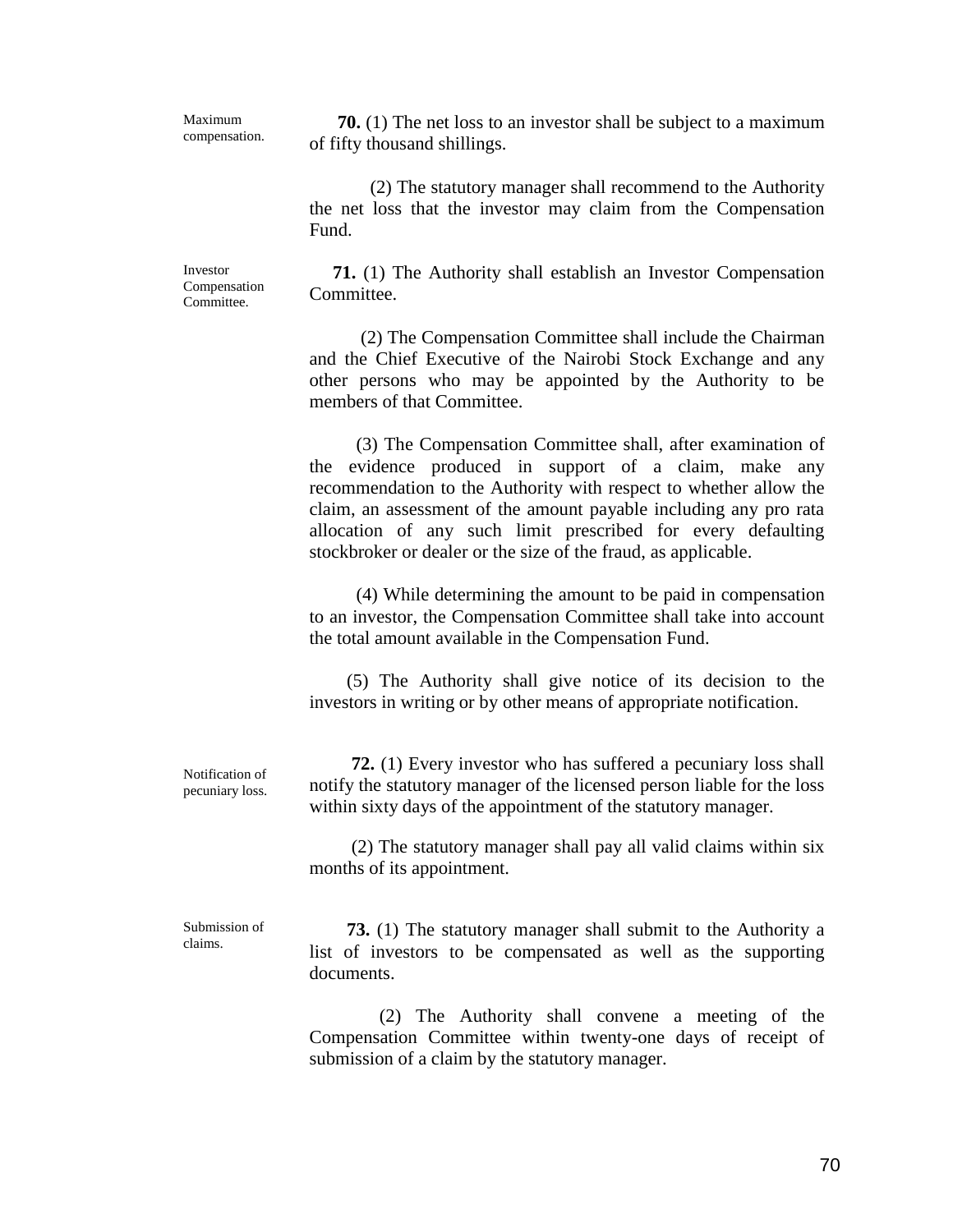Payment of claims.

 **74.** (1) Where payment has been made out of the Compensation Fund on behalf of a licensed person, such licensed person shall be liable to the Compensation Fund for an amount equal to the payment made out of the Fund.

 (2) In the event of liquidation of a licensed person, the liquidator shall pay the Compensation Fund any money paid by the Fund to investors on behalf of the insolvent person under these Regulations to the extent of such payment.

## **PART XI - DISCLOSURE OF INFORMATION**

Disclosure of interest in shares.  **75.**(1) Where any person-

- (a) by his knowledge acquires a notifiable interest in shares in a listed company's share capital, or ceases to be interested in such shares; or
- (b) becomes aware that he has acquired a notifiable interest in the relevant shares of a listed company or that he has ceased to be interested in such shares in which he was previously interested;

such person is under an obligation to notify the listed company of the interest which he has, or had in its shares.

 (2) Every listed company shall make a monthly report to the securities exchange giving particulars of-

- (a) all persons from which the listed company has received a notification under paragraph (1);
- (b) all directors holding one percent or more in the relevant share capital;
- (c) cumulative holding of the relevant share capital by directors.
- (3) A person is taken to be interested in shares:
	- (a) if he is an employee of the listed company;
	- (b) if he is a director or chairman of the listed company;
	- (c) in which his spouse, any infant child or step child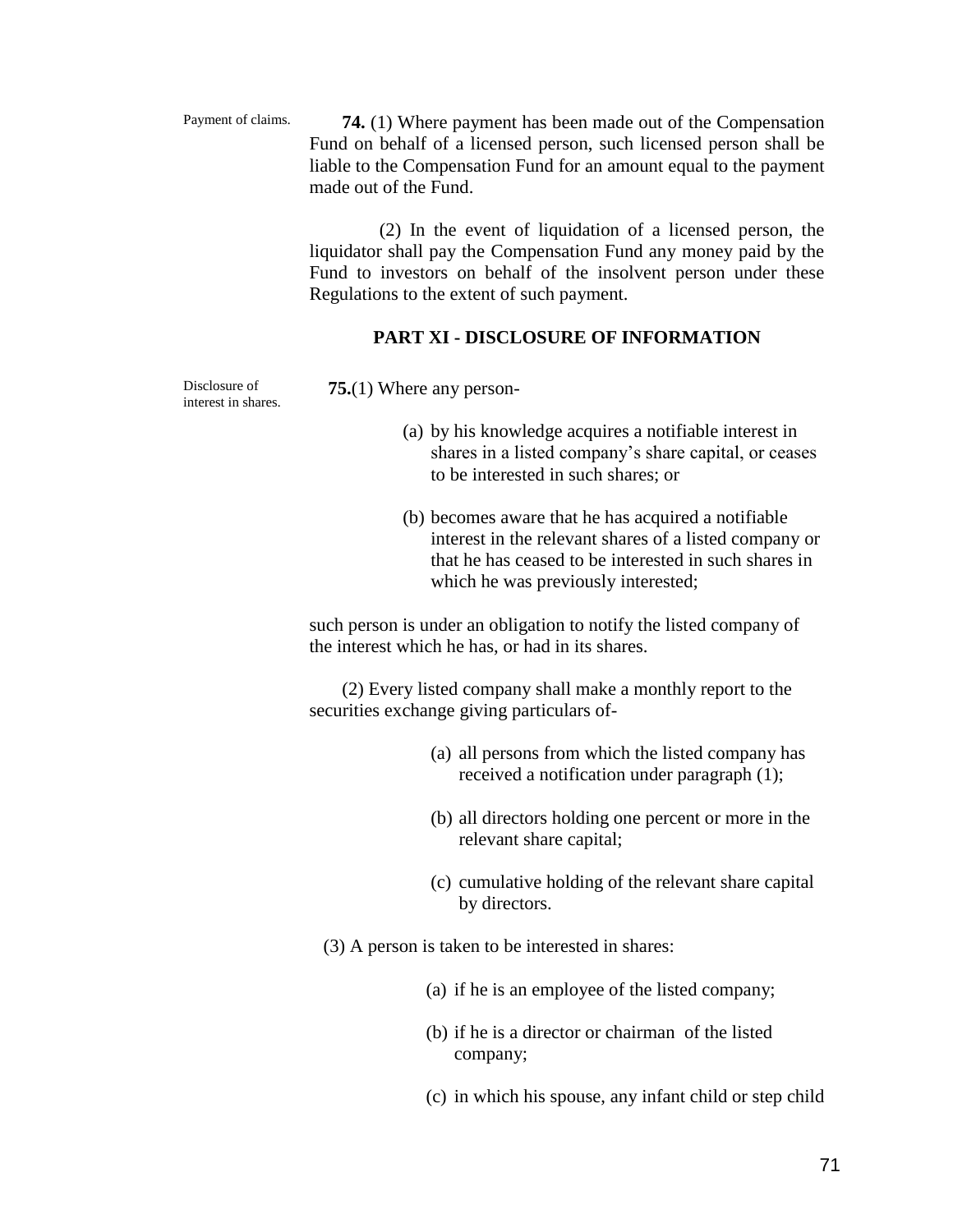of his is interested; or

(d) if a body corporate is interested in them and-

- (i) the body corporate or its directors are accustomed to act in accordance with his directions or instructions; or
- (ii) the person is entitled to exercise or control the exercise of one third or more of the voting power at general meetings of the body corporate; or
- (iii)the person is a director or a shareholder of the body corporate.

(4) The existence of the obligation in a particular case depends -

(5) In this regulation -

- (a) on circumstances obtaining before and after whatever is in that case the relevant time; and
- (b) in a case within paragraph (1) (b), the time at which the person became aware of the facts in question.
	- (a) a "director" means a director of a listed company;
		- (b) "relevant share capital" means the company's issued share capital of a class carrying rights to vote in all circumstances at general meetings of the company; and
		- (c) a "notifiable interest" means three percent or more of the relevant share capital of a listed company.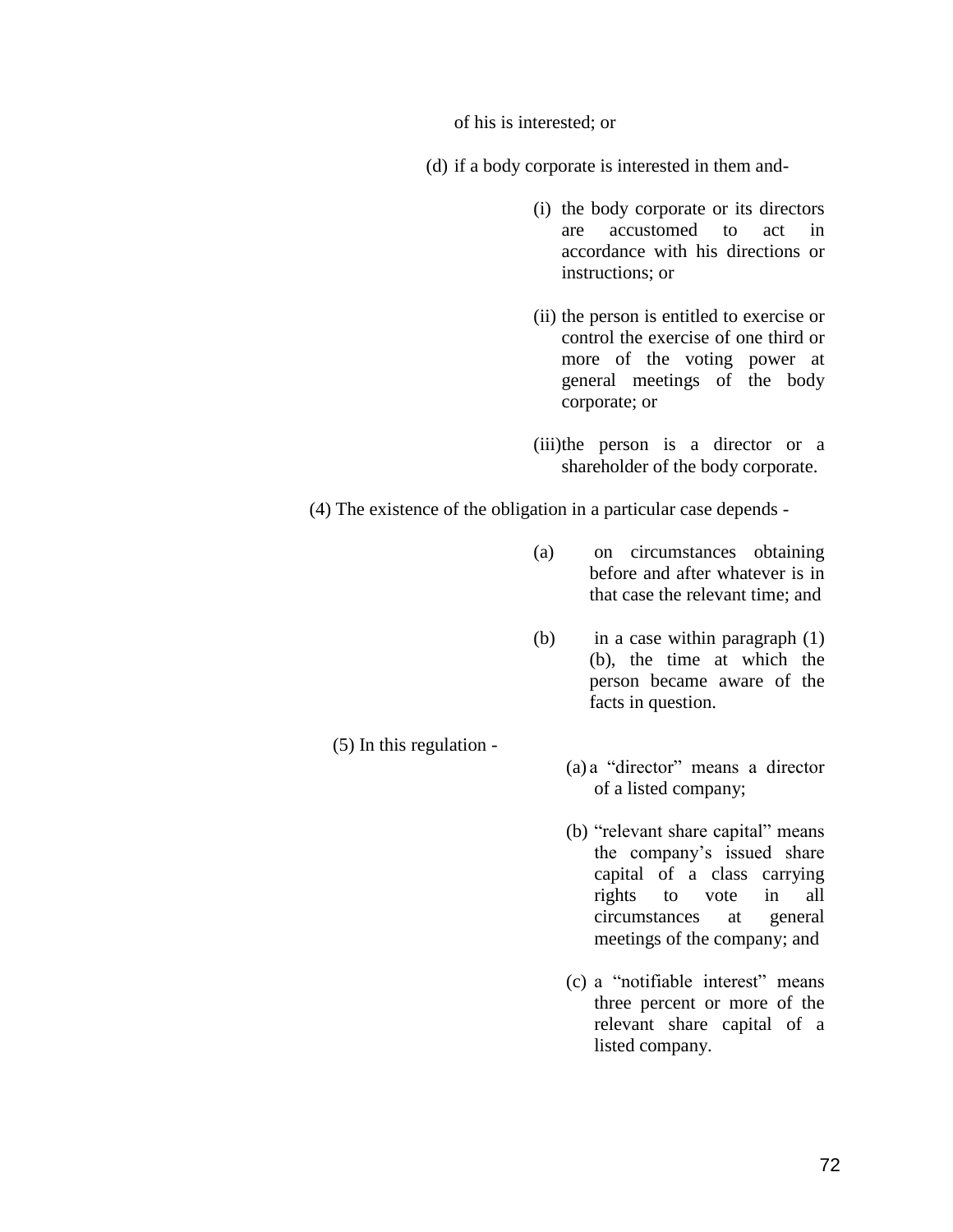Furnishing of information to the Authority.

 **76.** (1) Every person notified by the Authority pursuant to section 13 of the Act shall provide any specified information in the form and content as required by the Authority, with regards to the information on orders, purchases, sales or trading and settlement of securities including documentation relating to such transactions and disclosure of beneficial ownership of securities and such information may be shared with other regulatory agencies for the sole purpose of ensuring compliance, enforcement and any other matters pursuant to a bilateral or multilateral memorandum of understanding.

 (2) The information sought from any person under paragraph (1) shall be submitted to the Authority in a written form within the time specified by the Authority and such information shall include statements made under oath.

 (3) Where information has been submitted to the Authority under paragraph (2), the Authority may seek to verify such information and the person in possession of such information and documentation shall avail it without obstruction to the authorized personnel of the Authority.

 (4) The Authority shall enter into a memorandum of understanding pursuant to section  $11(3)$  (q) of the Act either on a bilateral or a multilateral basis with other regulatory organizations or agencies on a reciprocal basis to facilitate exchange of information for the purposes of development of the capital markets and for enforcement and compliance with the laws and regulations of capital markets applicable in the jurisdictions party to the memorandum of understanding.

 (5) Where the Authority does not have within its jurisdiction information or documents requested under a bilateral or multilateral memorandum of understanding the Authority shall seek to collaborate with other relevant agencies to obtain such information with a clear understanding with such other agencies that the information may be shared with other regulatory agencies pursuant to the memorandum of understanding.

 (6) The information obtained under paragraphs (1) and (5) shall be used by the Authority for regulatory purposes including enforcement and compliance and sharing with other regulatory agencies pursuant to the memorandum of understanding.

 (7) The Authority may include information obtained under paragraphs (1) and (5) by the Authority for its internal regulatory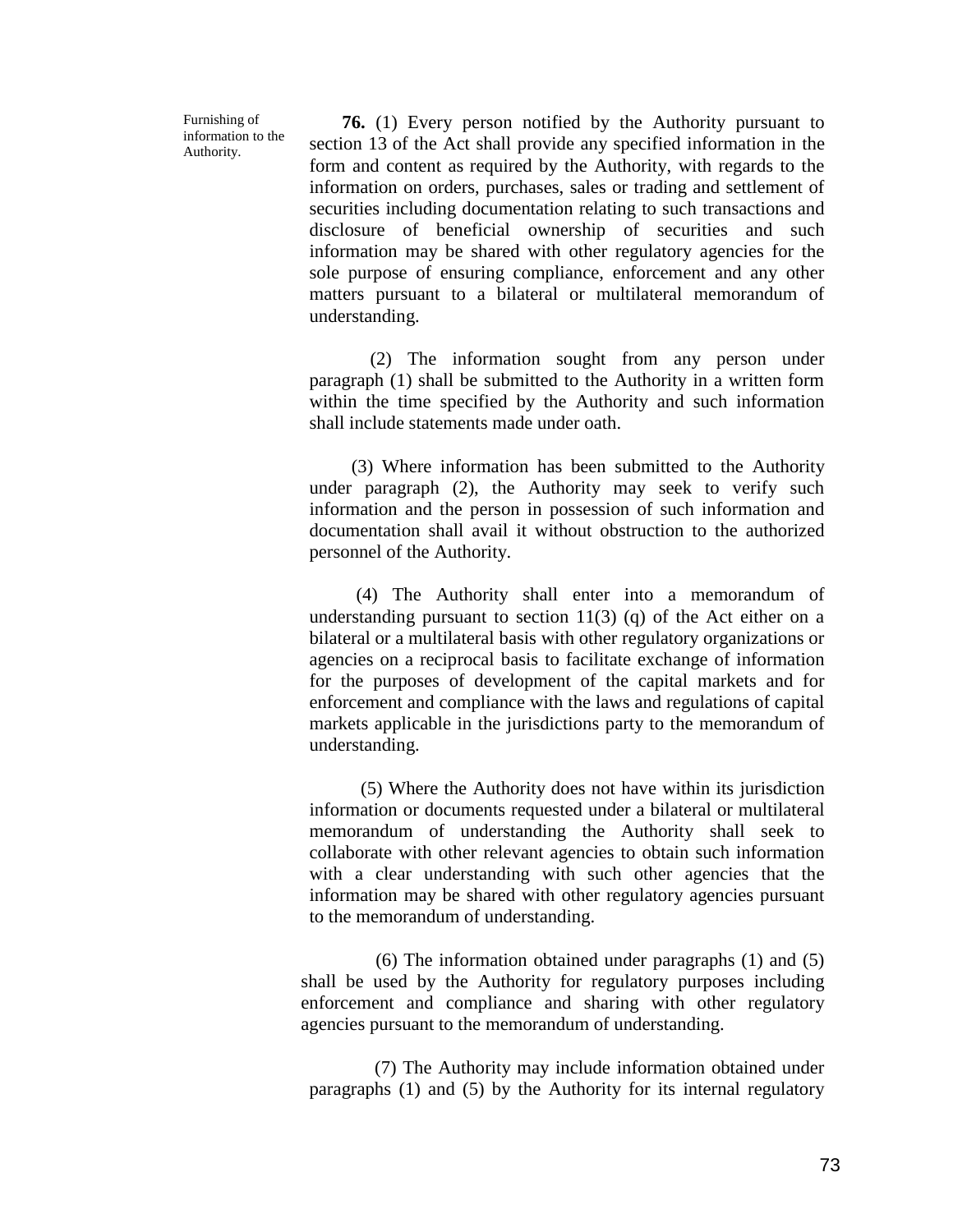purposes or exchange such information pursuant to section 11(3) of the Act.

Preservation of finance and other records.  **77.** Every issuer of securities to the public or a section thereof approved by the Authority and every person licensed by the Authority, shall preserve all financial and other records whether such records are maintained in an electronic or manual form, relating to transactions conducted by the licensee or to the offer of securities by an issuer, including daily, weekly, monthly, quarterly and annual transactions and other relevant records including minutes of all meetings on account of such transactions and registers of securities, for a period of seven years.

Destruction of financial or other records.

 **78.** No person shall at any time within the prescribed period interfere, deface or destroy the records referred to in regulation 77, in any manner that will lead to the alteration of any facts or content therein including the date, amount and names of all persons party to the transactions whether such person is a licensee of the Authority, an issuer of securities to the public or a section thereof, an auditor of such licensee or issuer or any professional who is or will be involved directly or indirectly in the transactions.

#### **PART XII – MISCELLANEOUS PROVISIONS**

#### **Deleted by LN 99/2007**

79.

Prevention of money laundering and other illicit activities.

 **80.** (1) Every licensed person shall obtain through a client information questionnaire details from a client or a potential client with respect to the following –

- (a)the identity of the client or a potential supported by documentary evidence;
- (b) nature of business activities of the client or potential client;
- (c) origin and sources of funds used or to be used for investment in securities. Where the money or funds originate from outside Kenya a confirmation from the remitting entity of the nature of its business and of the source of the moneys or funds;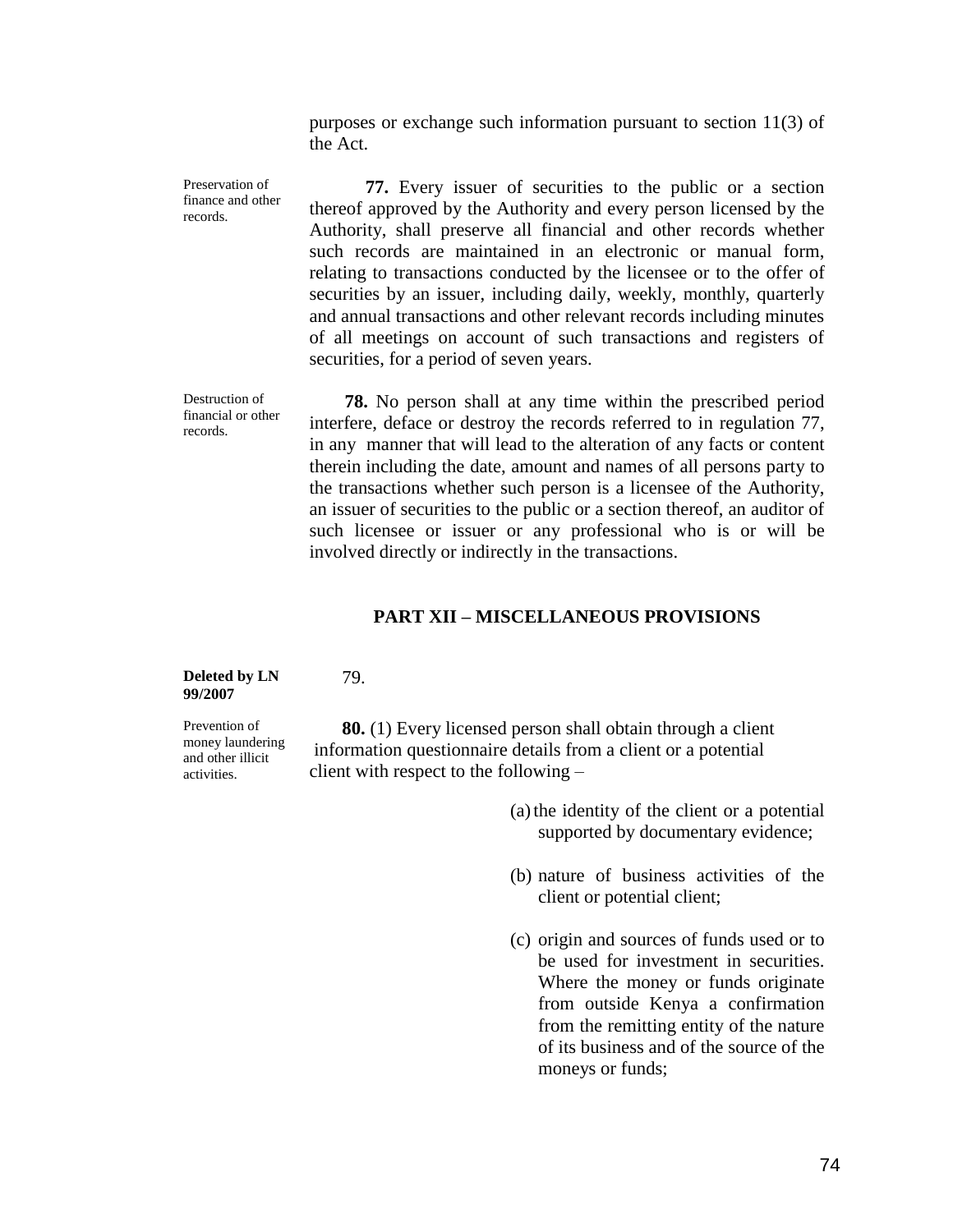- (d) a written declaration by the client or potential client confirming -
	- (i) the accuracy of all information given under paragraphs (a) to (c); and
	- (ii) that the moneys or funds used for the investment in securities is not arising out of the proceeds of any money laundering or other illicit activities.
- (e) a licensed person shall maintain at least the following information in respect of their clients and shall ensure that they can link each transaction to the beneficial owner:
	- (i) where the client is a natural person, any person on whose behalf the client is acting, whether as nominee, trustee or any other capacity;
	- (ii) where the client is a limited partnership, the name of the general partner (and where the general partner is a body corporate, the information as prescribed under sub-regulation (iv) shall be maintained);
	- (iii)where the client is an unlimited partnership, the names of the other partners;
	- (iv)where the client is a body corporate, the names of all individuals who have direct or indirect interest amounting to thirty per

L.N. 99/2009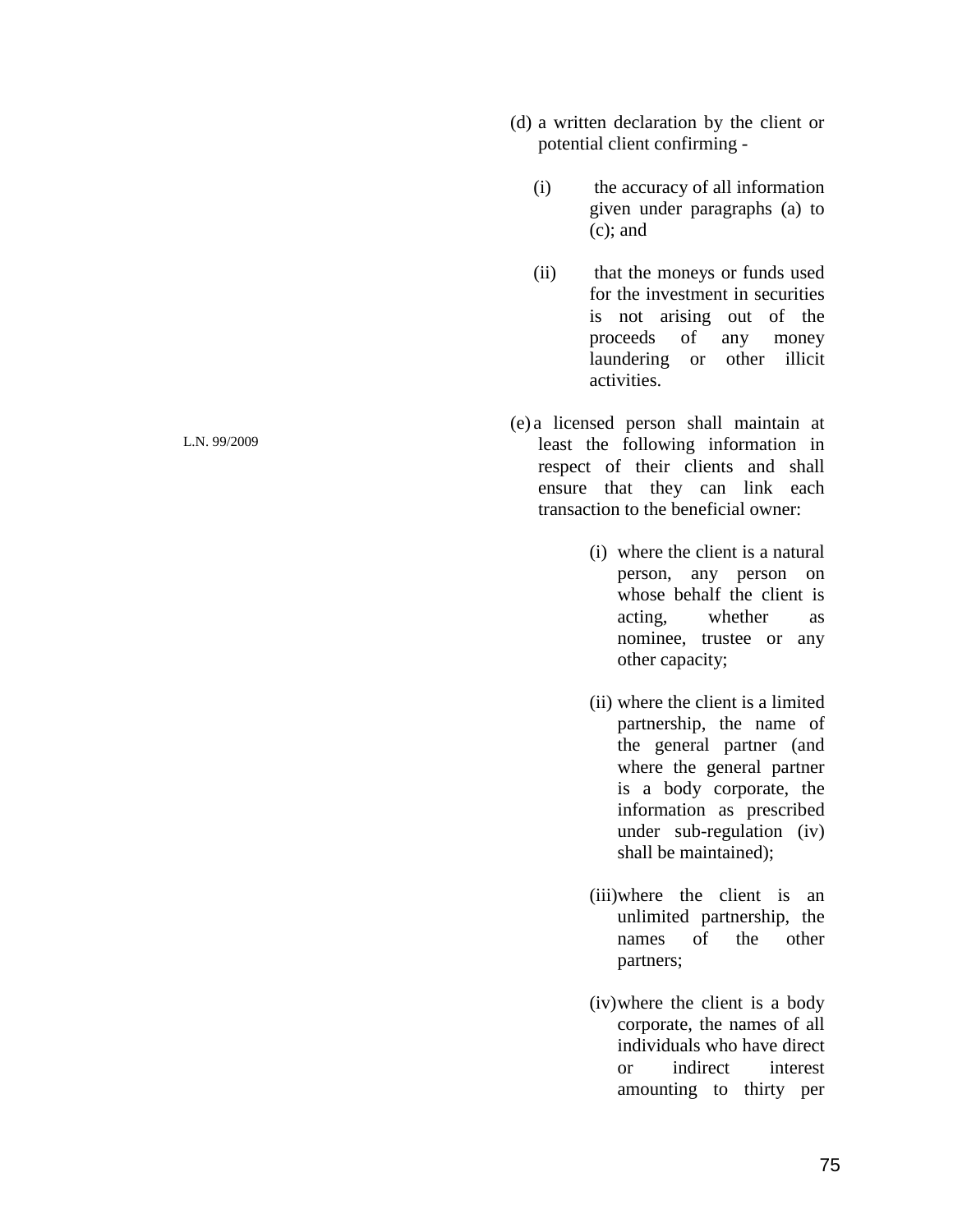cent or more of the equity;

- (v) where the client is a trust, the name of the settlers, trustees, protectors and principal named beneficiaries;
- (vi)where the client is a legal arrangement other than a trust, the name of the owner or the controller.
- (f) where the customer is a financial institution, such as a bank, insurance company, pension fund or collective investment fund and is conducting business collectively on behalf of a large number of underlying customers, and where the institution is subject to rules or regulations that require the financial institution to conduct customer due diligence, the licensee is permitted to rely on the financial institution to hold beneficial ownership information and need not hold that information itself.

 (2) The client information under paragraph (1) shall be obtained by the licensed person every time a client places an investment order with the licensed person.

 (3) The client information obtained under paragraphs (1) and (2) shall be maintained by the licensed person as part of the records required under regulations 19, 31, 43 and 49.

L.N. 99/2009 No. 4 of 2000. (3A) The licensed person shall make such information available to the Authority on request and also to the central depository for the purpose of answering an enquiry made of it under Section 58 of the Central Depositories Act.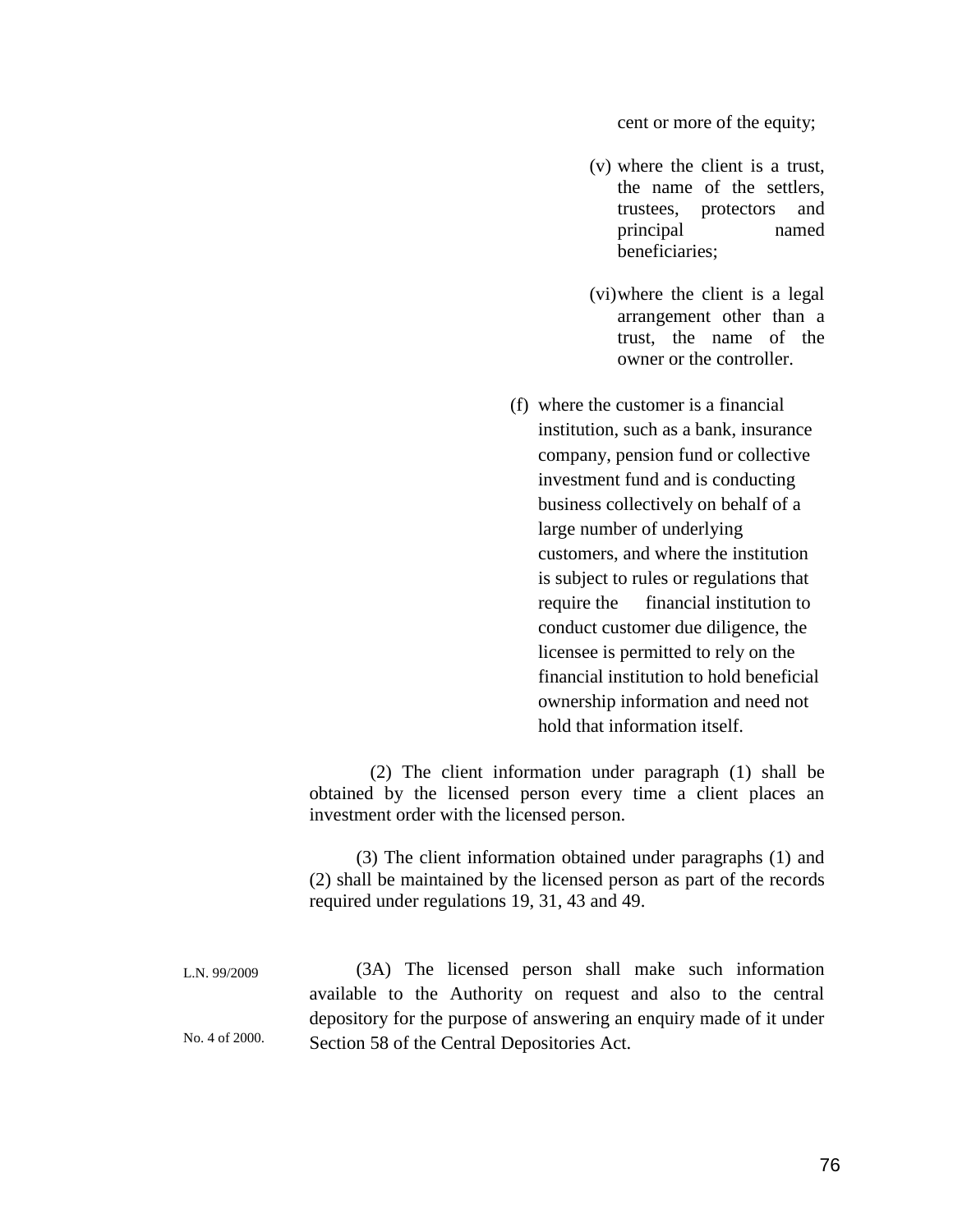| L.N No 429 of<br>1992 | <b>81.</b> The Capital Markets Authority Rules 1992 are amended by<br>deleting Parts II, III, IV, V, VI, VII, VIII, IX, X and XIII. |  |  |  |  |
|-----------------------|-------------------------------------------------------------------------------------------------------------------------------------|--|--|--|--|
| L.N 232 of 1994.      | 82. The Capital Markets Authority (Amendment) Rules 1994<br>are revoked.                                                            |  |  |  |  |
| L.N. 428 of 1992.     | 83. The Capital Markets Regulations are revoked.                                                                                    |  |  |  |  |

## **FIRST SCHEDULE THE CAPITAL MARKETS ACT**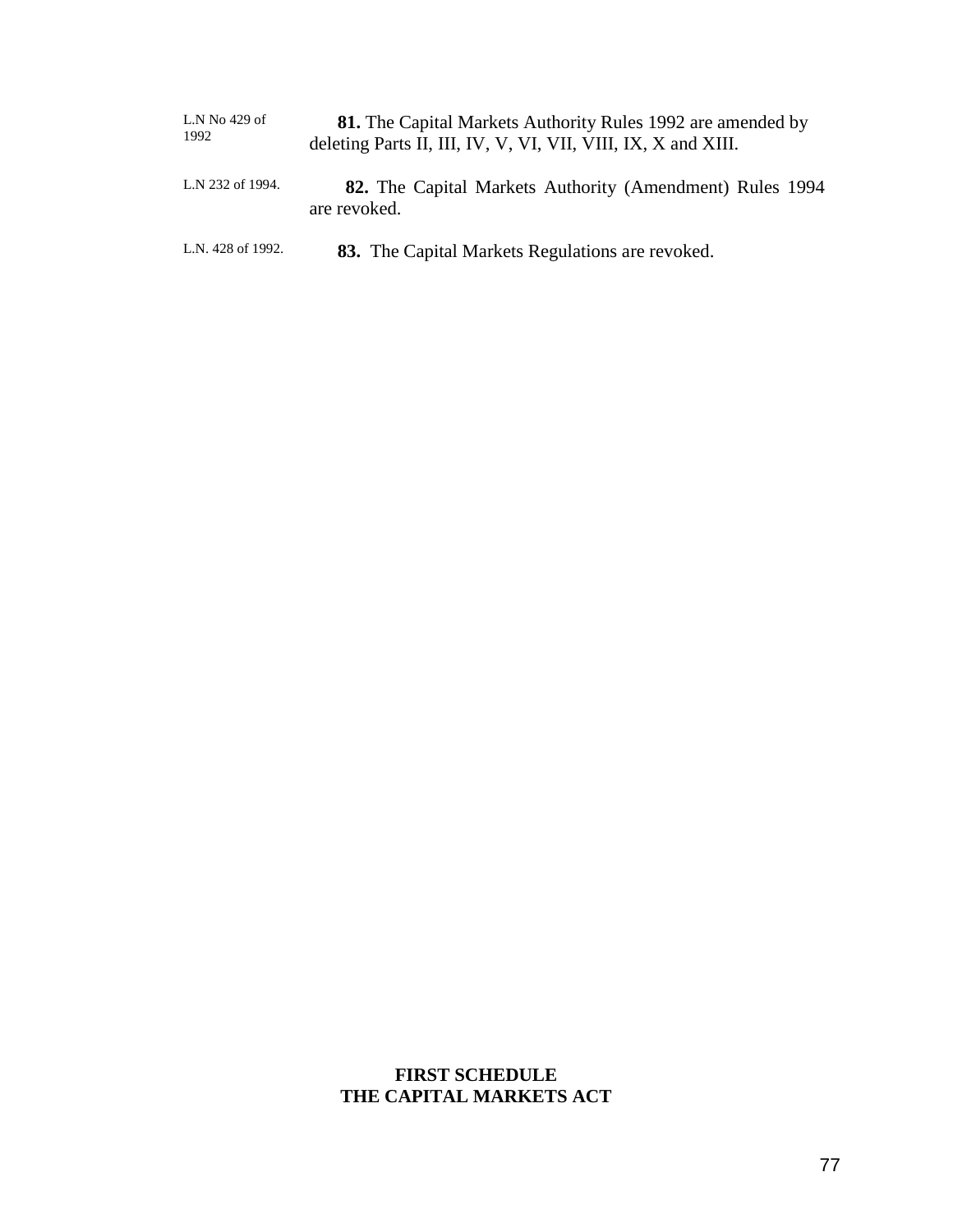#### **(Cap. 485A)**

#### **Form 1 (r.3, 14, 28, 39, 45 & 51)**

## **THE CAPITAL MARKETS (LICENCING REQUIREMENTS) (GENERAL) REGULATIONS, 2002**

## **APPLICATION FOR A LICENCE/ RENEWAL OF LICENCE TO CONDUCT THE BUSINESS OF A SECURITIES EXCHANGE, STOCKBROKER, DEALER, INVESTMENT ADVISER, FUND MANAGER, INVESTMENT BANK OR AUTHORISED SECURITIES DEALER**

Application is made for a securities exchange/stockbroker/ dealer/ investment adviser/ fund manager /investment bank/authorized securities dealer (tick as appropriate) licence/renewal of licence (delete where inapplicable) under the Act and the following statements are made in respect thereof:

Note-

If space is insufficient to provide details, please attach annexure(s). Any annexure(s) should be identified as such and signed by the signatory of this application.

Information provided should be as at the date of the application or renewal.

| 416                                                       |                                                                                            |  |  |  |  |  |
|-----------------------------------------------------------|--------------------------------------------------------------------------------------------|--|--|--|--|--|
|                                                           |                                                                                            |  |  |  |  |  |
| 8. Details of capital structure:                          |                                                                                            |  |  |  |  |  |
|                                                           |                                                                                            |  |  |  |  |  |
|                                                           |                                                                                            |  |  |  |  |  |
|                                                           |                                                                                            |  |  |  |  |  |
|                                                           | 9. Shareholders (or investors in the case of a securities exchange) (please attach a list) |  |  |  |  |  |
| Name   Address & telephone number   Number of shares held |                                                                                            |  |  |  |  |  |

10(a) Directors (please attach a list)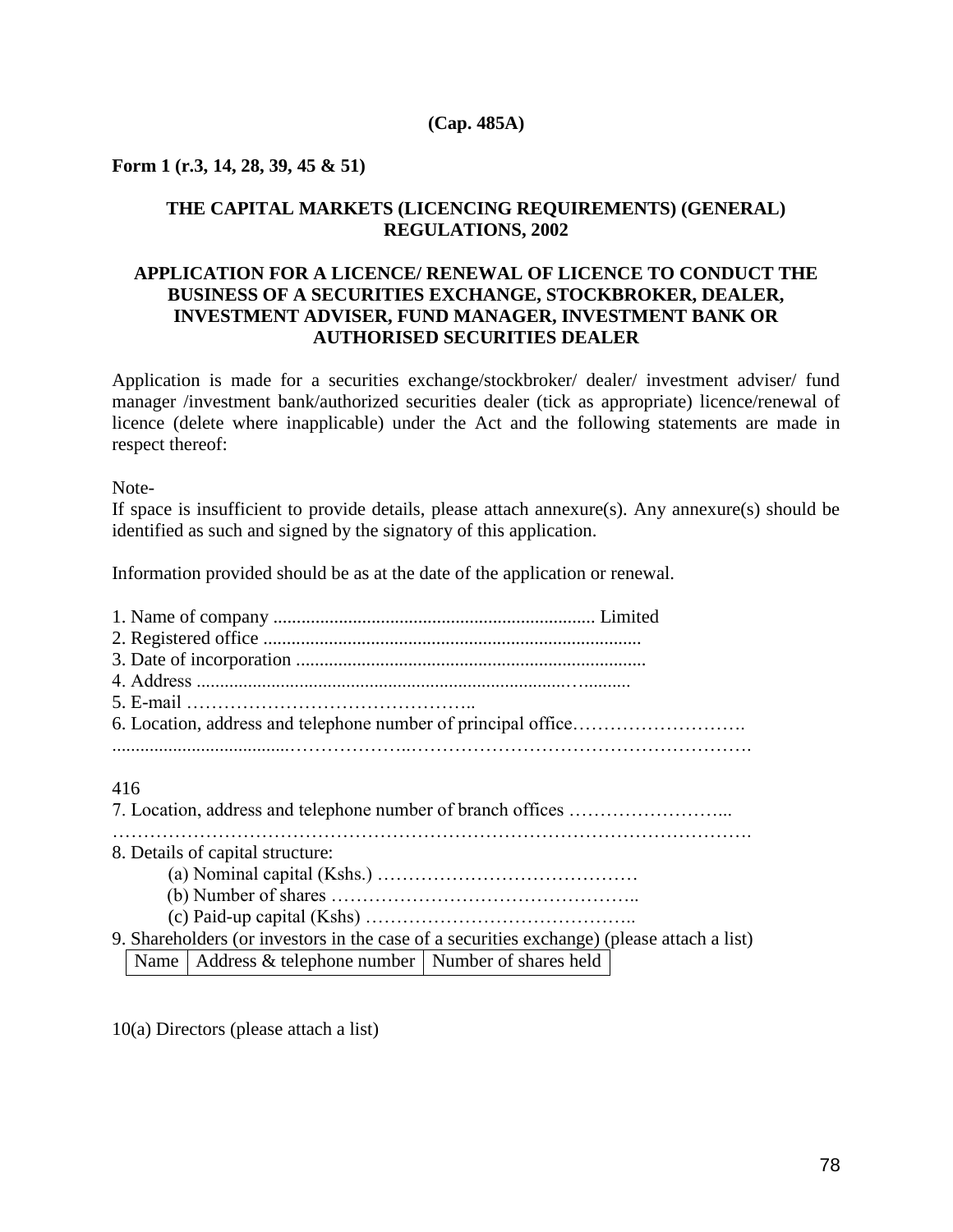| Name | Identity<br>card $/$<br>Passport<br>number | Date of<br>appointment | Date<br>of<br>birth | Permanent<br>address $\&$<br>telephone<br>number | Academic or<br>professional<br>qualification | Number of<br>shares held<br>in the<br>company |
|------|--------------------------------------------|------------------------|---------------------|--------------------------------------------------|----------------------------------------------|-----------------------------------------------|
|      |                                            |                        |                     |                                                  |                                              |                                               |

(b) Secretary

Name…………………………………………………………………………………. Address ………………………………………………………………………………

Institute of Certified Secretaries of Kenya Registration No. …………………………

(c) Chief executive and other key personnel

| Name | Identity | οf<br>Date  | Date  | Permanent | Academic<br>or    | Number<br>- of |
|------|----------|-------------|-------|-----------|-------------------|----------------|
|      | card     | appointment | of    | address   | $\&$ professional | held<br>shares |
|      | Passport |             | birth | telephone | qualification     | the<br>1n      |
|      | number   |             |       | number    |                   | company        |
|      |          |             |       |           |                   |                |

11. Particulars of other directorship(s) of the directors and secretary.

…………………………………………………………………………………………

12. Particulars of shares held by directors or secretary in other companies …………………………………………………………………………………………

13. Has the applicant or any of its directors, secretary or members of senior management at any time been placed under receivership, declared bankrupt, or compounded with or made an assignment for the benefit of his creditors, in Kenya or elsewhere? Yes/ No. If 'yes', give details

……………….………………………………………………………………….

- 14. Has any director, secretary or senior management of the applicant been a director of a company that has been:
	- (a) denied any licence or approval under the Capital Markets Act or equivalent legislation in any other jurisdiction: Yes/No. If Yes, give details.

…………………………………………………………………………………..

(b) a director of a company providing banking, insurance, financial or investment advisory services whose licence has been revoked by the appropriate authority? Yes/No. If Yes, give details.

…………………………………………………………………………………..

- (c) subjected to any form of disciplinary action by any professional body of which the applicant or any of its director was a member? Yes/ No. If yes, give details.
- ………………………………………………………………………………….. 15. Has any court ever found that the applicant, or a person associated with the applicant was involved in a violation of the Capital Markets Act or

Regulations thereunder, or equivalent law outside Kenya? Yes / No. If 'yes', give details. ……………………………………………………………………………………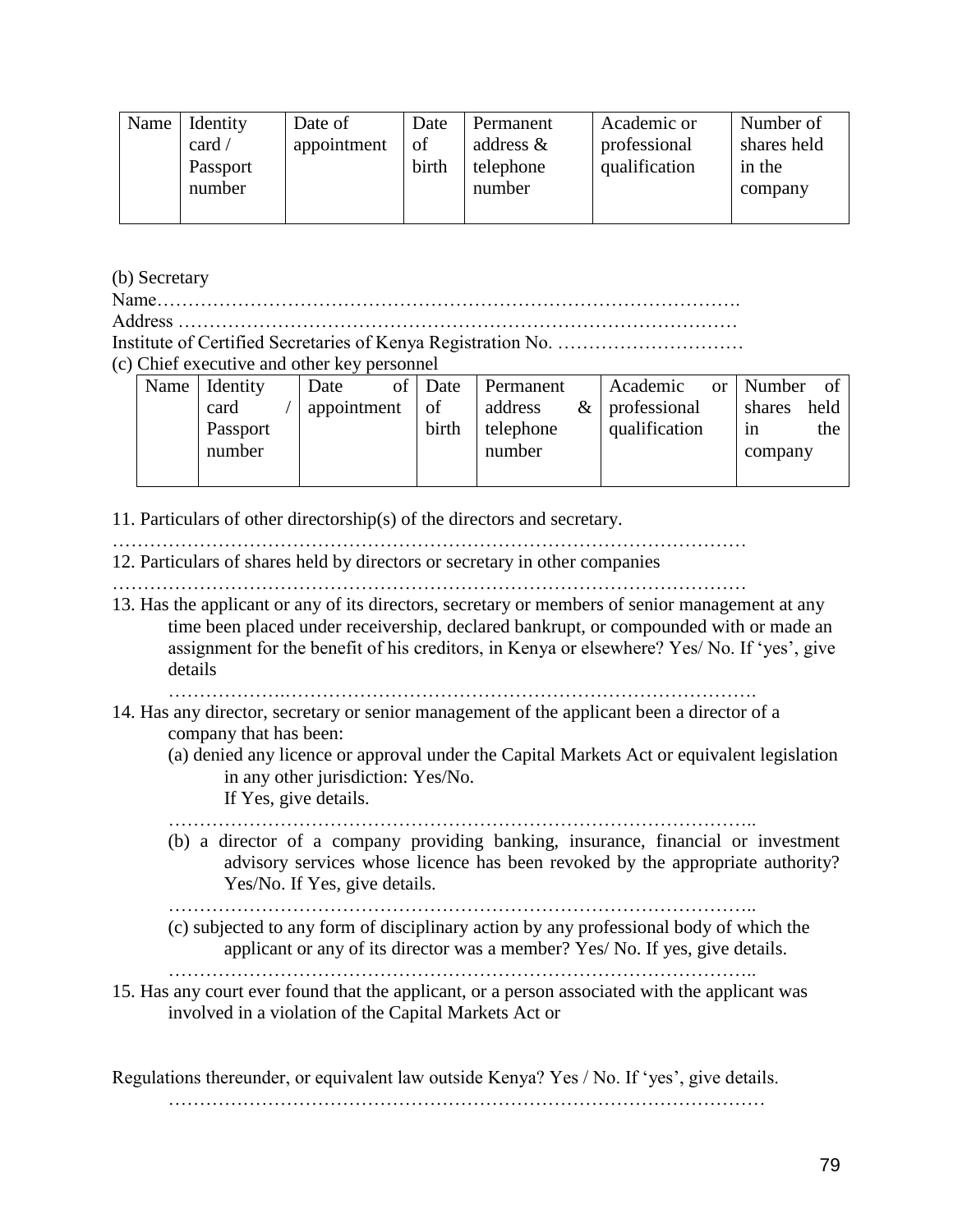16. Is the applicant and/or a person associated with the applicant now the subject of any proceeding that could result in a 'yes' answer to the above question (15)? Yes/ No. If 'yes,', give details.

| 17(1) Is the applicant, or any shareholder, director or the secretary of the applicant, a member or<br>director of a member company of any securities exchange? Yes/ No. If 'yes', give details. |
|--------------------------------------------------------------------------------------------------------------------------------------------------------------------------------------------------|
| (2) Have any of the above persons been -<br>(a) refused admission as a trading participant of any securities organization? Yes / No. If<br>'yes', give details                                   |
| (b) expelled from or suspended from trading on any securities organization? Yes/No. If<br>'yes' give details                                                                                     |
| (c) subjected to any other form of disciplinary action by any stock exchange? Yes/No. If<br>'yes', give details.                                                                                 |
| 18. Business references:                                                                                                                                                                         |

|  | Name   Address   Telephone number(s)   Occupation |  |
|--|---------------------------------------------------|--|

19. Profile of the chief executive and key employees in the applicant company:

Name | Post | Qualifications | Experience

20. List the office facilities of the applicant

………………………………………………………………………………….. 21. State the exact nature of the activity to be carried on which obliges the applicant to apply for

a licence from the Capital Markets Authority.

…………………………………………………………………………………..

22. State securities exchange at which the applicant intends to seek admission as a trading participant

………………………………………………………………………………… 23. Any other additional information considered relevant to this application:

………………………………………………………………………………….. We …………………………………(Director), …………………………… (Director) and ………………………………. (Secretary) declare that all the information given in this application and in the attached documents is true and correct. Dated this …………………… day of ……………………. 20 ….. Signed: ……………………………………….… ) Director

………………………………………….) Director …………………………………………) Secretary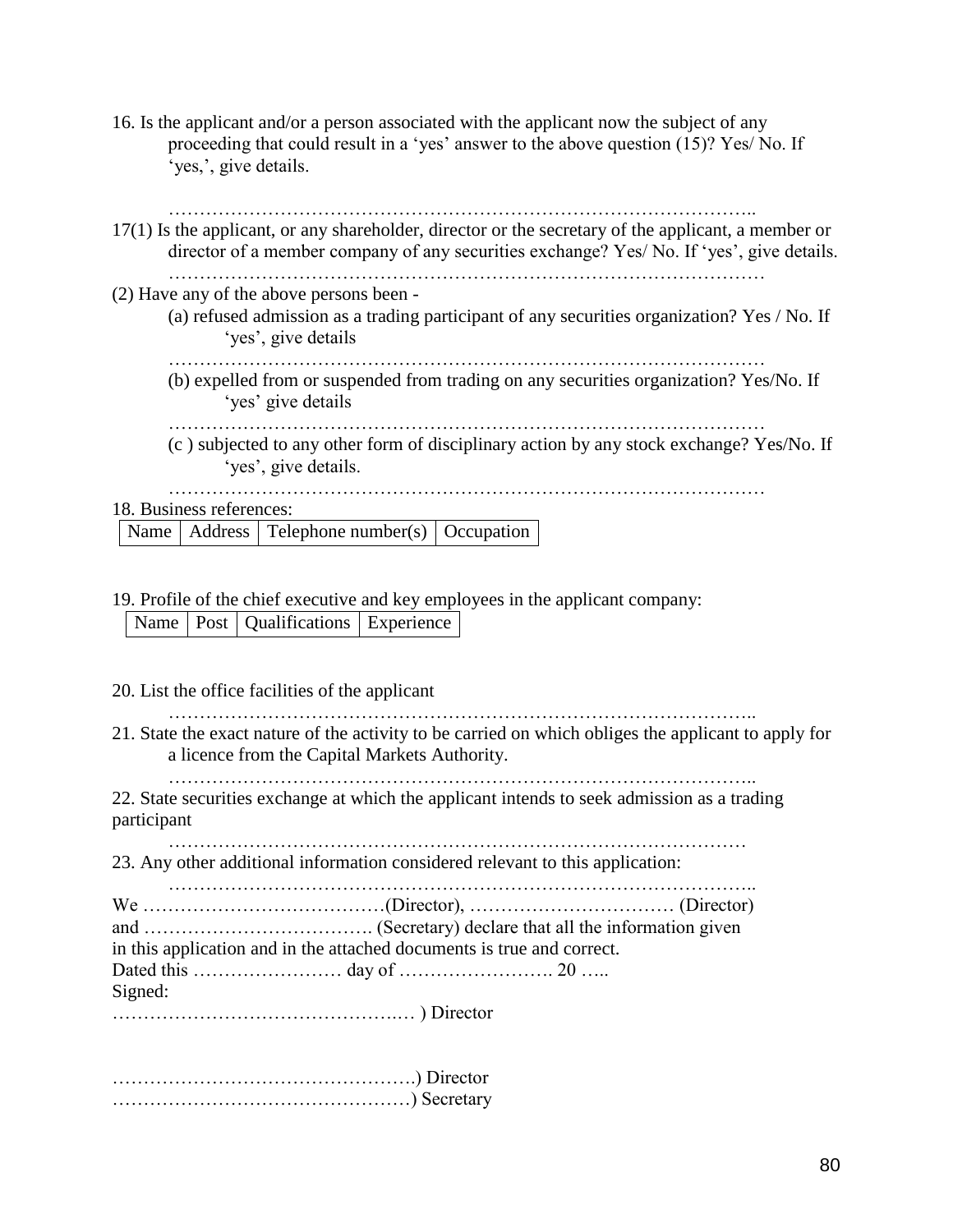Note:

- 1. The following shall be submitted with the application for a licence:
	- a) memorandum and articles of association.
	- b) certificate of incorporation
	- c) business plan complying with the requirements of regulation 15 (1)(d) (stockbroker  $\&$ dealer), regulation 29(1)(d) (Investment adviser and fund manager), regulation  $39(2)(d)$  (investment banks) regulation  $46(d)$ (authorized securities dealers) of the Capital Markets Authority (Licensing Requirements) (General) Regulations.
	- d) a statement of the un-audited accounts for the period of accounting year ending not earlier than six months prior to the date of application and audited annual accounts for the preceding two years (in the case of application of licence), management accounts

upto the 30<sup>th</sup> November and audited annual accounts for the preceding year (in the case of renewal of licence);

- e) a declaration by the directors as to whether after due enquiry by them in relation to the interval between the date to which the last accounts have been made and a date not earlier than fourteen days before the date of the application –
	- (i) the business of the company has, in their opinion, been satisfactorily maintained;
	- (ii) there have, in their opinion, arisen any circumstances adversely affecting the company's trading or value of its assets;
	- (iii)there are any contingent liabilities by reason of any guarantees given by the company or any of its subsidiaries;
	- (iv)there are, since the last annual accounts, any changes in published reserves or any unusual factors affecting the profit of the company or any of its subsidiaries.
- f) a copy of the bank guarantee to be lodged with the securities exchange or the central depository (where applicable).
- g) a declaration by persons authorized as prescribed to accompany the application form;

h) an application fee of Kshs. 2,500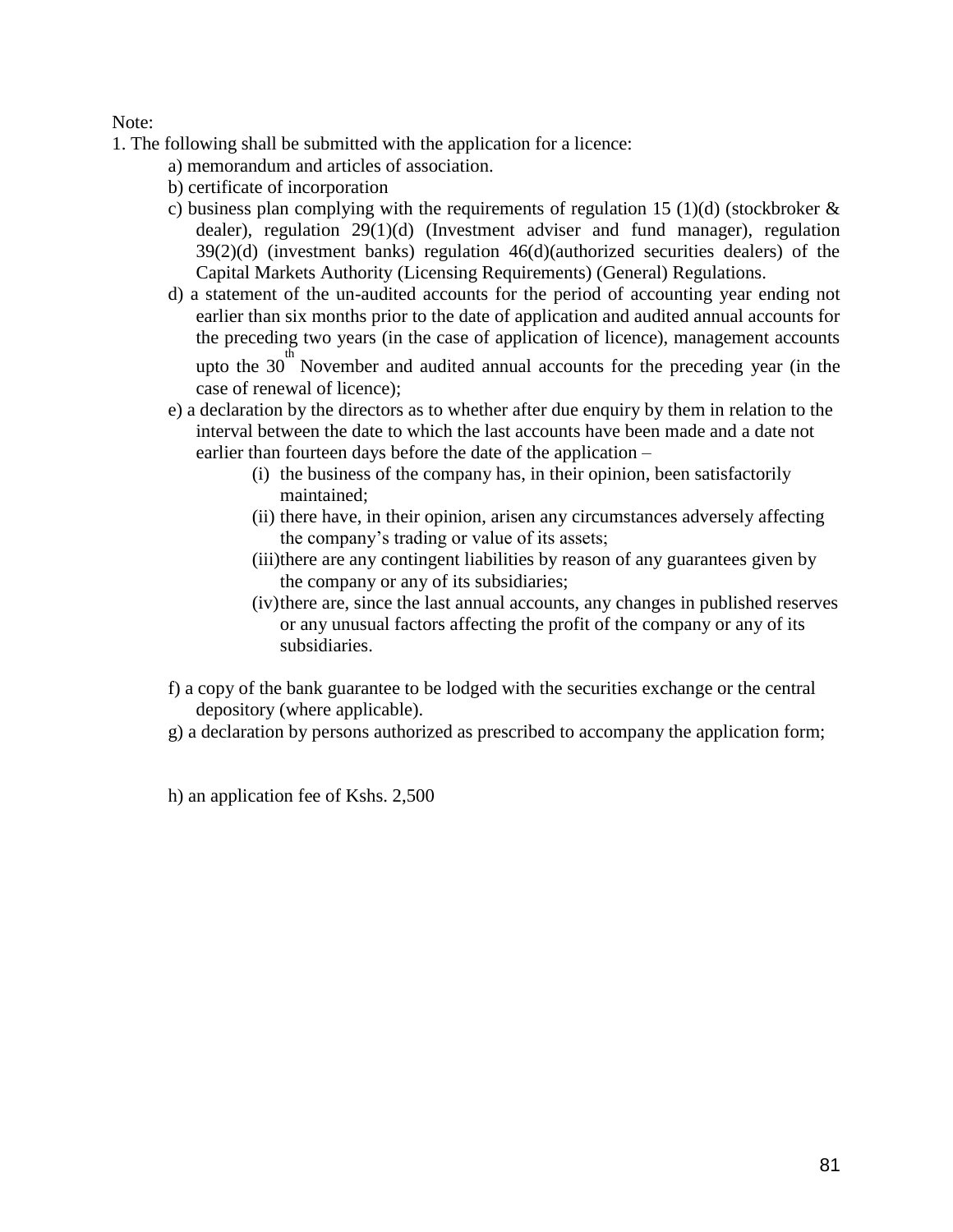## **SECOND SCHEDULE (r.3(2), 14, 29 (1), 46, 51) THE CAPITAL MARKETS AUTHORITY FEES STRUCTURE AS APPROVED BY THE MINISTER FOR FINANCE PURSUANT TO SECTION 36(1)(a) OF THE CAPITAL MARKETS ACT.**

## **PART 1 – APPROVAL AND ANNUAL FEE**

**(s11) (3)(d)(ii), 23(3) Act)** 

(a) Securities Exchange annual fee 1% of the gross earnings Section 20(7) Capital Markets Act payable, excluding the transaction fees

(b) Credit Rating Agency - approval fee 200,000

(c) Central Depository Systems - approval and annual fee 200,000

Amended by LN(d) Registered venture -approval fee 250,000

**32/2008** Capital Company"

(e) Fund of a registered -approval and 250,000

Venture capital annual fee (subject to Company (payable per a maximum fund) annual fee of Kshs. 500,000

> payable by anyregistered venture capital company)

 (f) Collective Investment Schemes - approval and annual fee 150,000 Section 30(3)(c) Capital Markets Act

## **PART II - LICENCE AND RENEWAL FEES**

**(s. 11(3)(d)(ii) of the Act)** 

- (a) Stockbroker or Dealer 100,000
- (b) Investment Adviser 100,000
- (c) Fund Manager 100,000

(d) Fund Manager registered with Retirement Benefit Authority 50,000

(e) Authorized Depositories 100,000

(f) Authorized Securities Dealers 200,000

(g) Investment Banks 250,000

(Application fees for approvals, licence or renewal of all licences is Kshs. 2,500)

#### **PART III – OTHER FEES**

**(s.11(3)(d)(ii) of the Act)** 

**L.N. 99/2009** (a) Issuer of securities to the public or a section of public 0.15% (percentage of the value of the issue) subject to a maximum fee of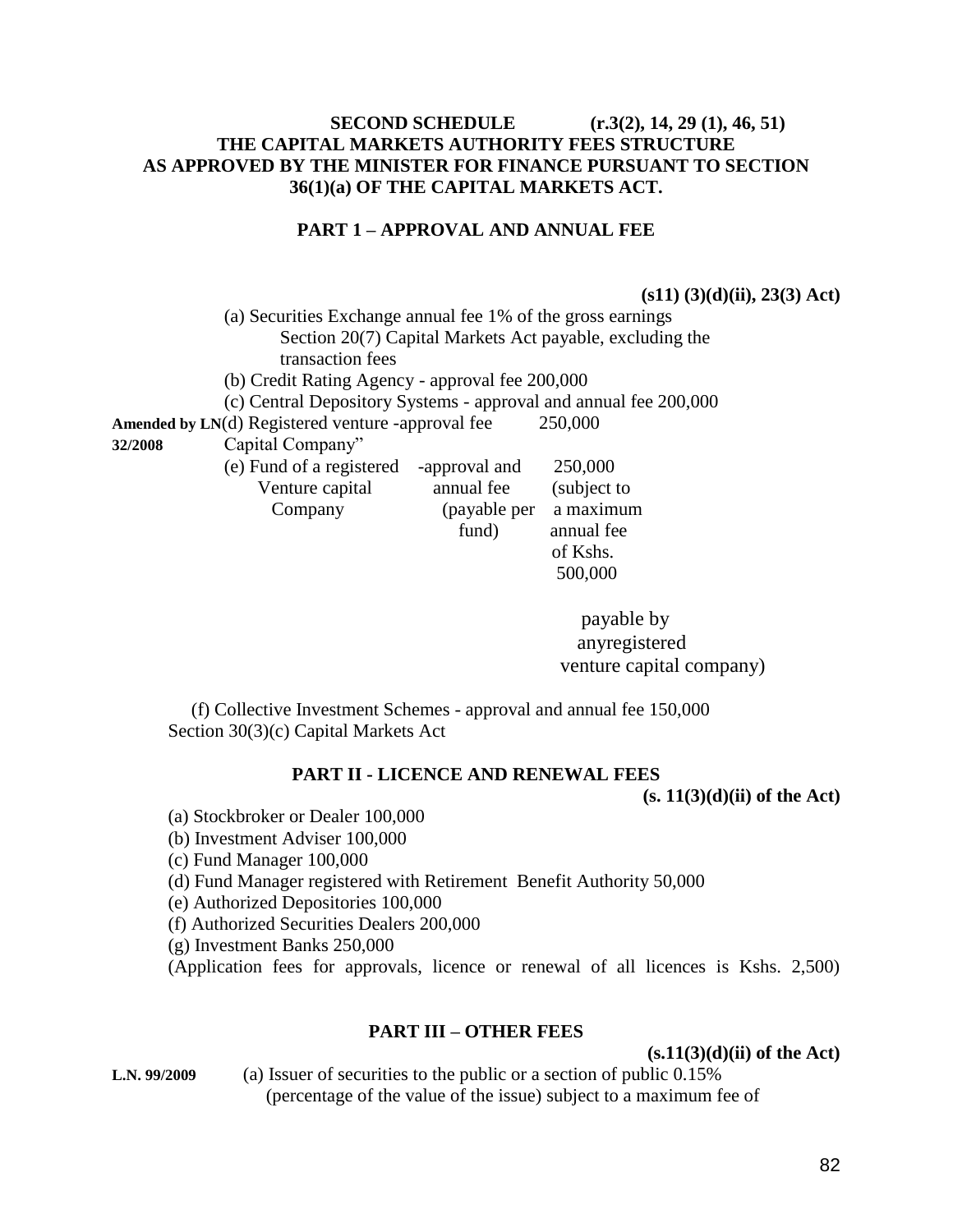Kshs.30 million. **L.N. 32/2008** (b) Approval of listing by introduction- 0.25 *percentage of value of the issue)"* subject to a maximum of KShs. 5,000,000.  L.N.35/2016 (c) Issuer of Capitalization or rights issue Kshs 50,000 or (percentage of the value of the issue) 0.25% which ever is higher subject to a maximum fee of Kshs.30 million. (d ) Issuer of commercial paper and corporate bonds – approval and renewal (percentage of the value of the issue) 0.1% subject to a maximum of Kshs.30 million. (dd) Issuer of regional fixed income securities-each East African Partner State regulator approving the issue shall receive an equal share of the evaluation fee of 0.1% of the value of the offer subject to a maximum of the local currency equivalent to United States of America dollars 200,000 and a minimum of the local currency equivalent to United States of America dollars 20,000. (e) Approval of listing of Government Securities 0.075% (percentage of the amount raised) subject to a maximum of Kshs.50 million. (f) Market Development fees to support investor education and market infrastructure development: (i) Amount payable by listed companies to the Authority 0.01% (percentage of market capitalization as at subject to a minimum fee of November 30 of each year) Kshs 50,000 and a maximum of Kshs. 100,000 per year (ii) Amount payable directly to the Authority by issuers 0.005% with respect to listed fixed income securities, subject to a minimum fee of including the Government and corporate securities Kshs.100,000 per year and a on the Fixed Income Market Segment maximum of Kshs 2.5 of a securities exchange million (percentage of the aggregate value of the listed securities as at November 30 of each year). **LN 190/2010** (g) Amount payable by each buyer and seller of a listed security – Inserted by L.N 112/2013 Amended by Amended by L.N.35/2016

(i) shares 0.12%.

(ii) fixed income securities 0.0015%.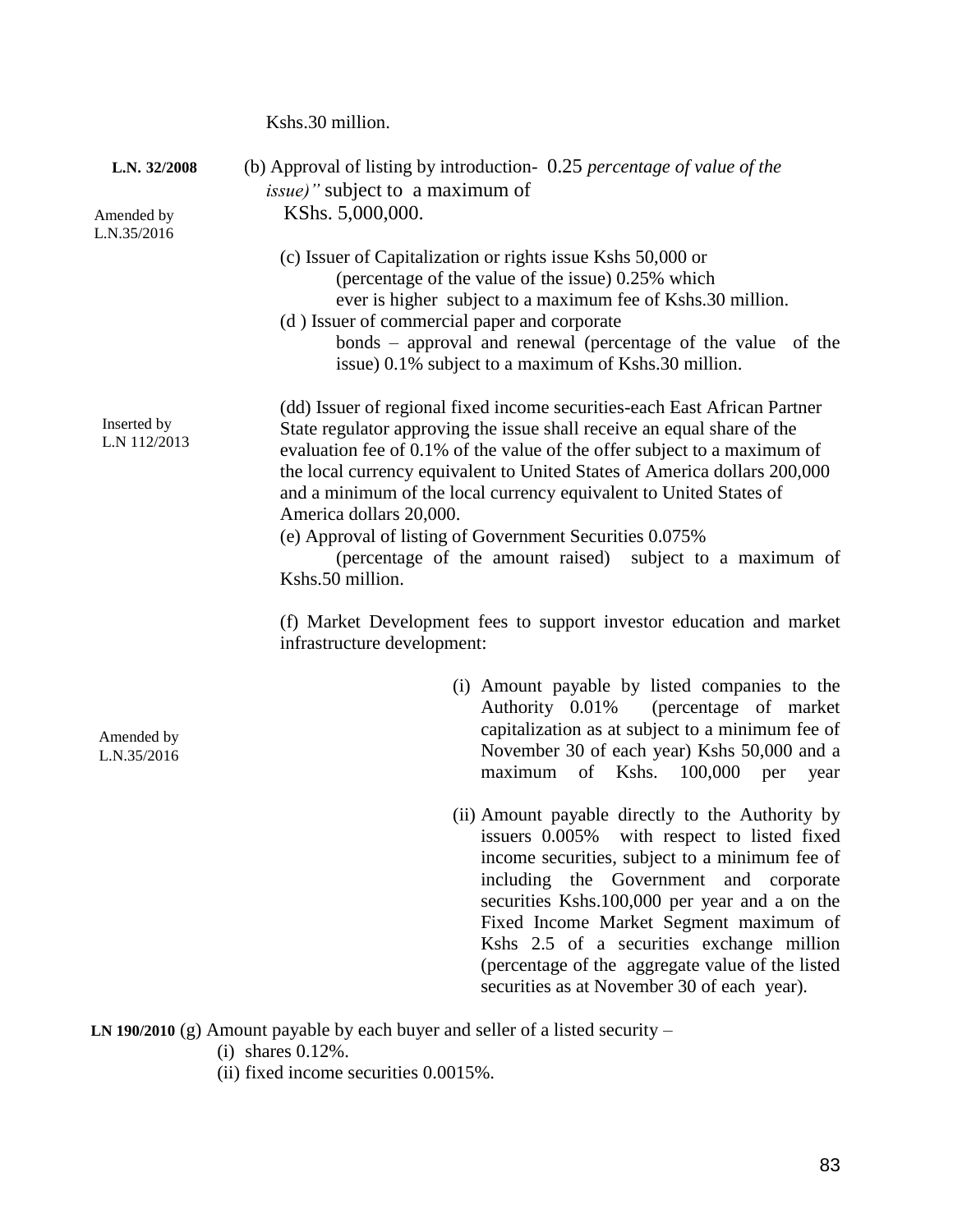**LN 190/2010** (h) Amount payable by each buying and selling stockbroker –

(i)shares 0.01%.

(ii) fixed income securities 0.004%.

(percentage of the consideration payable to the investor compensation fund) Section 18 (2)(a) Capital Markets Act

- **L.N 112/2013** (i) Approval fee payable by the transferee for transactions of listed securities outside the securities exchange authorized under Section 31 (1A) (i) and (ii) as follows:-
	- (i) transfer in settlement of an KSh. 1,500 per application (including an estate of a deceased person application relating to a portfolio of or a transfer not resulting in a change in beneficial value of securities in the application is ownership otherwise than below KSh. 10,000, no fee shall be payable. for purposes of (ii) and (iii) below. securities), provided that where the total
		- (i) Transfer, arising out of the re-organisation of the share capital of a listed company, that does not result in a change of beneficial interest in such share capital. 0.1% (percentage of the nominal value of the shares)

# **Inserted by L.N 112/2013** Subject to a maximum of KSh. 100,000 (ii)Any other transfer that results in a change of beneficial interest in

the shares capital of a listed company, including any transfer under a take-over scheme, merger or acquisition, approved by the Authority 0.5% (percentage of the market value of the shares)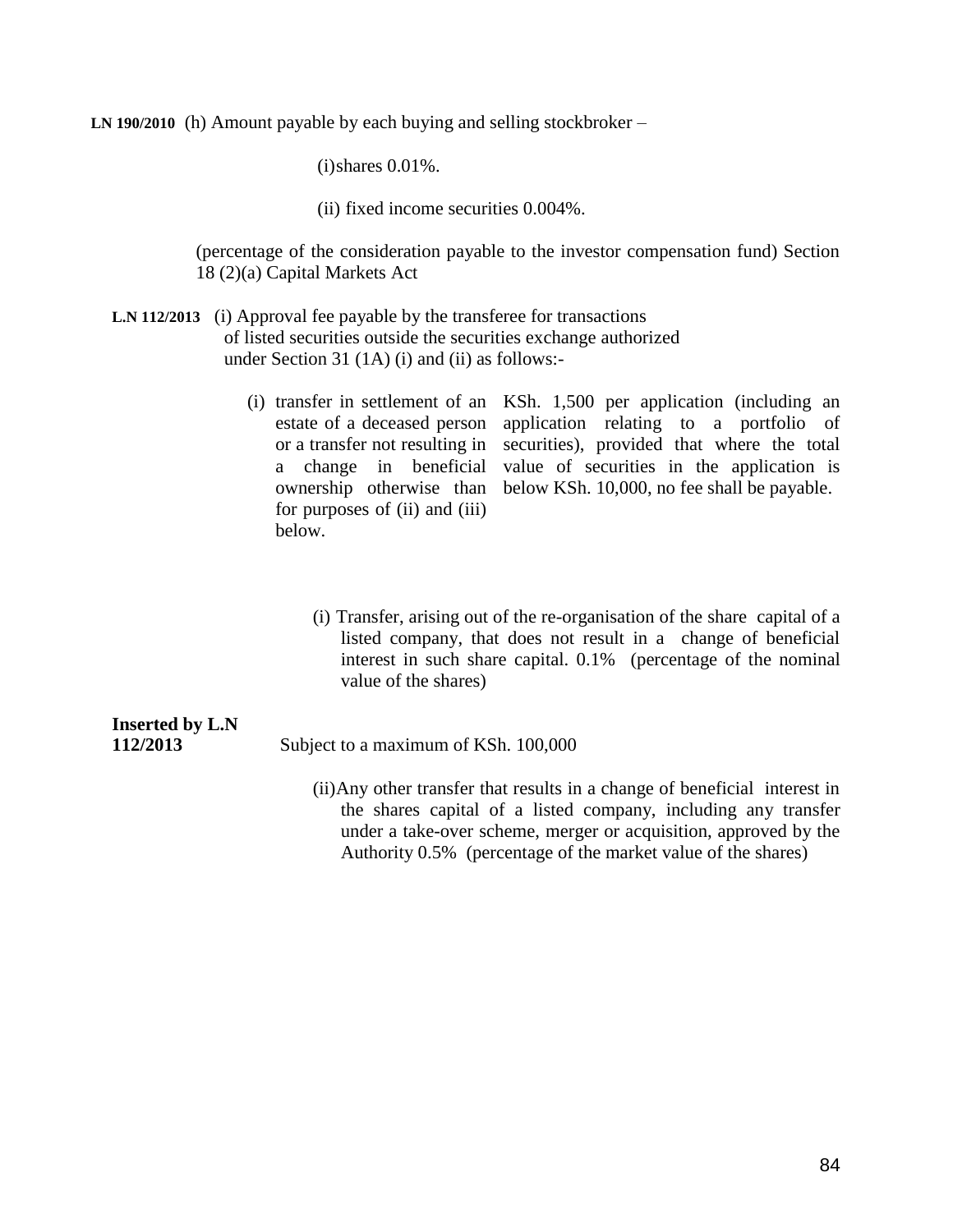### **THIRD SCHEDULE**

## **DISCLOSURE BY A SECURITIES EXCHANGE IN THE FINANCIAL STATEMENT**

The accounts shall be prepared in accordance with the International Accounting Standards I. The following shall be disclosed in the income statement.

a) Income -

- (i) listing fees
- (ii) transaction fees
- (iii) finance income
- (iv) other income

b) Expenditure -

(i) personnel costs including separate disclosure of consolidated pay, pension and gratuity

(ii) staff training

(iii) rent and maintenance

(iv) investor education

(v) directors' fees

(vi) annual fees payable to Capital Markets Authority

(vii) committee members' expenses

(viii) audit fees

(ix) depreciation

(x) general administrative expenses

(xi) legal and professional expenses

(xii) others expenditure

2. The following shall be disclosed in the balance sheet

(a) property, plant and equipment

(b) motor vehicles

(c) goodwill

(d) investments

(e) listing fees receivable

(f) deferred tax

(g) members fund

(h) revenue reserves

(i) compensation fund.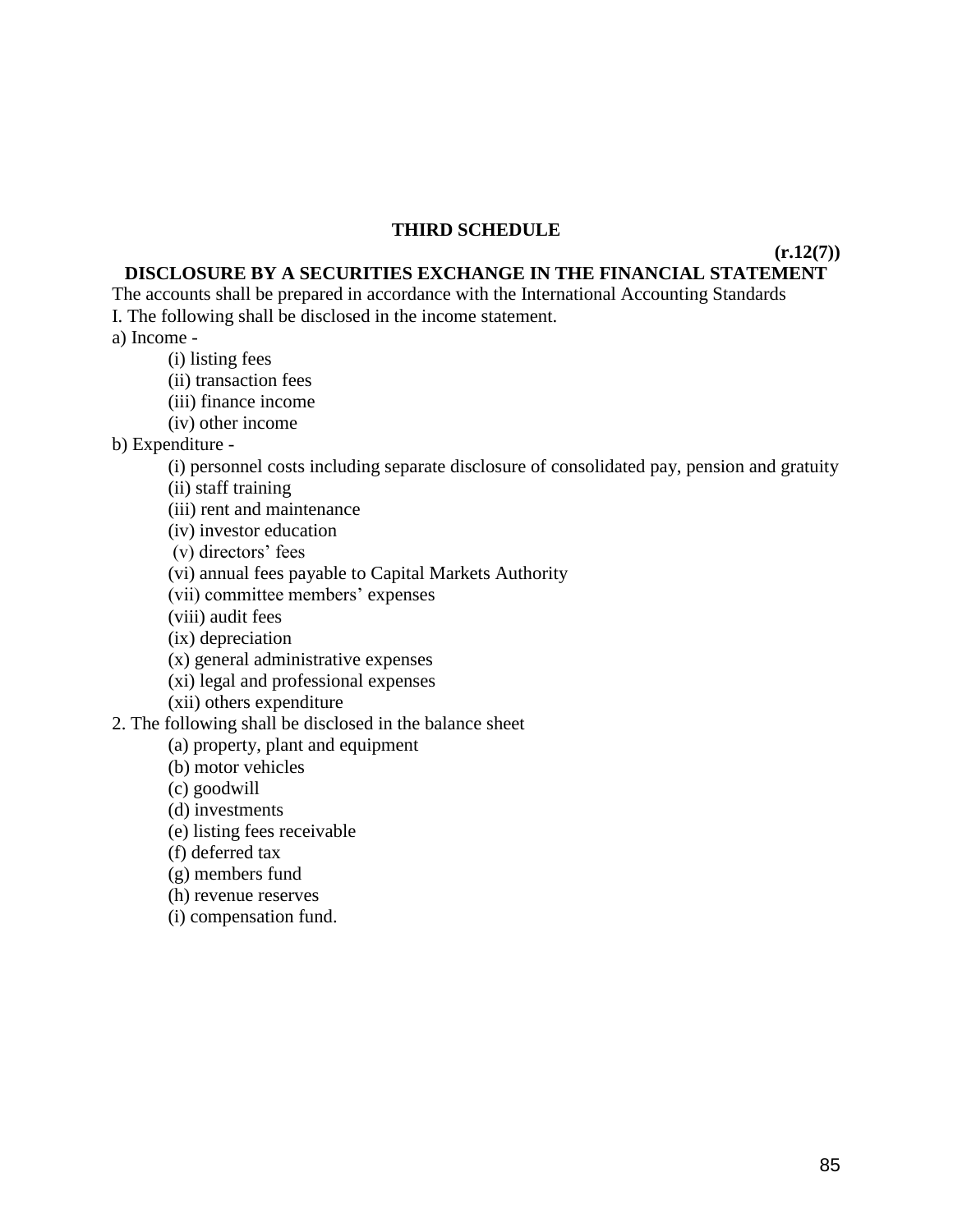## **FOURTH SCHEDULE**

## **(r. 21(1)(d), 32 (1)(d), 43, 51) DISCLOSURES BY OTHER LICENSEES INCLUDING STOCKBROKERS, INVESTMENT ADVISERS, FUND MANAGERS, DEALERS AND INVESTMENT BANKS IN THE FINANCIAL STATEMENT**

I. The following shall be disclosed in the income statement where applicable

a) Income

(i) stock brokerage commission

(ii) consultancy income

(iii) dealing income

(iv) advisory income including restructuring, and corporate finance

(v) asset management fees

(vi) underwriting fees

(vii) other services income

(viii) finance income

b) Expenditure

(i) directors' emoluments

(ii) staff costs

(iii) rent and maintenance

(iv) depreciation

(v) audit fees

(vi) administrative expenses

(vii) finance expenses

2. The following shall be disclosed in the balance sheet

(a) property, plant and equipment

(b) motor vehicles

(c) investments

(d) deposits and prepayments

(e) share capital

(f) revenue reserves

(g) directors' loans

(h) shareholders loans

(i) amounts due to clients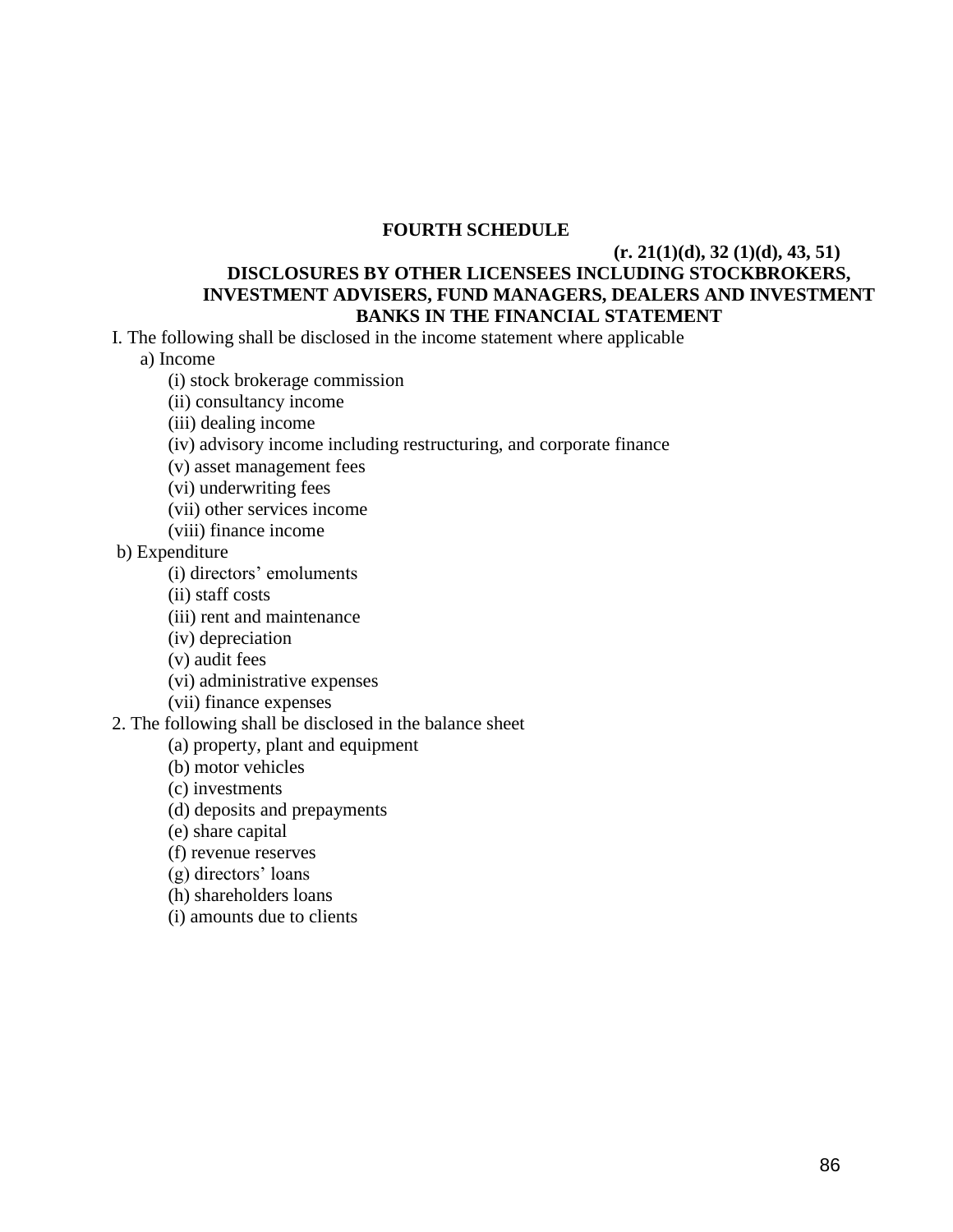### **FIFTH SCHEDULE BROKERAGE COMMISSION AND FEES**

**(r. 26)** 

#### **1. FOR NEW ISSUES**  (a) Fees:

(i) Sponsoring stockbrokers: Sponsoring fee as negotiated with the issuer.

(ii) The issuer shall pay a marketing fee not exceeding Kshs 25,000 each to all stockbrokers subject the stockbroker placing securities of a minimum value of Kshs 250,000.

(b) Placing Commission:

- (i) Stockbrokers: 1.5% of the value of the successful application subject to a minimum of Kshs  $100/=$ .
- (ii) Participating banks (as agents of the issuer): 1% of the value of successful applications.
- **2. FOR SECONDARY TRADING** *, (Amended by Legal .Notice No.35 of 2016)*

| Consideration<br>(Transaction<br>Value) | Net<br><b>Brokerage</b><br>Commission<br>$\%$                    | <b>Transaction Fee</b> |                    | Investor<br>Compensation<br>Fund Fee and<br>Central<br>Depository<br><b>Guarantee Fund</b><br>Fee |                                    | Maximum<br>Total<br>Cost to<br>Investor<br>$\%$  |      |
|-----------------------------------------|------------------------------------------------------------------|------------------------|--------------------|---------------------------------------------------------------------------------------------------|------------------------------------|--------------------------------------------------|------|
|                                         |                                                                  | <b>NSE</b><br>$\%$     | <b>CMA</b><br>$\%$ | CDSC%                                                                                             | <b>CDSC</b><br>Guarantee<br>Fund % | <b>CMA</b><br>Investor<br>Compensation<br>Fund % |      |
| <b>Upto Kshs</b><br>100,000             | $1.76*$                                                          | $\overline{2}$         | 0.12               | 0.08                                                                                              | $0.01*$                            | $0.01*$                                          | 2.10 |
| Above Kshs<br>100,000                   | Open<br>to<br>negotiation<br>subject to a<br>maximum<br>of 1.36% | 2                      | 0.12               | 0.08                                                                                              | $0.01*$                            | $0.01*$                                          | 1.70 |

1. \* Stockbrokerage commission is net of contribution by the stockbroker or investment bank of 0.02% to the CMA Investor Compensation Fund and CDSC Guarantee Fund Fee.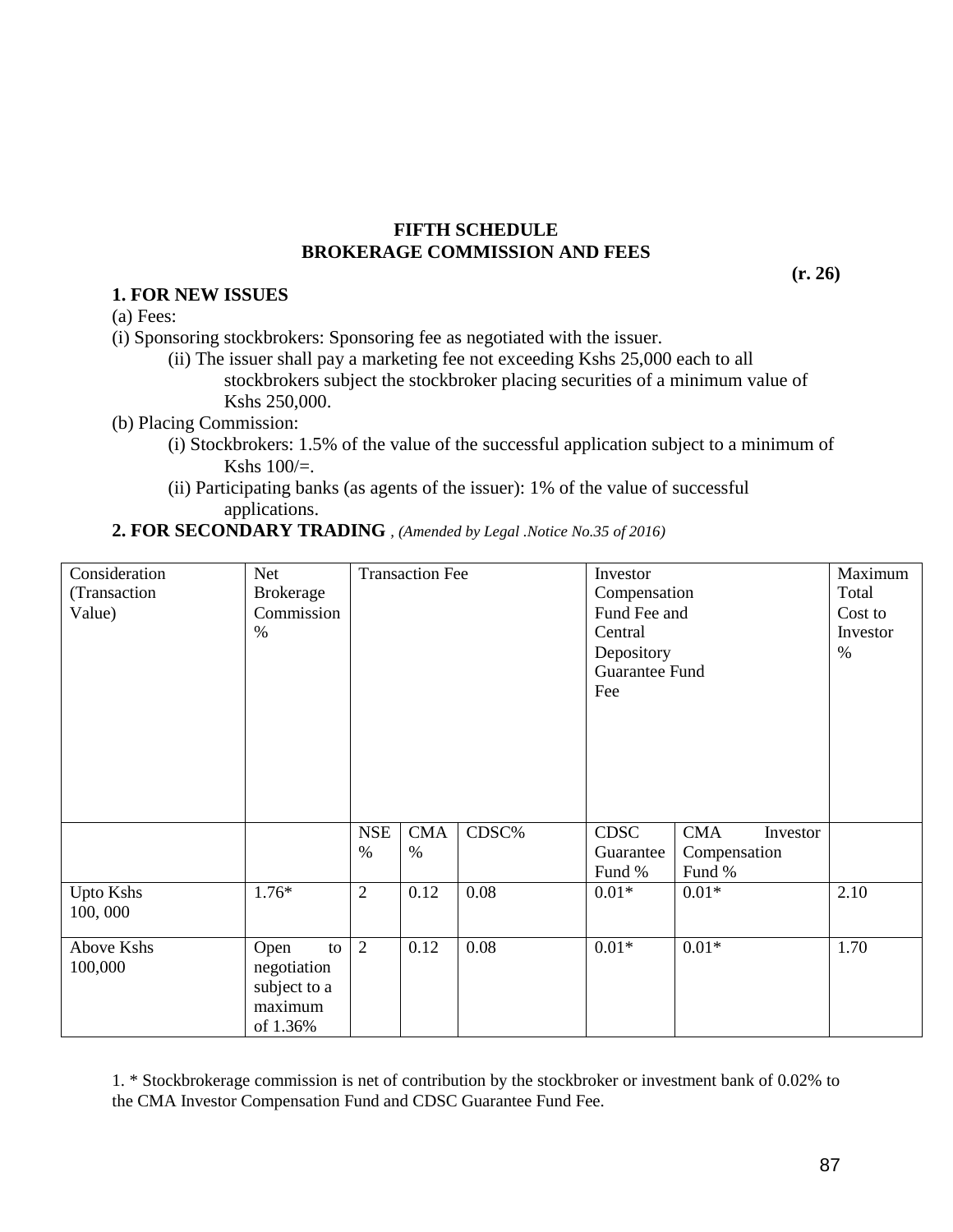2. Stockbrokerage commission shall be limited to Kshs 100 for all odd lots transactions up to Kshs 3,000 excluding statutory fees. Odd lots transactions in excess of Kshs. 3,000 shall be charged a commission at the prescribed rate of 1.76% excluding statutory fees.

**3. FOR DEBT INSTRUMENTS (SECONDARY MARKET)** *(Amended by Legal Notice No. 190 of 2010), (Amended by Legal Notice No.35 of 2016)*

| <b>NET</b>         |        | <b>Transaction fee</b> |        |         |         |
|--------------------|--------|------------------------|--------|---------|---------|
| <b>BROKERAGE</b>   | NSE %  | CMA%                   | CDSC % | ICF $%$ | Total % |
| <b>COMMISSION%</b> |        |                        |        |         |         |
| 0.024              | 0.0035 | 0.0015                 | 0.002  | 0.004   | 0.035   |

\*

\*Stockbroker commission is net of contribution by the market intermediaries trading in the secondary market (stock brokers, investment banks and authorized securities dealer) of 0.004% to the investor compensation fund.

## **4. PRIVATE TRANSFER FEES** *(Inserted by Legal Notice No. 112 of 2013)*

| Regulation $57$ (a)<br>fees levied at 2.1% of<br>the value of<br>transaction (being)<br>prescribed brokerage<br>commission) where<br>transaction value is<br>below Kshs. 100, 000<br>(subject to a<br>maximum of $1.5\%$ )<br>and shared as<br>follows- |                                | <b>BROKERS &amp;</b><br><b>INVESTMENT</b><br><b>BANKS.</b> | <b>NSE</b> | <b>CDSC</b> |
|---------------------------------------------------------------------------------------------------------------------------------------------------------------------------------------------------------------------------------------------------------|--------------------------------|------------------------------------------------------------|------------|-------------|
|                                                                                                                                                                                                                                                         | Certified<br><b>Securities</b> | 55%                                                        | 45%        | <b>NIL</b>  |
|                                                                                                                                                                                                                                                         | Immobilized<br>Securities      | 55%                                                        | <b>NIL</b> | 45%         |
|                                                                                                                                                                                                                                                         |                                |                                                            |            |             |
| Regulation $57(b)$ or<br>$(e)$ Kshs. 1,500 per<br>application                                                                                                                                                                                           | Certified<br>Securities        | 55%                                                        | 45%        | <b>NIL</b>  |